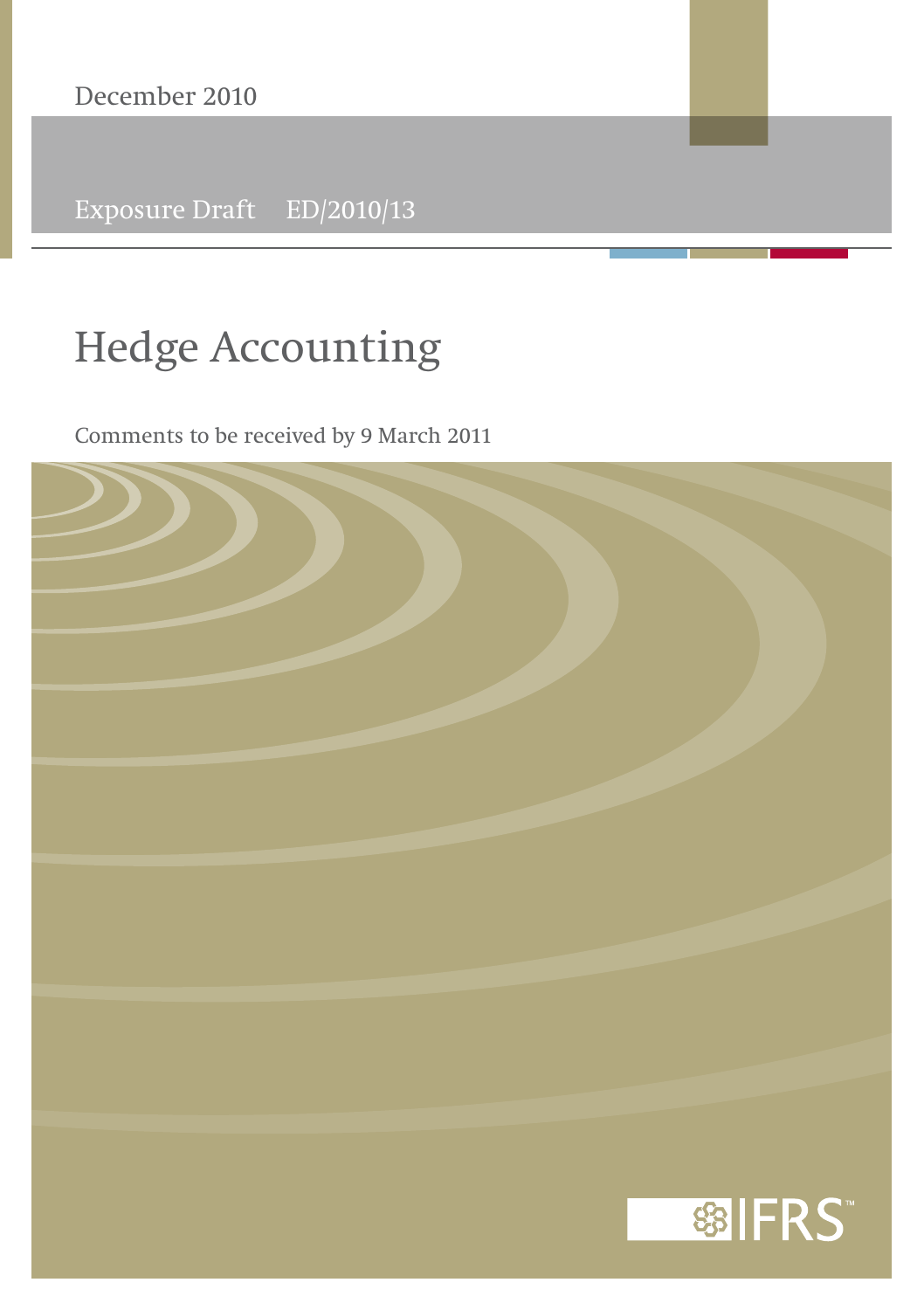# **Exposure Draft HEDGE ACCOUNTING**

Comments to be received by 9 March 2011

**ED/2010/13**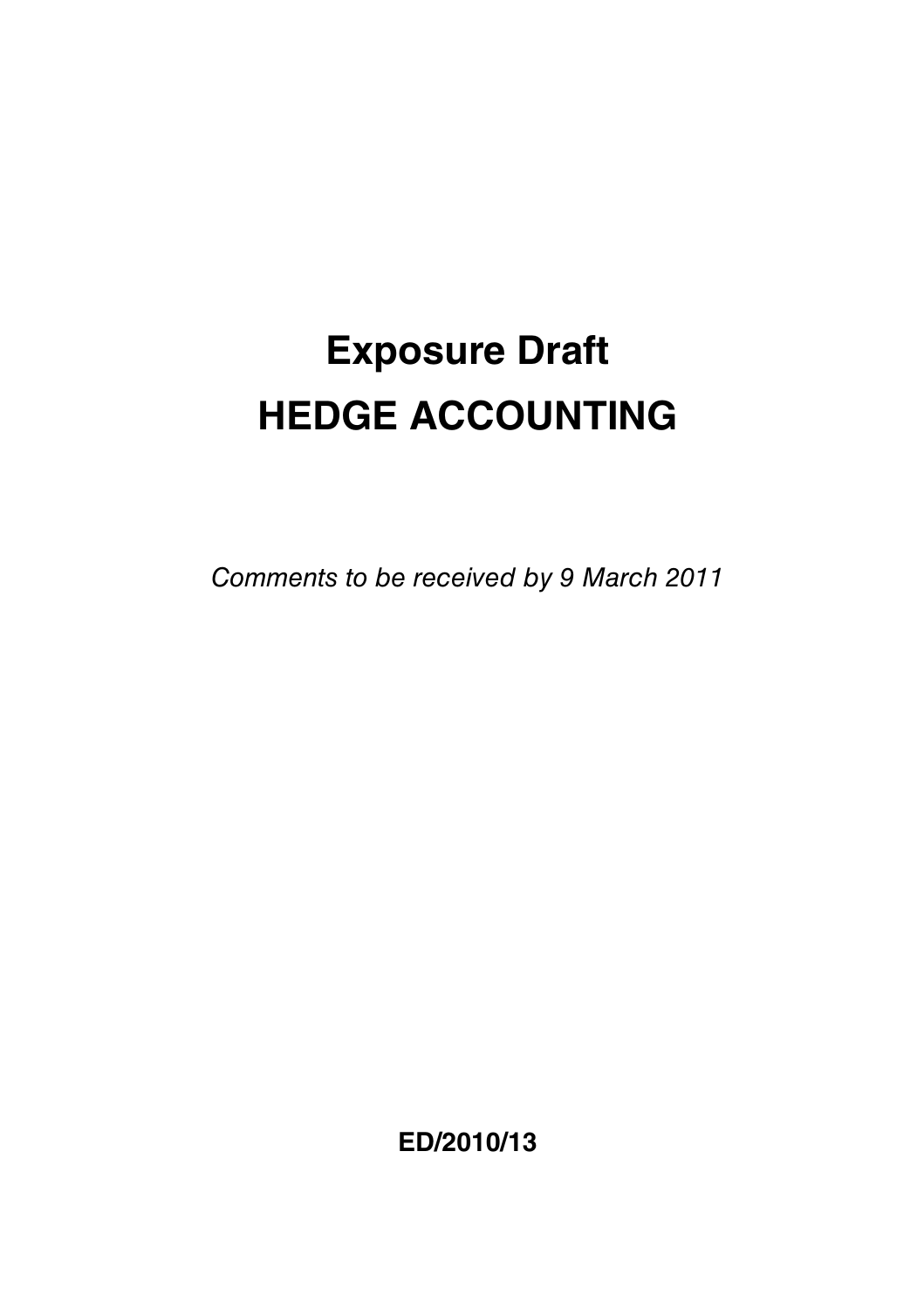This exposure draft *Hedge Accounting* is published by the International Accounting Standards Board (IASB) for comment only. The proposals may be modified in the light of the comments received before being issued in final form as amendments to IFRS 9 *Financial Instruments*. Comments on the exposure draft and the Basis for Conclusions should be submitted in writing so as to be received by **9 March 2011***.* Respondents are asked to send their comments electronically to the IFRS Foundation website (www.ifrs.org), using the 'Comment on a proposal' page.

All responses will be put on the public record unless the respondent requests confidentiality. However, such requests will not normally be granted unless supported by good reason, such as commercial confidence.

The IASB, the IFRS Foundation, the authors and the publishers do not accept responsibility for loss caused to any person who acts or refrains from acting in reliance on the material in this publication, whether such loss is caused by negligence or otherwise.

Copyright © 2010 IFRS Foundation®

ISBN for this part: 978-1-907026-96-6 ISBN for complete publication (set of two parts): 978-1-907026-95-9

All rights reserved. Copies of the draft IFRS and its accompanying documents may be made for the purpose of preparing comments to be submitted to the IASB, provided such copies are for personal or intra-organisational use only and are not sold or disseminated and provided each copy acknowledges the IFRS Foundation's copyright and sets out the IASB's address in full. Otherwise, no part of this publication may be translated, reprinted or reproduced or utilised in any form either in whole or in part or by any electronic, mechanical or other means, now known or hereafter invented, including photocopying and recording, or in any information storage and retrieval system, without prior permission in writing from the IFRS Foundation.

# 图 IFRS

The IFRS Foundation logo/the IASB logo/'Hexagon Device', 'IFRS Foundation', '*e*IFRS', 'IAS', 'IASB', 'IASC Foundation', 'IASCF', 'IFRS for SMEs', 'IASs', 'IFRIC', 'IFRS', 'IFRSs', 'International Accounting Standards', 'International Financial Reporting Standards' and 'SIC' are Trade Marks of the IFRS Foundation.

**Additional copies of this publication may be obtained from: IFRS Foundation Publications Department, 1st Floor, 30 Cannon Street, London EC4M 6XH, United Kingdom. Tel: +44 (0)20 7332 2730 Fax: +44 (0)20 7332 2749 Email: publications@ifrs.org Web: www.ifrs.org**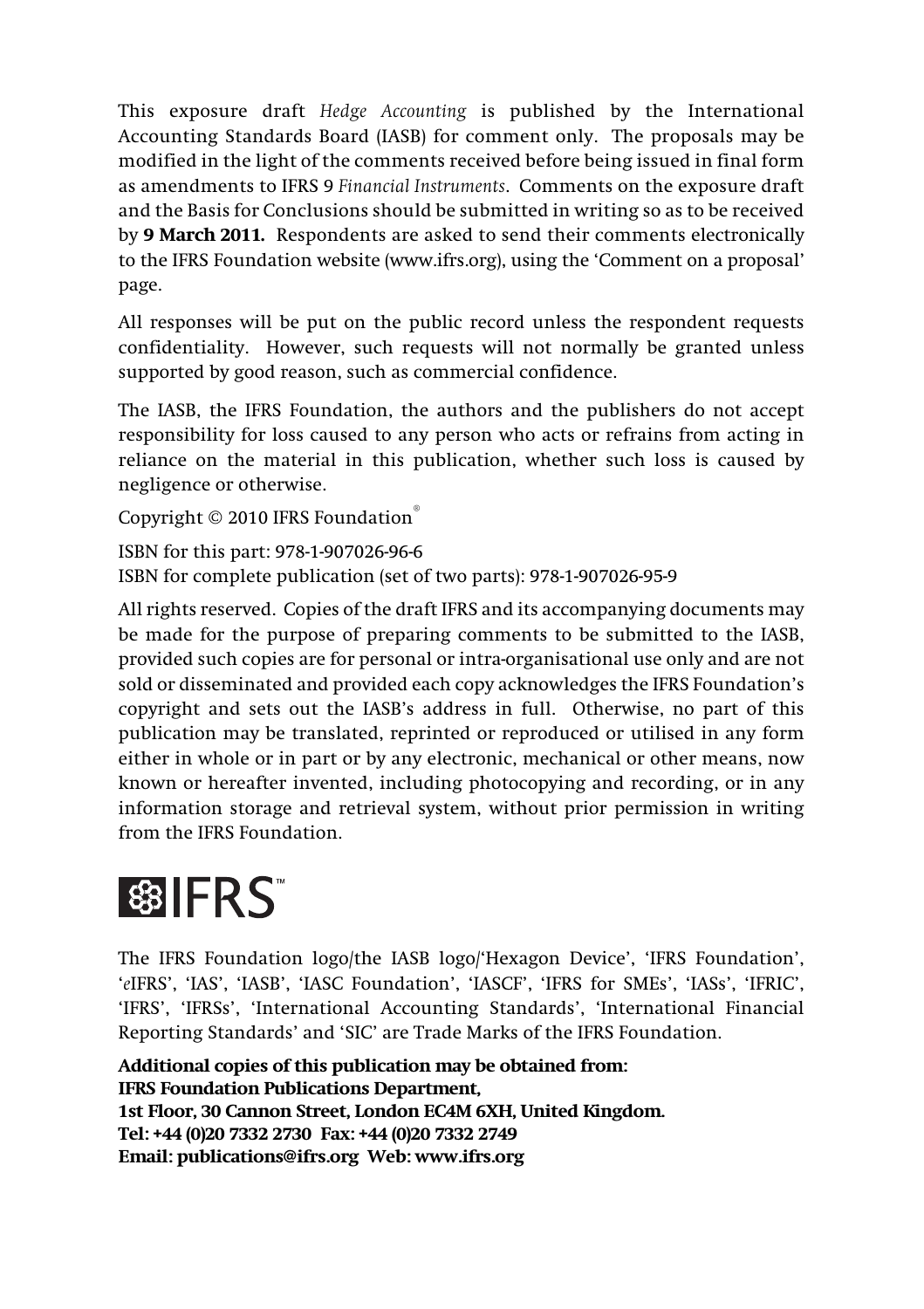# **CONTENTS**

|                                         |                                                   | paragraphs      |
|-----------------------------------------|---------------------------------------------------|-----------------|
|                                         | INTRODUCTION AND INVITATION TO COMMENT            | <b>IN1-IN48</b> |
|                                         | [DRAFT] IFRS HEDGE ACCOUNTING                     |                 |
|                                         | <b>HEDGE ACCOUNTING</b>                           | $1 - 4$         |
| <b>HEDGING INSTRUMENTS</b>              |                                                   | $5 - 11$        |
| <b>HEDGED ITEMS</b>                     |                                                   | $12 - 18$       |
|                                         | <b>QUALIFYING CRITERIA FOR HEDGE ACCOUNTING</b>   | 19              |
| <b>ACCOUNTING FOR QUALIFYING HEDGES</b> |                                                   | $20 - 33$       |
| <b>HEDGES OF A GROUP OF ITEMS</b>       |                                                   | $34 - 39$       |
| <b>DISCLOSURES</b>                      |                                                   | $40 - 52$       |
| <b>EFFECTIVE DATE AND TRANSITION</b>    |                                                   | $53 - 55$       |
|                                         | <b>APPENDICES</b>                                 |                 |
| A                                       | <b>Defined terms</b>                              |                 |
| в                                       | <b>Application guidance</b>                       |                 |
| C                                       | [Draft] Amendments to other IFRSs                 |                 |
|                                         | APPROVAL BY THE BOARD OF HEDGE ACCOUNTING         |                 |
|                                         | <b>BASIS FOR CONCLUSIONS</b> see separate booklet |                 |

**[DRAFT] ILLUSTRATIVE EXAMPLES** see separate booklet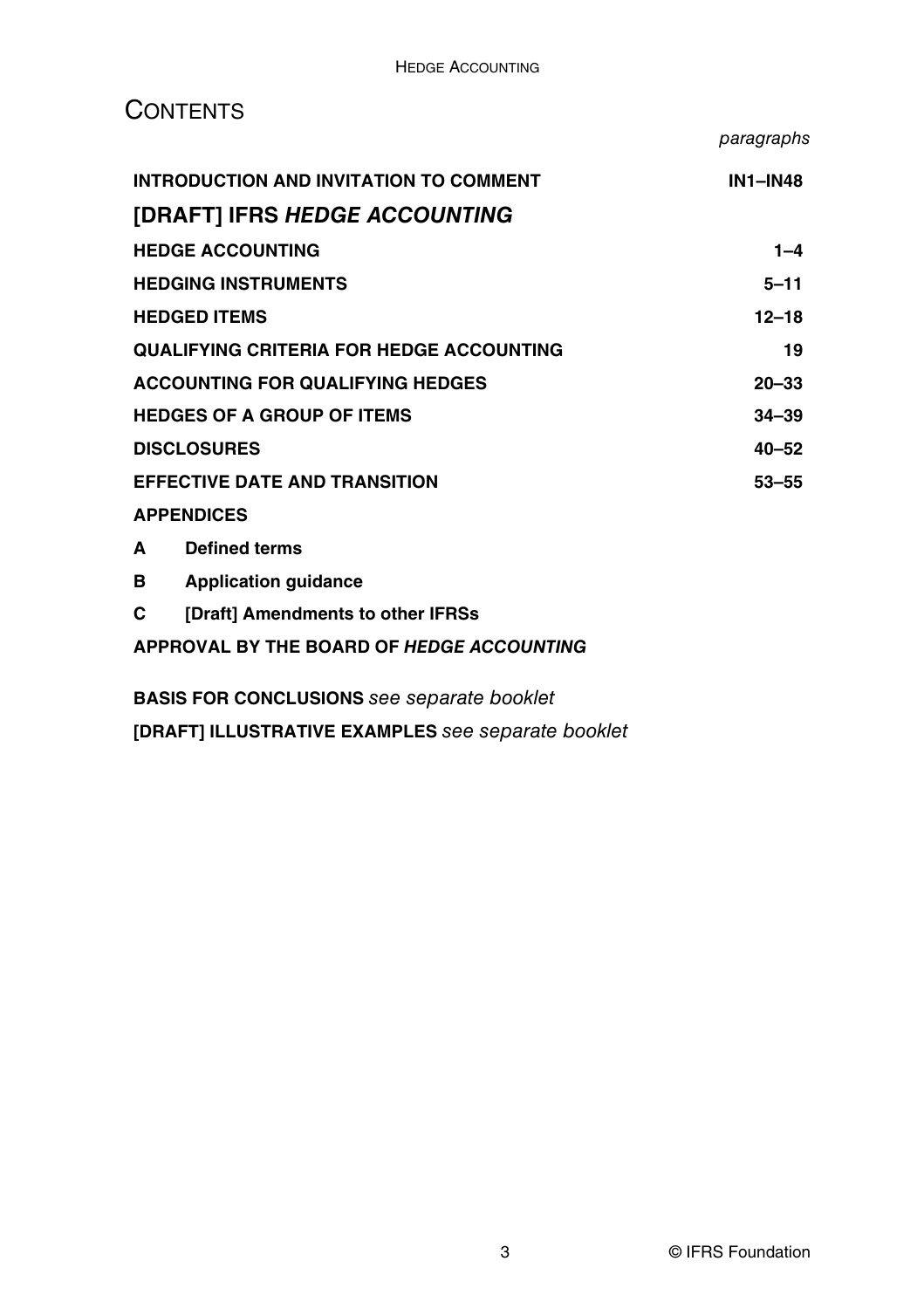# **Introduction and invitation to comment**

# **Reasons for publishing the exposure draft**

- IN1 The exposure draft *Hedge Accounting* is the third phase of the International Accounting Standards Board's project to replace IAS 39 *Financial Instruments: Recognition and Measurement*. The other phases are:
	- (a) Phase 1: Classification and measurement of financial assets and financial liabilities. In November 2009 the Board issued the chapters of IFRS 9 *Financial Instruments* setting out the requirements for the classification and measurement of financial assets. In October 2010 the Board added to IFRS 9 the requirements for the classification and measurement of financial liabilities.
	- (b) Phase 2: Amortised cost and impairment. In June 2009 the Board published a Request for Information on the feasibility of an expected loss model for the impairment of financial assets. This formed the basis of an exposure draft, *Financial Instruments: Amortised Cost and Impairment*, published in November 2009. The Board is redeliberating the proposals in the exposure draft to address the comments received from respondents and suggestions made by a panel of credit and risk experts that the Board set up to consider and advise it on the operational issues arising from an expected cash flow approach and views received through various outreach activities.
- IN2 The IASB has published this exposure draft to propose significant changes to the general hedge accounting requirements in IAS 39 in order to provide more useful hedge accounting information. Many users and preparers of financial statements describe hedge accounting today as complex and criticise it for not reflecting an entity's risk management activities nor to what extent those activities are successful in meeting the entity's risk management objectives. Many also find the requirements in IAS 39 excessively rule-based, resulting in arbitrary outcomes.
- IN3 The proposals in the exposure draft amount to a comprehensive review of hedge accounting requirements (apart from some portfolio hedge accounting requirements, see paragraph IN7), and the proposals in this exposure draft, if confirmed, would:
	- (a) align hedge accounting more closely with risk management and hence result in more useful information.
	- (b) establish a more objective-based approach to hedge accounting.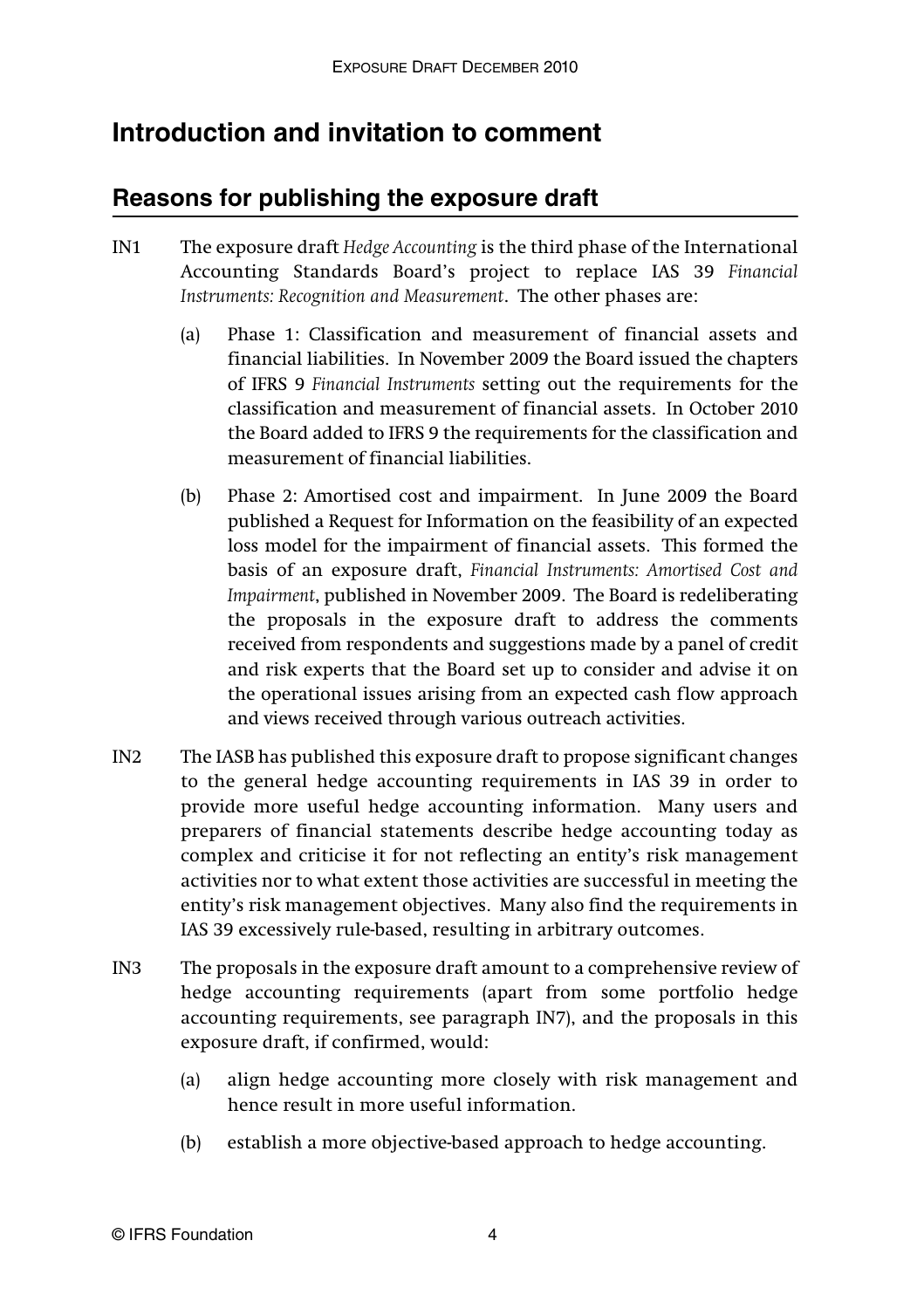- (c) address inconsistencies and weaknesses in the existing hedge accounting model.
- IN4 The Board intends that IFRS 9 will ultimately replace IAS 39 in its entirety. As the Board completes each subsequent phase of its project to replace IAS 39, it deletes the relevant portions of IAS 39 and creates chapters in IFRS 9 that replace the requirements in IAS 39.

# **Contents of this exposure draft**

- IN5 This exposure draft proposes requirements in the following areas:
	- (a) what financial instruments qualify for designation as hedging instruments;
	- (b) what items (existing or expected) qualify for designation as hedged items;
	- (c) an objective-based hedge effectiveness assessment;
	- (d) how an entity should account for a hedging relationship (fair value hedge, cash flow hedge or a hedge of a net investment in a foreign operation as defined in IAS 21 *The Effects of Changes in Foreign Exchange Rates*); and
	- (e) hedge accounting presentation and disclosures.

It also proposes application guidance for the proposed hedge accounting model.

- IN6 The Board also proposes an objective for hedge accounting that relates to linking accounting with risk management.
- IN7 The Board decided not to address open portfolios or macro hedging as part of this exposure draft. The Board considered hedge accounting only in the context of groups of items that constitute a gross position or a net position in closed portfolios (in which hedged items and hedging instruments can be added or removed by de-designating and redesignating the hedging relationship). The Board is continuing to discuss proposals for hedge accounting for open portfolios.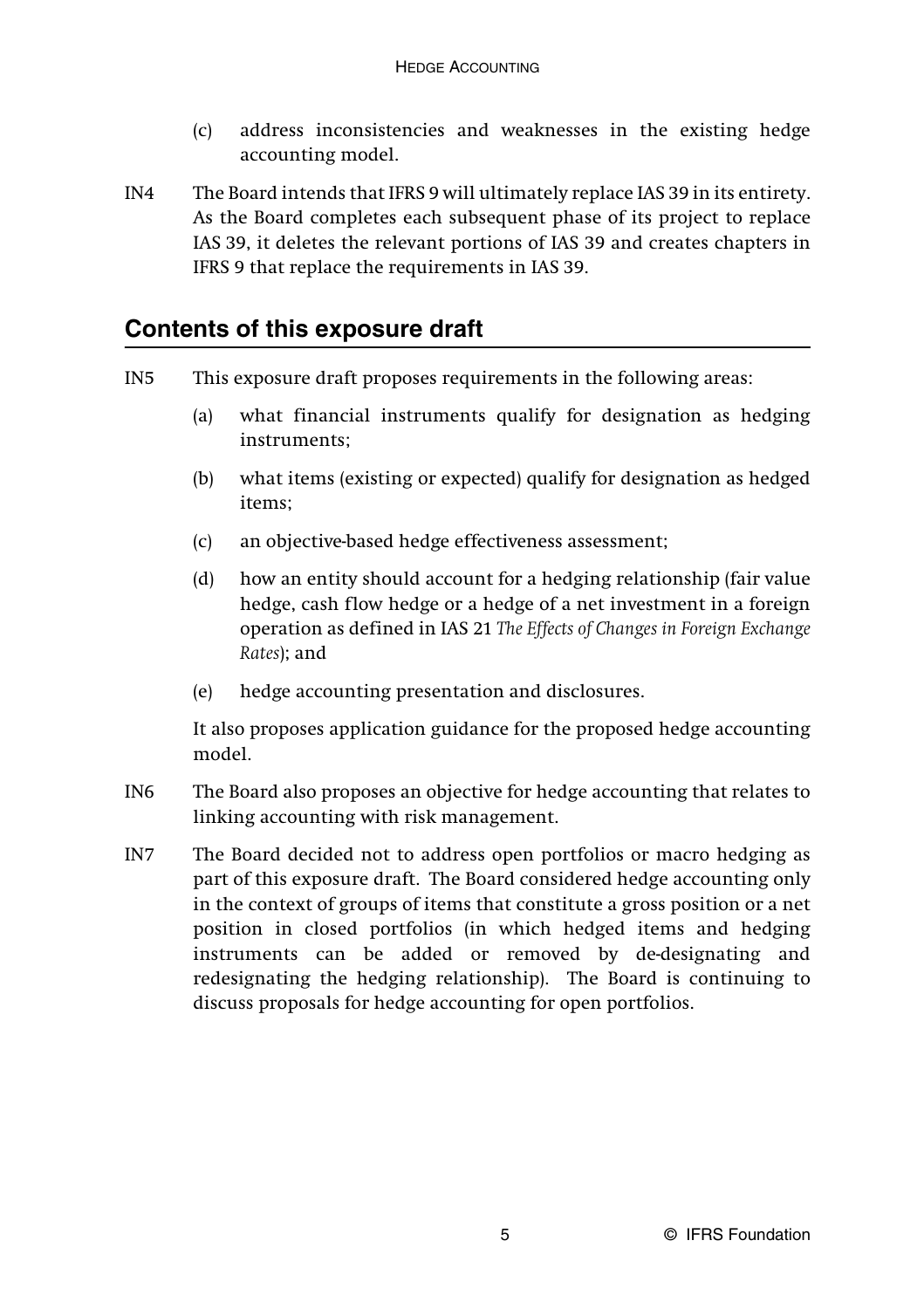IN8 For the convenience of the reader, the proposals in this exposure draft are presented as a self-contained proposal rather than as an amendment to IFRS 9. However, any finalised requirements would be included in chapter 6 *Hedge accounting* of IFRS 9, apart from any finalised disclosure requirements, which would be included in IFRS 7 *Financial Instruments: Disclosures.*

#### **Invitation to comment**

- IN9 The Board invites comments on all matters in this exposure draft, and in particular on the questions set out in the following paragraphs. Comments are most helpful if they:
	- (a) respond to the questions as stated.
	- (b) indicate the specific paragraph or paragraphs to which the comments relate.
	- (c) contain a clear rationale.
	- (d) describe any alternatives the Board should consider.
- IN10 Respondents need not comment on all of the questions and are encouraged to comment on any additional matters. However, the Board is not seeking comments on aspects of IFRS 7, IAS 39 or IFRS 9 not addressed in this exposure draft.
- IN11 The Board will consider all comments received in writing by 9 March 2011. In considering the comments, the Board will base its conclusions on the merits of the arguments for and against each approach, not on the number of responses supporting each approach.

# **Objective of hedge accounting (paragraphs 1 and BC11–BC16)**

IN12 This exposure draft proposes that the objective of hedge accounting is to represent in the financial statements the effect of an entity's risk management activities that use financial instruments to manage exposures arising from particular risks that could affect profit or loss. This aims to convey the context of hedging instruments in order to allow insight into their purpose and effect.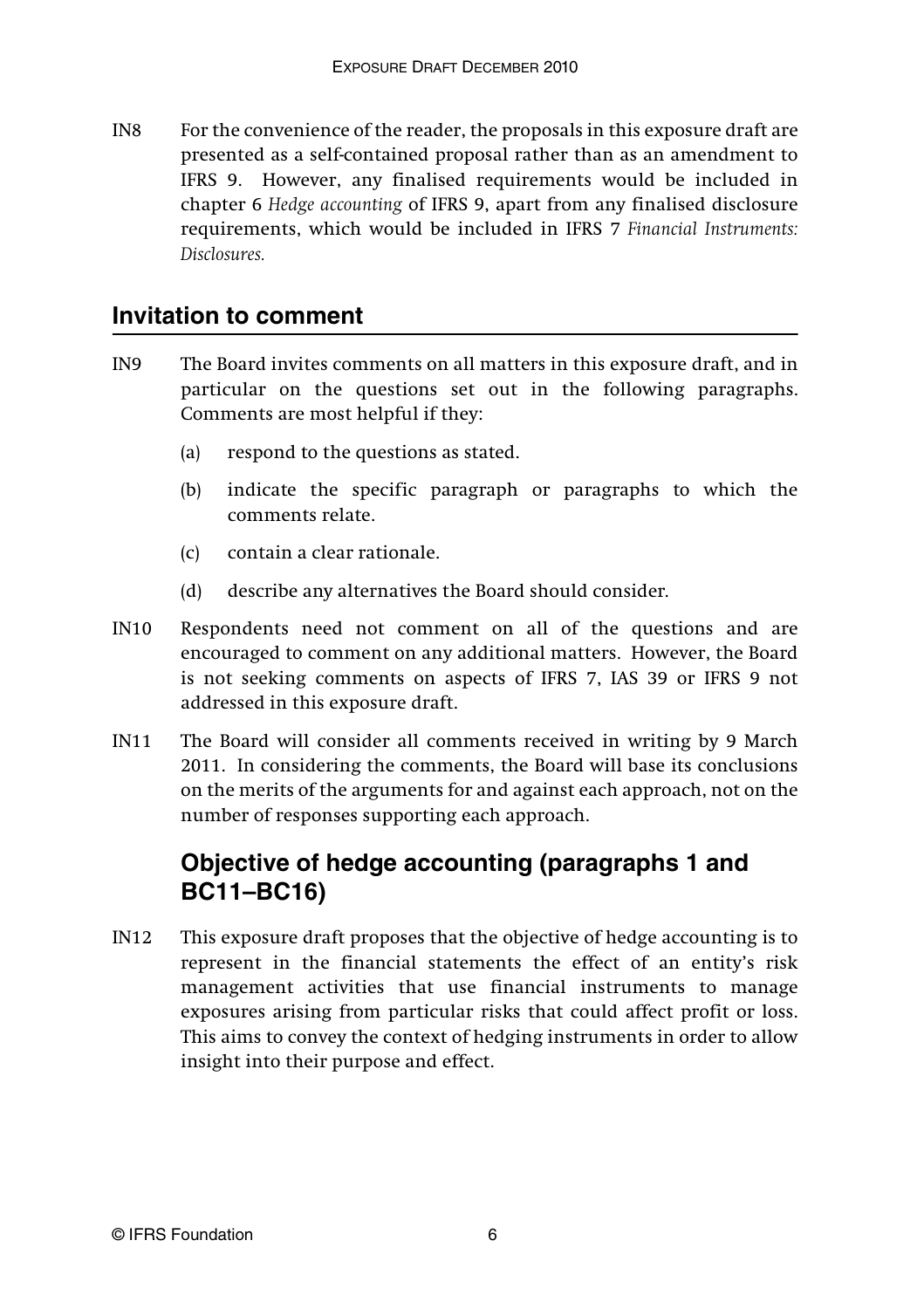IN13 The Board believes that an objective would be helpful in setting the scene for hedge accounting and to lay the foundation for a more principle-based approach. An objective also assists the understanding and interpretation of requirements.

### **Question 1**

Do you agree with the proposed objective of hedge accounting? Why or why not? If not, what changes do you recommend and why?

# **Instruments that qualify for designation as hedging instruments (paragraphs 5–7 and BC28–BC47)**

- IN14 The exposure draft proposes that a non-derivative financial asset and a non-derivative financial liability measured at fair value through profit or loss may be eligible for designation as a hedging instrument.
- IN15 The Board believes that extending eligibility to non-derivative financial instruments in categories other than fair value through profit or loss would give rise to operational problems and be inconsistent with its decision not to allow hedge accounting for investments in equity instruments designated as at fair value through other comprehensive income. However, the Board believes that extending eligibility to non-derivative financial instruments that are measured at fair value through profit or loss, if designated in their entirety, would not give rise to the need to change the measurement basis of the financial instrument. The Board also believes that extending eligibility to these financial instruments would align more closely with the classification model of IFRS 9.

# **Question 2**

Do you agree that a non-derivative financial asset and a non-derivative financial liability measured at fair value through profit or loss should be eligible hedging instruments? Why or why not? If not, what changes do you recommend and why?

# **Derivatives that qualify for designation as hedged items (paragraphs 15, B9 and BC48–BC51)**

IN16 The exposure draft proposes that an aggregated exposure that is a combination of an exposure and a derivative may be designated as a hedged item.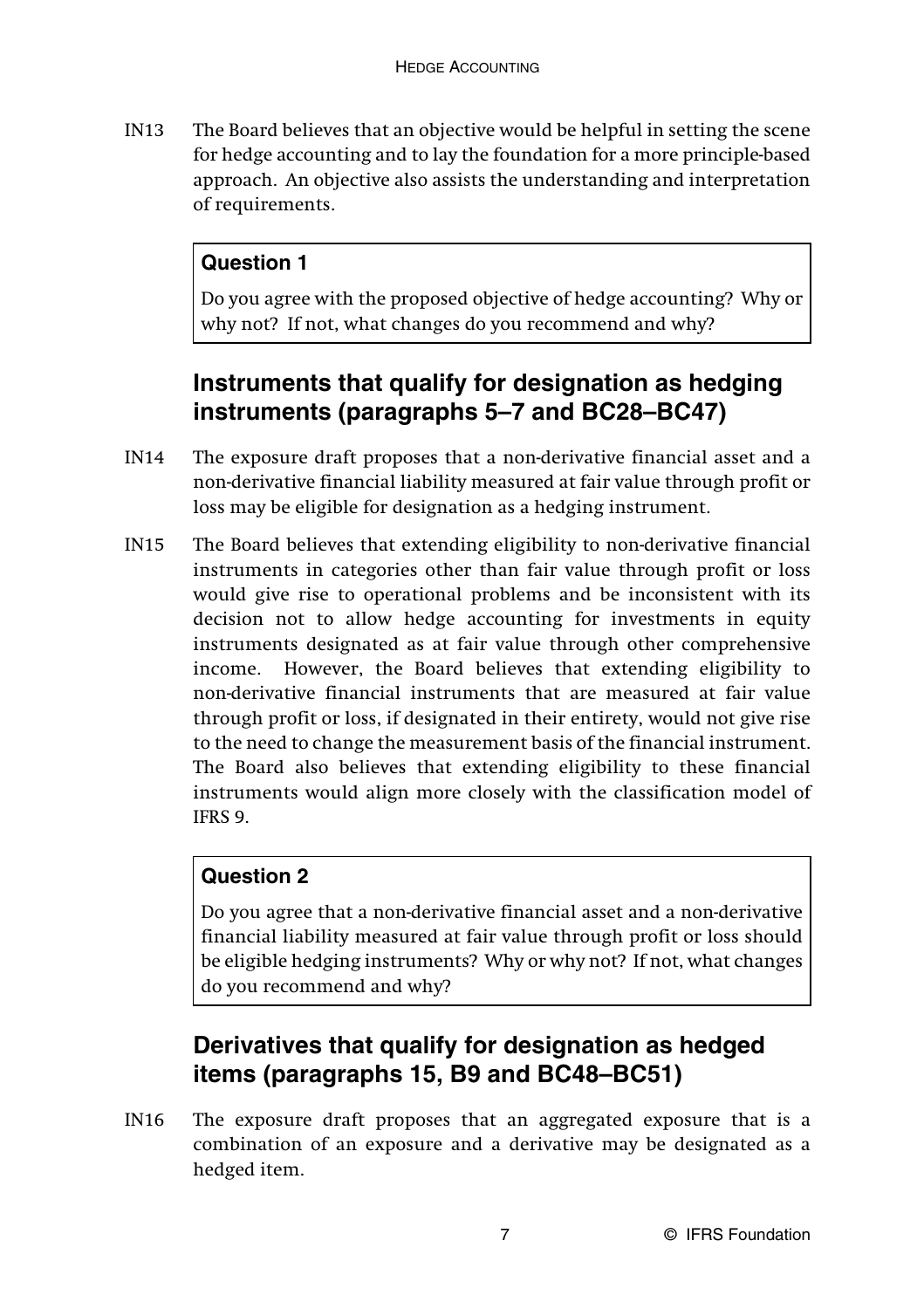IN17 The Board believes that an entity is often economically required to enter into transactions that result in, for example, interest rate risk and foreign currency risk. Even though these two exposures can be managed together at the same time and for the entire term, the Board believes that entities often use different risk management strategies for the interest rate risk and foreign currency risk. The Board believes that the fact that an aggregated exposure is created by including an instrument that has the characteristics of a derivative should not, in itself, preclude designation of that aggregated exposure as a hedged item.

#### **Question 3**

Do you agree that an aggregated exposure that is a combination of another exposure and a derivative may be designated as a hedged item? Why or why not? If not, what changes do you recommend and why?

# **Designation of risk components as hedged items (paragraphs 18, B13–B18 and BC52–BC60)**

- IN18 The exposure draft proposes that an entity may designate all changes in the cash flows or fair value of an item as the hedged item in a hedging relationship. An entity may also designate as the hedged item something other than the entire fair value change or cash flow variability of an item, ie a component. However, the exposure draft proposes that when an entity designates only changes in the cash flows or fair value of an item attributable to a specific risk or risks (ie a risk component) that risk component must be separately identifiable and reliably measurable.
- IN19 The Board believes that it is not appropriate to limit the eligibility of risk components for designation as hedged items on the basis of whether the risk component is part of a financial or a non-financial item (as is the case in IAS 39). The Board believes that it is more appropriate to permit the designation of risk components as hedged items if they are separately identifiable and reliably measurable—irrespective of whether the item that includes the risk component is a financial or non-financial item. This would also more closely align hedge accounting with risk management. The determination of appropriate risk components requires an evaluation of the relevant facts and circumstances.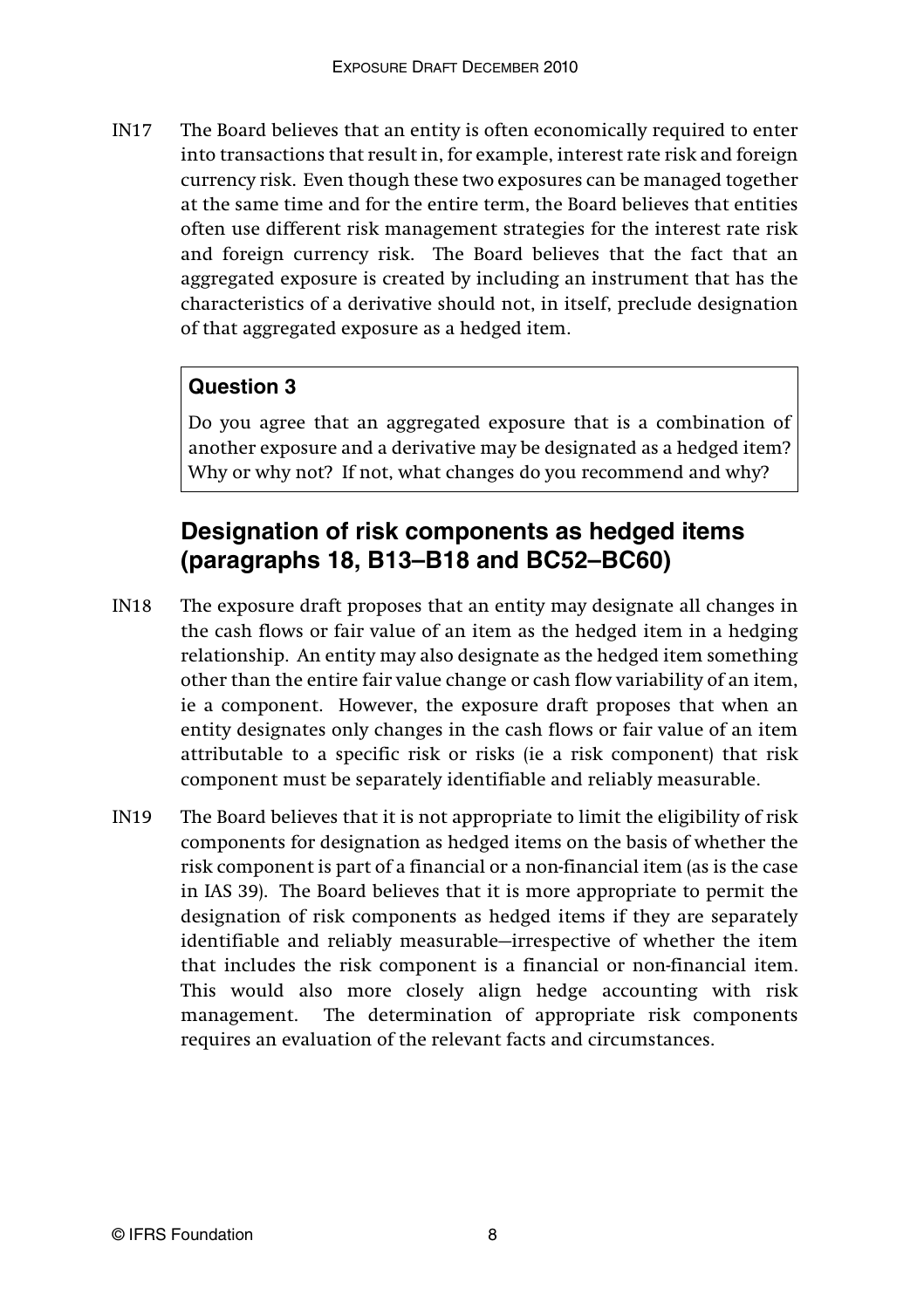Do you agree that an entity should be allowed to designate as a hedged item in a hedging relationship changes in the cash flows or fair value of an item attributable to a specific risk or risks (ie a risk component), provided that the risk component is separately identifiable and reliably measurable? Why or why not? If not, what changes do you recommend and why?

# **Designation of a layer component of the nominal amount (paragraphs 18, B19–B23 and BC65–BC69)**

- IN20 The exposure draft proposes that a layer component of the nominal amount of an item should be eligible for designation as a hedged item. However, a layer component of a contract that includes a prepayment option is not eligible as a hedged item in a fair value hedge if the option's fair value is affected by changes in the hedged risk.
- IN21 Hedging a layer of the nominal amount addresses the fact that there may be a level of uncertainty surrounding the hedged item. The Board believes that designating a percentage component of a nominal amount as the hedged item can give rise to an accounting outcome different from designating a layer component of a nominal amount as a hedged item. If the designation of the component of a nominal amount is not aligned with the risk management strategy of the entity, it might result in less useful information to users of financial statements. In the Board's view there might be circumstances in which it is appropriate to designate as a hedged item a layer component of the nominal amount.
- IN22 The Board believes that if the prepayment option's fair value changed in response to the hedged risk, a layer approach would be tantamount to identifying a risk component that was not separately identifiable (because the change in the value of the prepayment option owing to the hedged risk would not be part of how hedge effectiveness would be measured).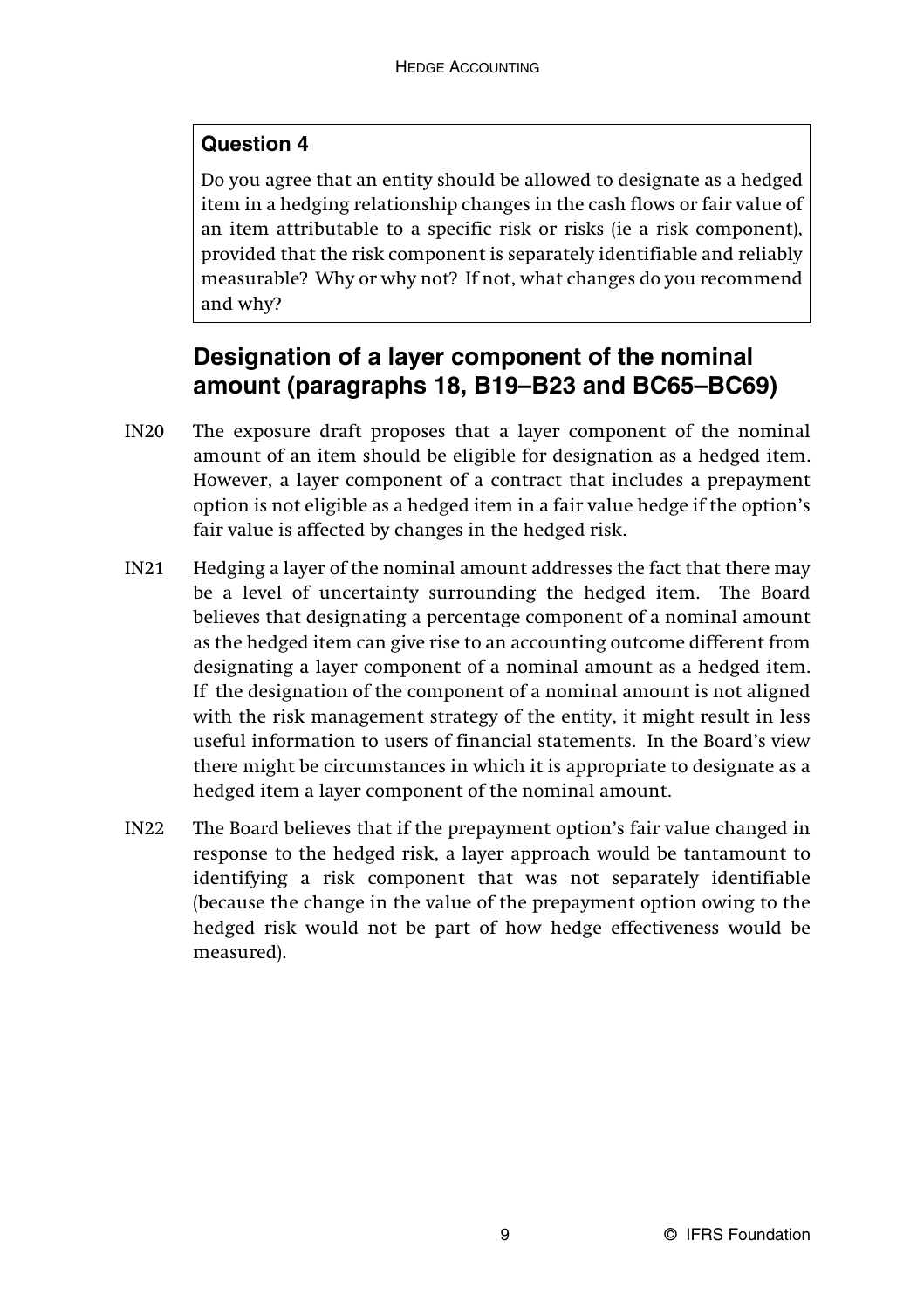- (a) Do you agree that an entity should be allowed to designate a layer of the nominal amount of an item as the hedged item? Why or why not? If not, what changes do you recommend and why?
- (b) Do you agree that a layer component of a contract that includes a prepayment option should not be eligible as a hedged item in a fair value hedge if the option's fair value is affected by changes in the hedged risk? Why or why not? If not, what changes do you recommend and why?

# **Hedge effectiveness requirements to qualify for hedge accounting (paragraphs 19, B27–B39 and BC75– BC90)**

- IN23 The exposure draft proposes that a hedging relationship should meet the hedge effectiveness requirements as one of the requirements to qualify for hedge accounting. Those qualifying criteria are set out in paragraph 19.
- IN24 IAS 39 permits hedge accounting only if a hedge is highly effective, both prospectively and retrospectively. IAS 39 regards a hedge as highly effective if the offset is within the range of 80–125 per cent. The Board proposes to eliminate the 80–125 per cent 'bright line' for testing whether a hedging relationship qualifies for hedge accounting. Instead, the Board believes that an objective-based assessment would enhance the link between hedge accounting and an entity's risk management activities. The proposed hedge effectiveness requirements are that a hedging relationship:
	- (a) meets the objective of the hedge effectiveness assessment (ie to ensure that the hedging relationship will produce an unbiased result and minimise expected hedge ineffectiveness); and
	- (b) is expected to achieve other than accidental offsetting.

#### **Question 6**

Do you agree with the hedge effectiveness requirements as a qualifying criterion for hedge accounting? Why or why not? If not, what do you think the requirements should be?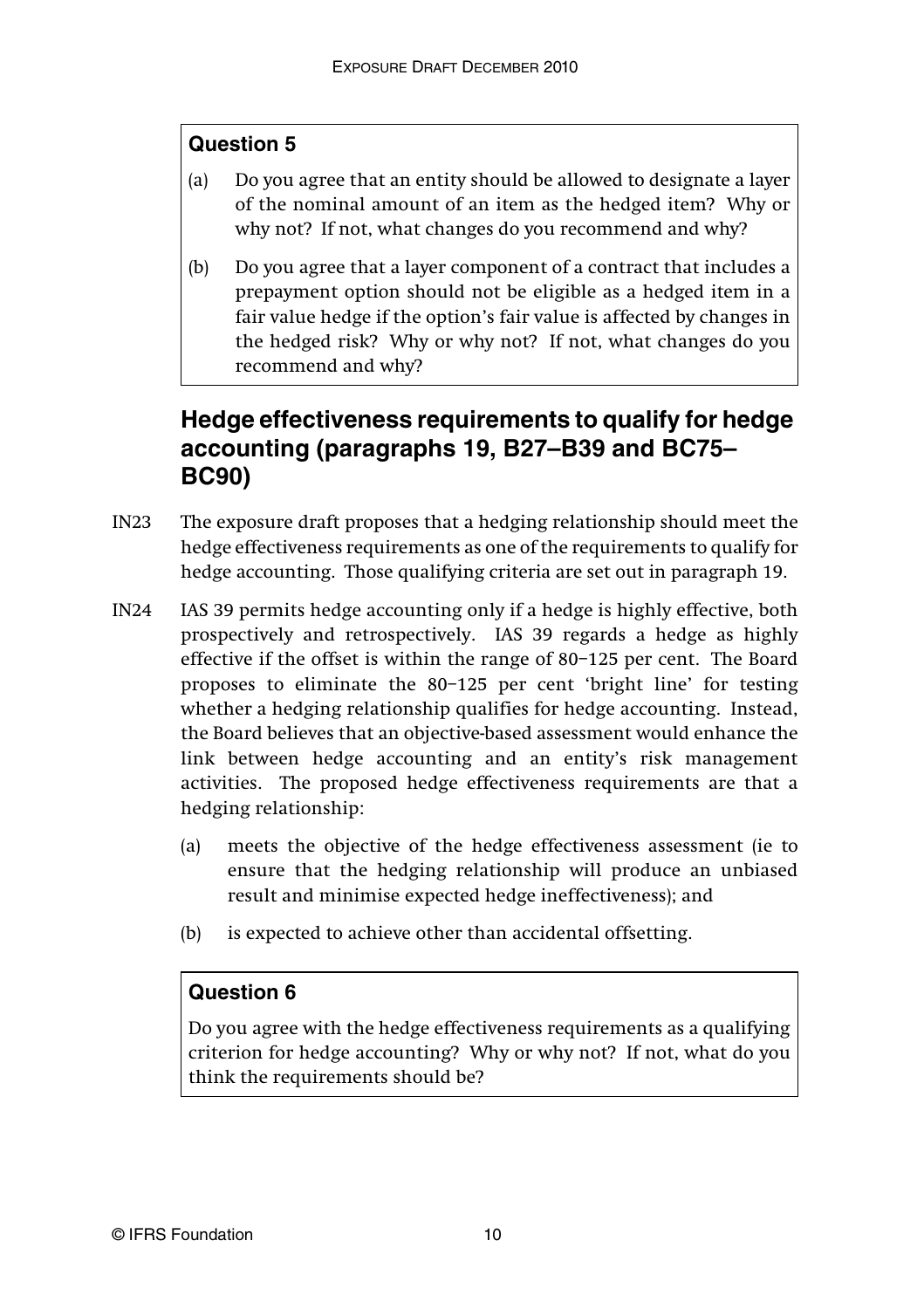# **Rebalancing of a hedging relationship (paragraphs 23, B46–B60 and BC106–BC111)**

- IN25 The exposure draft proposes that when a hedging relationship no longer meets the objective of the hedge effectiveness assessment but the risk management objective for that designated hedging relationship remains the same, an entity should rebalance the hedging relationship so that it meets the objective of the hedge effectiveness assessment again. When an entity expects that a hedging relationship might cease to meet the objective of the hedge effectiveness assessment in the future, it may proactively rebalance the hedging relationship.
- IN26 The Board believes that there are instances in which, although the risk management objective remains the same, adjustments are required to the existing hedging relationship to maintain the alignment to risk management policies. The adjustments to the hedged item or hedging instrument do not change the original risk management objective as stated in the documentation supporting the designation. The Board believes that in these circumstances the revised hedging relationship should be accounted for as a continuation of an existing hedge rather than as a discontinuation. The Board calls this adjustment rebalancing.

#### **Question 7**

- (a) Do you agree that if the hedging relationship fails to meet the objective of the hedge effectiveness assessment an entity should be required to rebalance the hedging relationship, provided that the risk management objective for a hedging relationship remains the same? Why or why not? If not, what changes do you recommend and why?
- (b) Do you agree that if an entity expects that a designated hedging relationship might fail to meet the objective of the hedge effectiveness assessment in the future, it may also proactively rebalance the hedge relationship? Why or why not? If not, what changes do you recommend and why?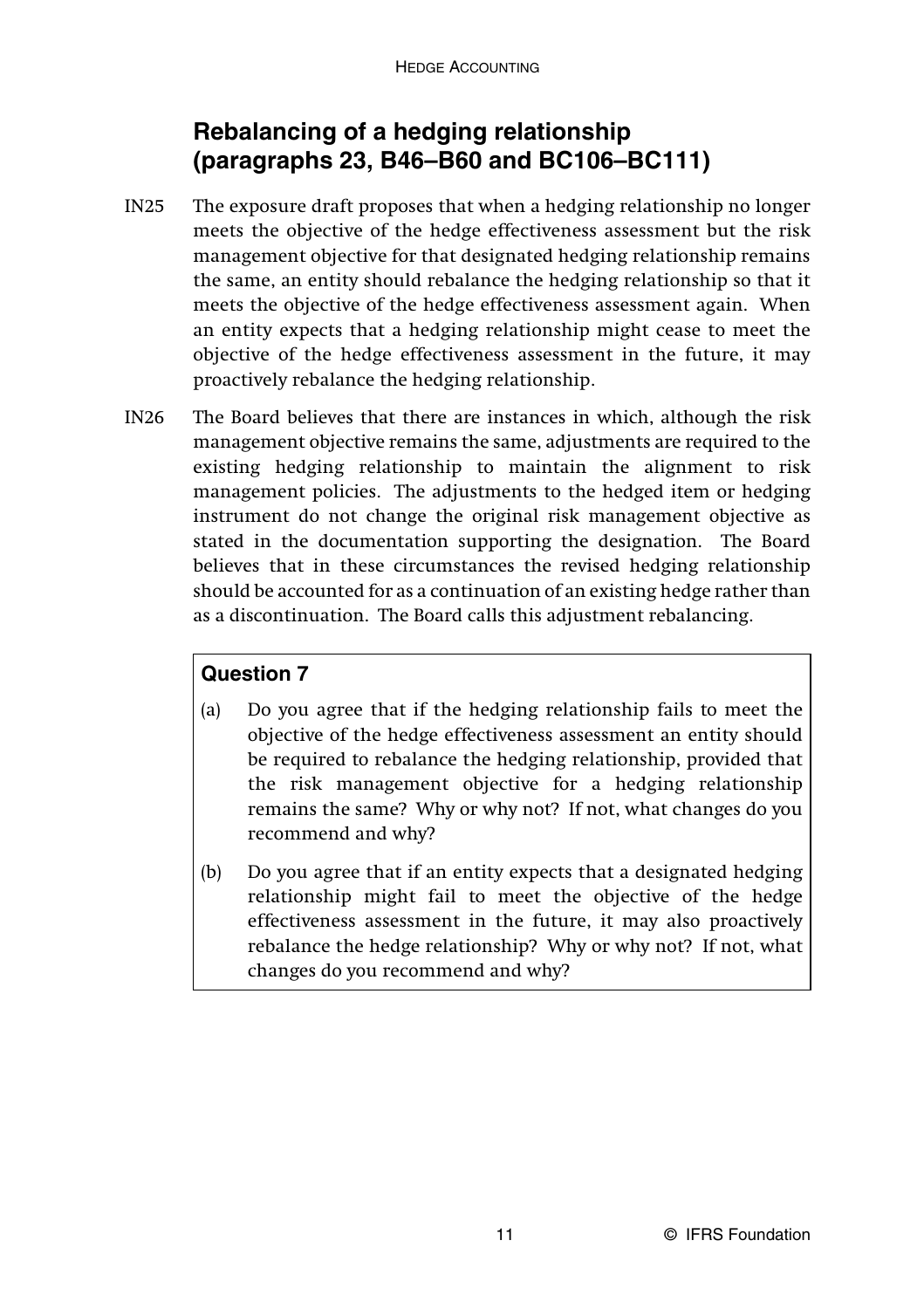# **Discontinuing hedge accounting (paragraphs 24, B61–B66 and BC112–BC118)**

- IN27 The exposure draft proposes that an entity shall discontinue hedge accounting prospectively only when the hedging relationship (or a part of a hedging relationship) ceases to meet the qualifying criteria (after taking into account any rebalancing of the hedging relationship, if applicable). This includes when the hedging instrument expires or is sold, terminated or exercised (for this purpose, the replacement or rollover of a hedging instrument into another hedging instrument is not an expiration or termination if such replacement or rollover is part of the entity's documented hedging strategy). This may affect the entire hedging relationship or a part of it.
- IN28 The Board believes that hedge accounting should reflect an entity's risk management activities. Therefore, an entity should only discontinue hedge accounting when it no longer reflects the risk management strategy. Consequently, the Board believes that it is inappropriate for an entity to discontinue hedge accounting for a hedging relationship that still meets the risk management objective and strategy on the basis of which it qualified for hedge accounting and that continues to meet all other qualifying criteria (after taking into account any rebalancing of the hedging relationship, if applicable).

#### **Question 8**

- (a) Do you agree that an entity should discontinue hedge accounting prospectively only when the hedging relationship (or part of a hedging relationship) ceases to meet the qualifying criteria (after taking into account any rebalancing of the hedging relationship, if applicable)? Why or why not? If not, what changes do you recommend and why?
- (b) Do you agree that an entity should not be permitted to discontinue hedge accounting for a hedging relationship that still meets the risk management objective and strategy on the basis of which it qualified for hedge accounting and that continues to meet all other qualifying criteria? Why or why not? If not, what changes do you recommend and why?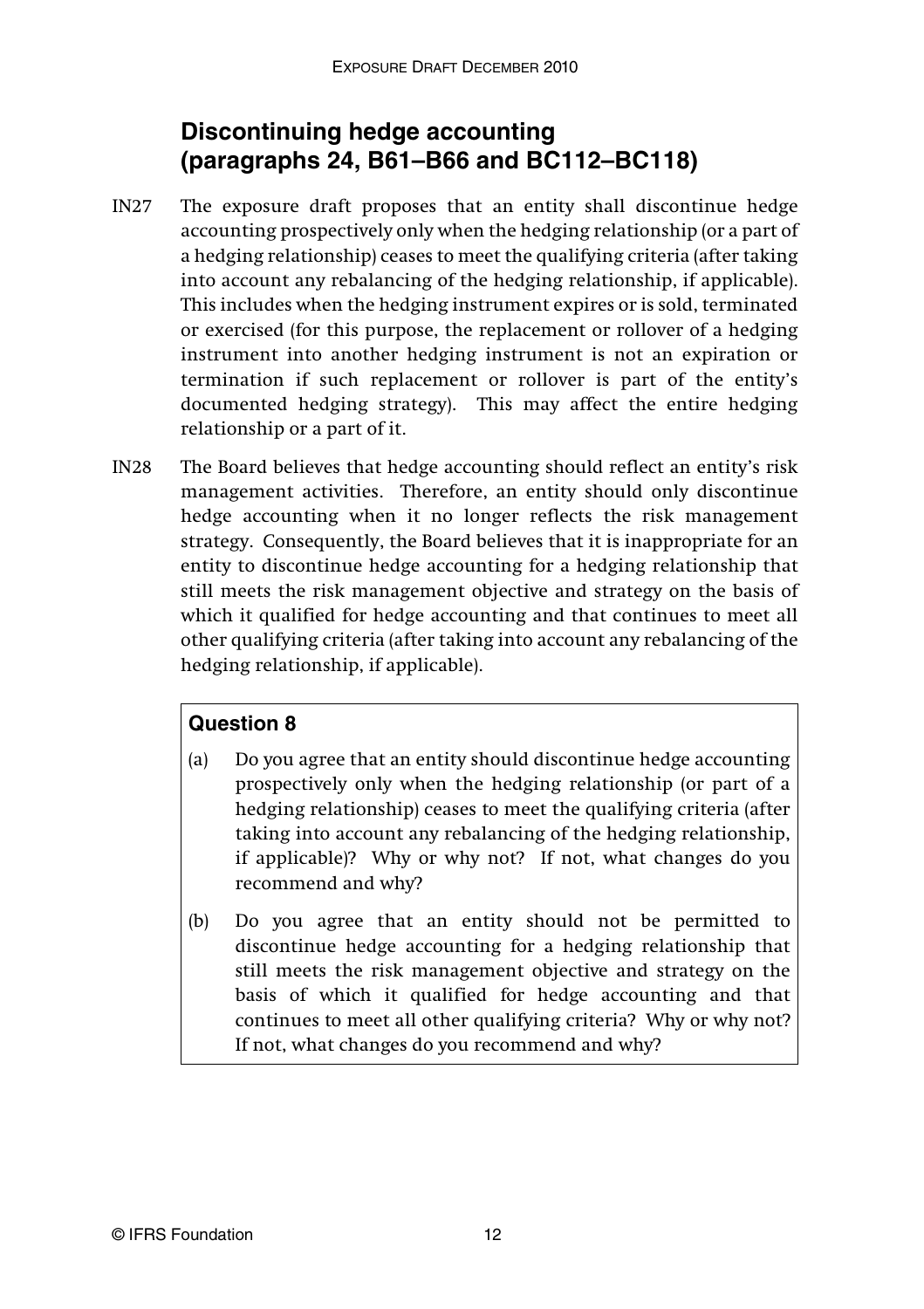# **Accounting for fair value hedges (paragraphs 26–28 and BC119–BC129)**

- IN29 The exposure draft proposes that for fair value hedges, the gain or loss on the hedging instrument and the hedged item should be recognised in other comprehensive income. The ineffective portion of the gain or loss shall be transferred to profit or loss. In addition, the gain or loss on the hedged item shall be presented as a separate line item in the statement of financial position.
- IN30 The Board believes that the proposed accounting treatment:
	- (a) eliminates the mixed measurement for the hedged item (eg an amount that is amortised cost with a partial fair value adjustment);
	- (b) avoids volatility in other comprehensive income and equity that some consider artificial;
	- (c) presents in one place (ie other comprehensive income) the effects of risk management activities (for both cash flow and fair value hedges); and
	- (d) provides information in the statement of comprehensive income about the extent of the offsetting achieved by fair value hedges.
- IN31 The Board also discussed linked presentation as an alternative for presenting information in the statement of financial position for fair value hedges. Linked presentation is a way to present information together in the statement of financial position to show how a particular asset and liability are related. Linked presentation is not the same as offsetting. This is because linked presentation displays the gross amounts together in the statement of financial position.
- IN32 The Board believes that although linked presentation could provide some useful information about a particular relationship between an asset and a liability, it does not differentiate between the types of risk that are covered by that relationship and those that are not. Consequently, linked presentation could result in one net amount for an asset and a liability that are 'linked' even though that link (ie the relationship) affects only one of several risks underlying the asset or liability (eg only currency risk but not credit risk or interest rate risk). Furthermore, the Board does not believe that linked presentation would result in more appropriate totals of assets and liabilities for the purpose of ratio analysis because the hedging affects only one risk but not all risks. Instead, the Board believes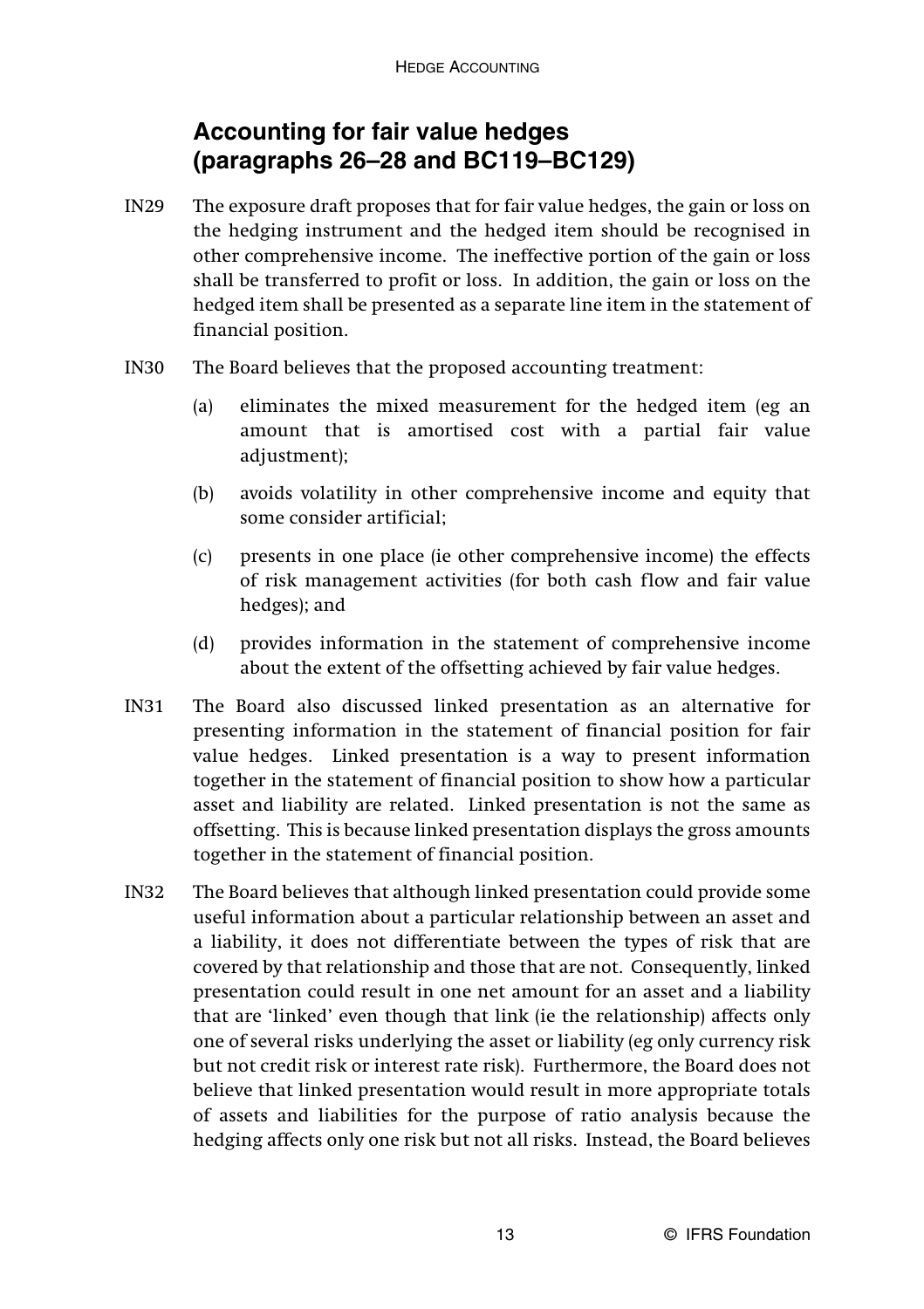that disclosures about hedging would be a better alternative to provide information about the relationship between hedged items and hedging instruments that allows users of financial statements to assess the relevance of the information for their own analysis.

#### **Question 9**

- (a) Do you agree that for a fair value hedge the gain or loss on the hedging instrument and the hedged item should be recognised in other comprehensive income with the ineffective portion of the gain or loss transferred to profit or loss? Why or why not? If not, what changes do you recommend and why?
- (b) Do you agree that the gain or loss on the hedged item attributable to the hedged risk should be presented as a separate line item in the statement of financial position? Why or why not? If not, what changes do you recommend and why?
- (c) Do you agree that linked presentation should not be allowed for fair value hedges? Why or why not? If you disagree, when do you think linked presentation should be allowed and how should it be presented?

# **Accounting for the time value of options for cash flow and fair value hedges (paragraphs 33, B67–B69 and BC143–BC155)**

- IN33 In IAS 39 the undesignated time value of an option is treated as held for trading and is accounted for at fair value through profit or loss. The Board believes that this accounting treatment is not aligned with an entity's risk management activities. The Board noted that the time value of an option is a cost of obtaining protection against unfavourable changes of prices or rates.
- IN34 The exposure draft proposes that an entity should distinguish the time value of options by the type of hedged item that the option hedges: a transaction related hedged item or a time period related hedged item.
- IN35 The exposure draft proposes specific accounting requirements for the time value of an option when an entity separates the intrinsic value and time value of an option contract and designates as the hedging instrument only the change in the intrinsic value.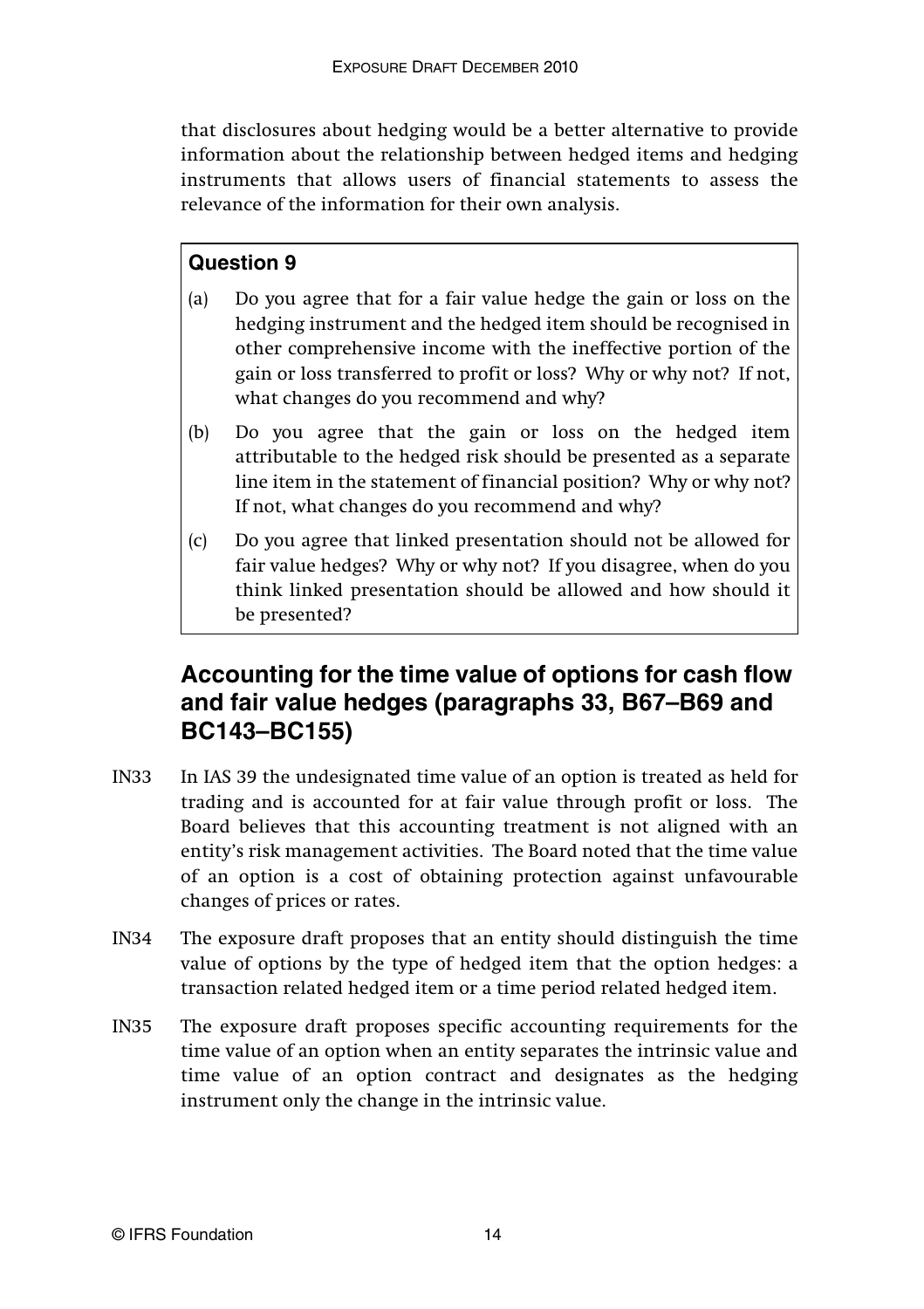- (a) Do you agree that for transaction related hedged items, the change in fair value of the option's time value accumulated in other comprehensive income should be reclassified in accordance with the general requirements (eg like a basis adjustment if capitalised into a non-financial asset or into profit or loss when hedged sales affect profit or loss)? Why or why not? If not, what changes do you recommend and why?
- (b) Do you agree that for period related hedged items, the part of the aligned time value that relates to the current period should be transferred from accumulated other comprehensive income to profit or loss on a rational basis? Why or why not? If not, what changes do you recommend and why?
- (c) Do you agree that the accounting for the time value of options should only apply to the extent that the time value relates to the hedged item (ie the 'aligned time value' determined using the valuation of an option that would have critical terms that perfectly match the hedged item)? Why or why not? If not, what changes do you recommend and why?

# **Hedges of a group of items (paragraphs 34–39, B70–B82 and BC156–BC182)**

#### **Eligibility of a group of items as the hedged item (paragraphs 34, B70–B76, BC163, BC164 and BC168–BC173)**

- IN36 The exposure draft proposes that a group of items is an eligible hedged item only if:
	- (a) it consists of items (including components of items) that individually are eligible hedged items;
	- (b) the items in the group are managed together on a group basis for risk management purposes; and
	- (c) for the purpose of cash flow hedge accounting only, any offsetting cash flows in the group of hedged items exposed to the hedged risk affect profit or loss in their entirety in the same reporting period (including interim periods as defined in IAS 34 *Interim Financial Reporting*).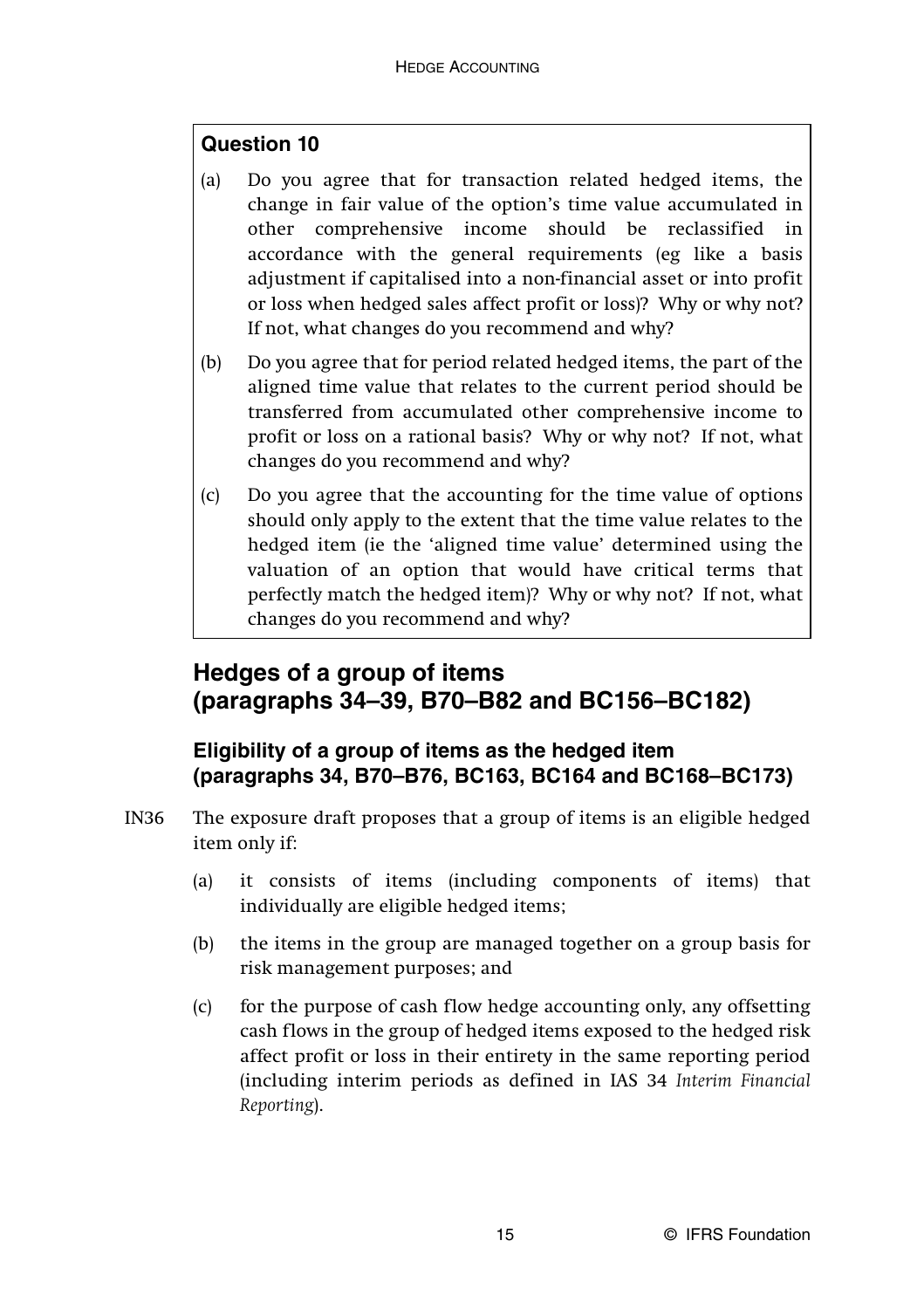IN37 An individual hedging approach involves an entity entering into one or more hedging instruments to manage the risk exposure attributable to an individual hedged item to achieve a desired outcome. This is similar for a group hedge approach. However, in a group hedge approach an entity seeks to manage the residual risk exposure from a group of items. Some of the risks in the group may offset (for their full term or for a partial term) and provide a hedge against each other, leaving the group residual risk to be hedged by the hedging instrument. An individual hedge approach and a group hedge approach are similar in concept, and so the Board believes that the requirements for qualifying for hedge accounting should also be similar. Consequently, the exposure draft proposes that the eligibility criteria that apply to individual hedged items should also apply to hedges of groups of items. However, some restrictions are retained for cash flow hedges of net positions for which the offsetting risk positions affect profit or loss in different reporting periods.

#### **Question 11**

Do you agree with the criteria for the eligibility of groups of items as a hedged item? Why or why not? If not, what changes do you recommend and why?

#### **Presentation (paragraphs 37, 38, B79–B82 and BC174–BC177)**

- IN38 The exposure draft proposes that for a hedge of a group of items with offsetting hedged risk positions that affect different line items in the statement of comprehensive income (eg in a net position hedge), any hedging instrument gains or losses recognised in profit or loss shall be presented in a separate line from those affected by the hedged items.
- IN39 For cash flow hedges of groups of items with offsetting risk positions (eg net positions) the hedged items may affect different income statement line items. Consequently, a cash flow hedge of such a group creates a presentation problem when amounts are reclassified from other comprehensive income to profit or loss. This is because the reclassified amounts would need to be grossed up to offset the hedged items effectively. The Board concluded that if it proposed to adjust (gross up) all the affected line items in the income statement the result would be the recognition of gross (partially offsetting) gains or losses that do not exist. This is not consistent with basic accounting principles. Consequently, the exposure draft proposes that amounts that are reclassified from other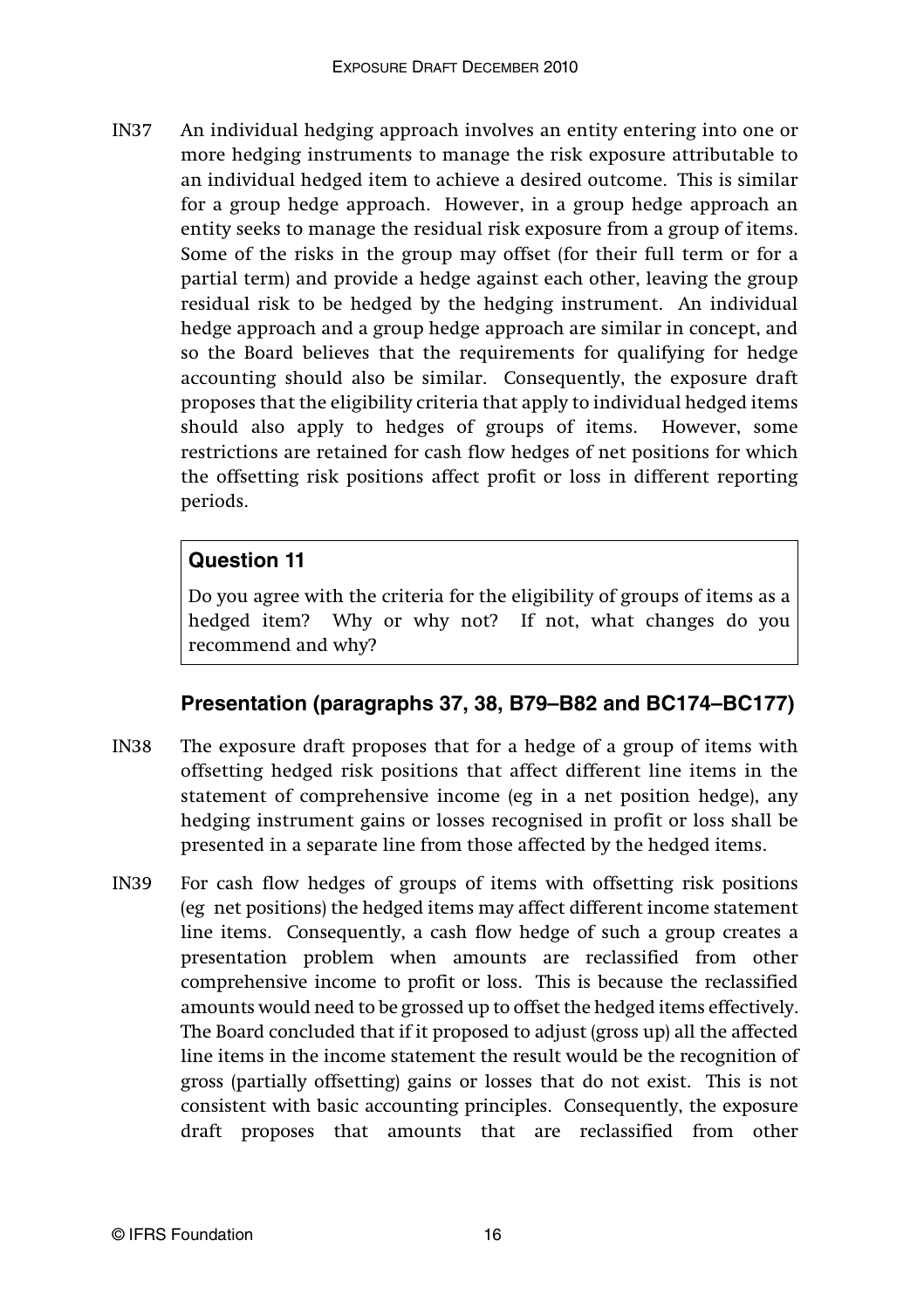comprehensive income to profit or loss should be presented in a separate line item in the income statement for cash flow hedges of a net position. The Board believes that this avoids the problem of distorting gains or losses with amounts that do not exist.

#### **Question 12**

Do you agree that for a hedge of a group of items with offsetting risk positions that affect different line items in the income statement (eg in a net position hedge), any hedging instrument gains or losses recognised in profit or loss should be presented in a separate line from those affected by the hedged items? Why or why not? If not, what changes do you recommend and why?

# **Disclosures (paragraphs 40–52 and BC183–BC208)**

- IN40 The exposure draft proposes disclosure requirements that provide information about:
	- (a) an entity's risk management strategy and how it is applied to manage risk;
	- (b) how the entity's hedging activities may affect the amount, timing and uncertainty of its future cash flows; and
	- (c) the effect that hedge accounting has had on the entity's statement of financial position, statement of comprehensive income and statement of changes in equity.
- IN41 The exposure draft also proposes that in the reconciliation of accumulated other comprehensive income in accordance with IAS 1 *Financial Statement Presentation,* an entity should provide sufficient detail to allow users to identify related amounts disclosed as part of the information to explain the effects of hedge accounting on the statement of comprehensive income. Furthermore, in the reconciliation of accumulated other comprehensive income, an entity should differentiate amounts recognised regarding the time value of options between transaction related hedged items and time period related hedged items.
- IN42 The Board believes that the proposed disclosures provide relevant information that enhances the transparency regarding an entity's hedging activities.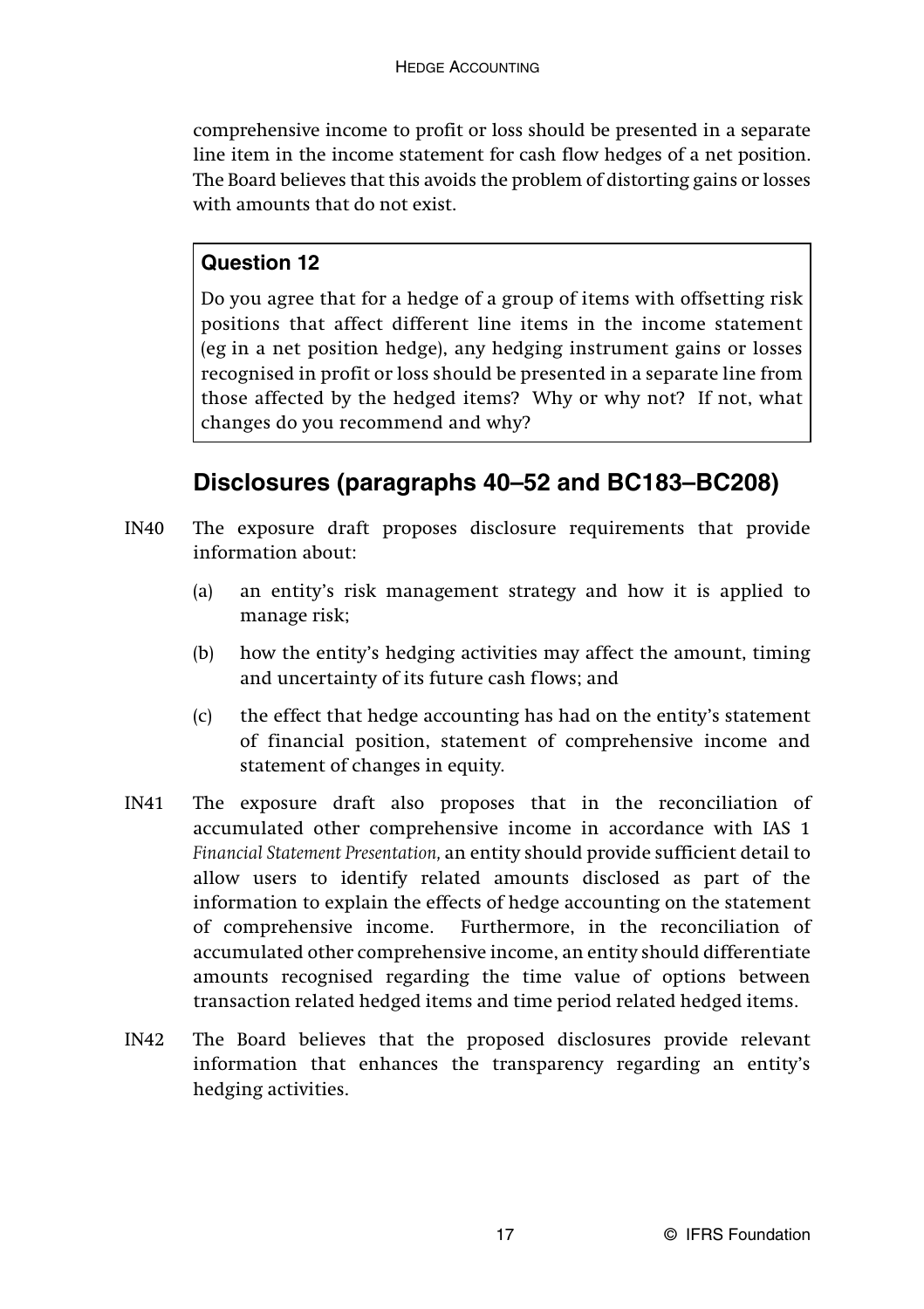- (a) Do you agree with the proposed disclosure requirements? Why or why not? If not, what changes do you recommend and why?
- (b) What other disclosures do you believe would provide useful information (whether in addition to or instead of the proposed disclosures) and why?

# **Accounting alternatives to hedge accounting (paragraphs BC208–BC246)**

#### **Accounting for a contract for a non-financial item that can be settled net in cash as a derivative (Appendix C and paragraphs BC209–BC218)**

- IN43 The exposure draft proposes that if it is in accordance with the entity's fair value-based risk management strategy derivative accounting shall apply to contracts that can be settled net in cash that were entered into and continue to be held for the purpose of the receipt or delivery of a nonfinancial item in accordance with the entity's expected purchase, sale or usage requirements.
- IN44 The Board believes that hedge accounting does not necessarily provide appropriate accounting for hedging relationships that include commodity contracts. Consequently, the Board proposes to amend the scope of IAS 39 to allow a commodity contract to be accounted for as a derivative in appropriate circumstances. The Board believes that this approach combines the purpose for a contract that can be settled net to buy or sell non-financial items (normally commodities) that are entered into and continue to be held for the purpose of the receipt or delivery of a non-financial item in accordance with the entity's expected purchase, sale or usage requirements and also how they are managed. This better reflects the contract's effect on the entity's financial performance and provides more useful information.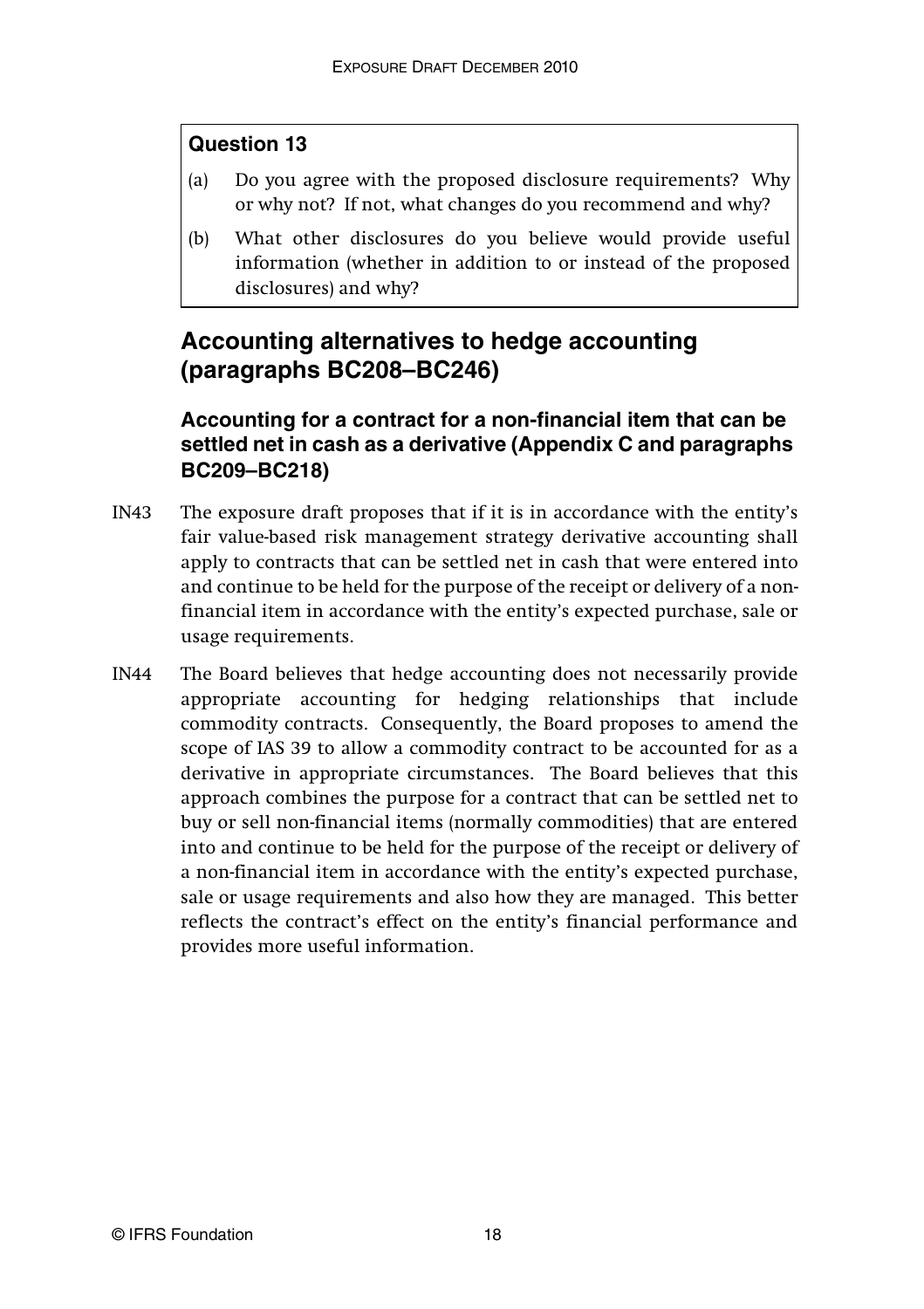Do you agree that if it is in accordance with the entity's fair value-based risk management strategy derivative accounting would apply to contracts that can be settled net in cash that were entered into and continue to be held for the purpose of the receipt or delivery of a non-financial item in accordance with the entity's expected purchase, sale or usage requirements? Why or why not? If not, what changes do you recommend and why?

#### **Accounting for credit risk using credit derivatives (paragraphs BC219–BC246)**

- IN45 Many financial institutions use credit derivatives to manage credit risk exposures arising from their lending activities. For example, hedges of credit risk exposure allow financial institutions to transfer to a third party the risk of credit loss on a loan or a loan commitment. Hedges of credit risk might also reduce the regulatory capital requirement for the loan or loan commitment while allowing the financial institution to retain nominal ownership of the loan and the relationship with the client. Credit portfolio managers frequently use credit derivatives to hedge the credit risk of a proportion of a particular exposure (eg a facility for a particular client) or the bank's overall lending portfolio.
- IN46 However, financial institutions that manage credit risk using credit derivatives generally do not achieve hedge accounting because it is operationally difficult (if not impossible) to isolate and measure the credit risk component of a financial item as a component that meets the eligibility criteria for hedged items. The spread between the risk-free rate and the market interest rate incorporates credit risk, liquidity risk, funding risk and any other unidentified risk component and margin elements. Although it is possible to determine that the spread includes credit risk, it is operationally difficult to isolate and measure the changes in fair value that are attributable solely to credit risk for the purpose of hedge accounting.
- IN47 The Board considered three possible alternative approaches to hedge accounting when credit derivatives are used to hedge credit risk. Because of the complexities involved, the Board decided not to propose an alternative accounting treatment to account for hedges of credit risk using credit derivatives.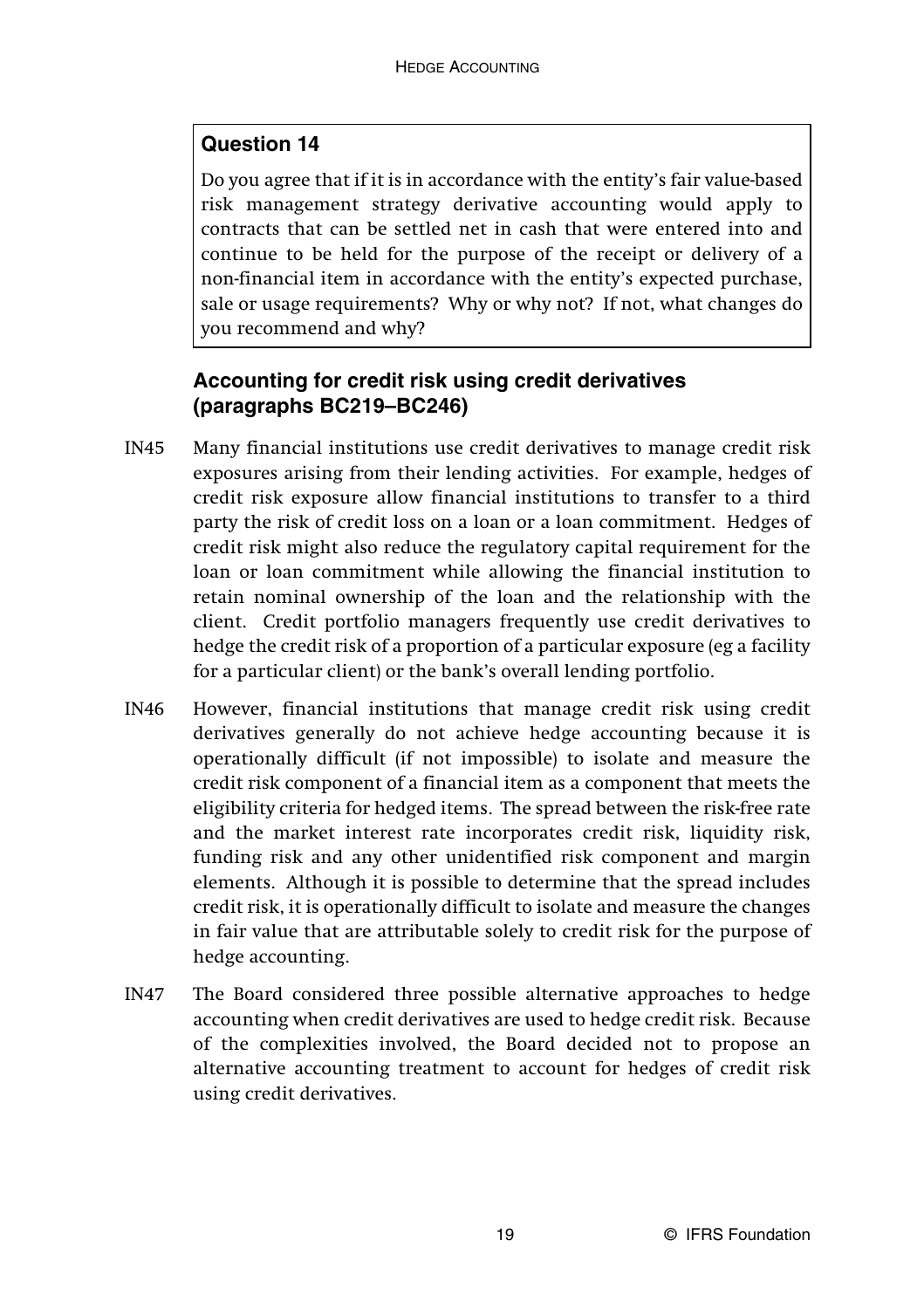- (a) Do you agree that all of the three alternative accounting treatments (other than hedge accounting) to account for hedges of credit risk using credit derivatives would add unnecessary complexity to accounting for financial instruments? Why or why not?
- (b) If not, which of the three alternatives considered by the Board in paragraphs BC226–BC246 should the Board develop further and what changes to that alternative would you recommend and why?

# **Effective date and transition (paragraphs 53–55 and BC247–BC254)**

IN48 The Board proposes that the proposed requirements for hedge accounting be applied prospectively.

#### **Question 16**

Do you agree with the proposed transition requirements? Why or why not? If not, what changes do you recommend and why?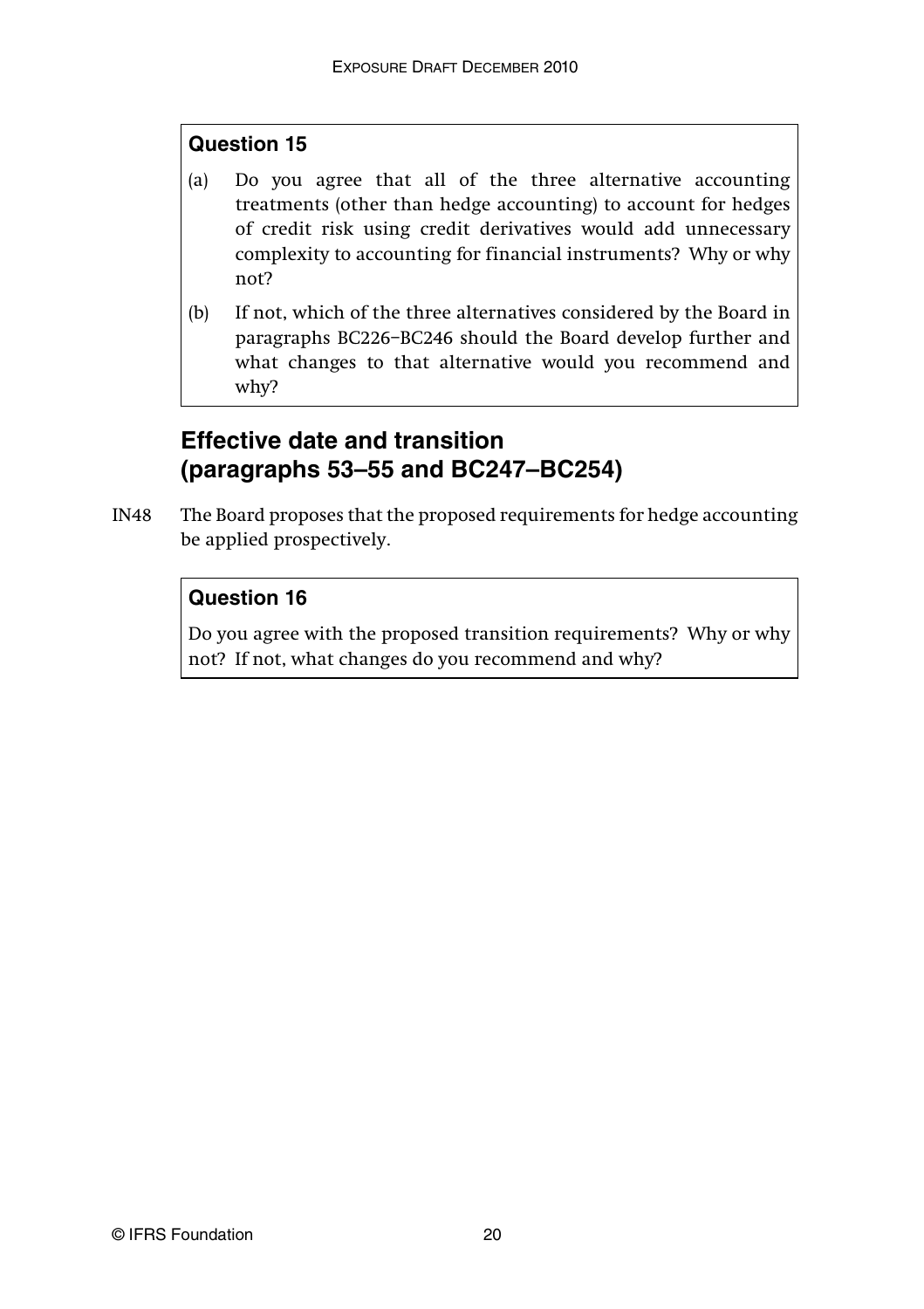# **Proposals for hedge accounting**

# **Hedge accounting**

- 1 The objective of hedge accounting is to represent in the financial statements the effect of an entity's risk management activities that use financial instruments to manage exposures arising from particular risks that could affect profit or loss. This approach aims to convey the context of hedging instruments in order to allow insight into their purpose and effect.
- 2 An entity may choose to designate a hedging relationship between a hedging instrument and a hedged item in accordance with paragraphs 5–18 and B1–B26. An entity shall account for the gain or loss on the hedging instrument and the hedged item in accordance with paragraphs 20–33. When the hedged item is a group of items an entity shall comply with the additional requirements in paragraphs 34–39.
- 3 For a fair value hedge of the interest rate exposure of a portion of a portfolio of financial assets or financial liabilities an entity shall apply the requirements of IAS 39 *Financial Instruments: Recognition and Measurement* for fair value hedge accounting for a portfolio hedge of interest rate risk (see paragraphs 81A, 89A and AG114–AG132 of IAS 39) instead of this [draft] IFRS.
- 4 Hedge accounting shall not be applied to investments in equity instruments designated as at fair value through other comprehensive income.

# **Hedging instruments**

# **Qualifying instruments**

- 5 A financial asset or a financial liability measured at fair value through profit or loss may be designated as a hedging instrument, except for some written options (see paragraph B4).
- 6 For a hedge of foreign currency risk, a financial asset or financial liability may be designated as a hedging instrument provided that it is not designated as at fair value through other comprehensive income (see paragraph 4).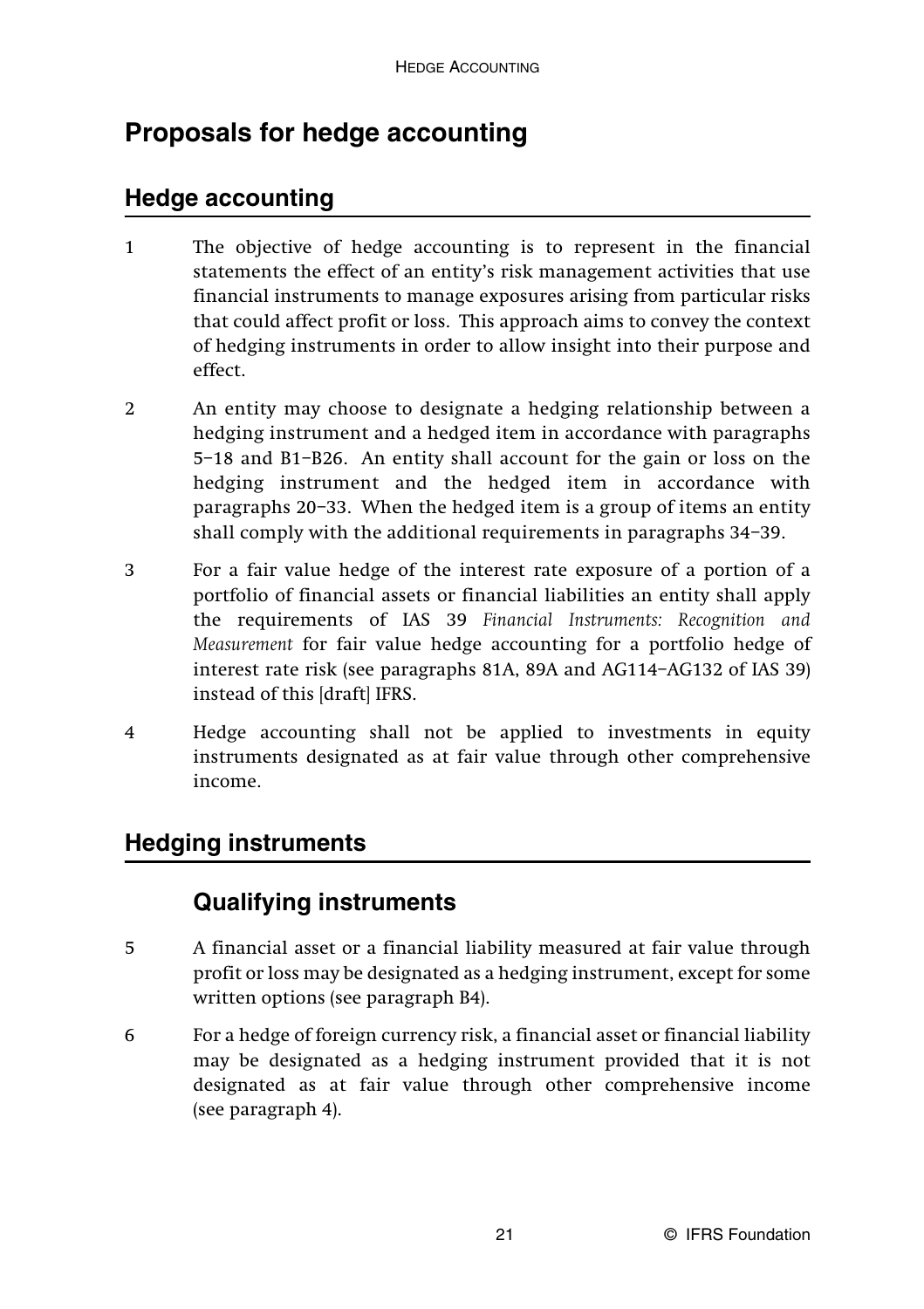7 For hedge accounting purposes, only contracts with a party external to the reporting entity (ie external to the group or individual entity that is being reported on) can be designated as hedging instruments.

# **Designation of hedging instruments**

- 8 A hedging instrument must be designated in its entirety in a hedging relationship. The only exceptions permitted are:
	- (a) separating the intrinsic value and time value of an option contract and designating as the hedging instrument only the change in intrinsic value of an option and not the change in its time value (see paragraph 33); and
	- (b) separating the interest element and the spot price of a forward contract and designating as the hedging instrument only the change in the spot element of a forward contract and not the interest element.
- 9 A percentage of the nominal amount of the entire hedging instrument, such as 50 per cent of the nominal amount, may be designated as the hedging instrument in a hedging relationship. However, a hedging relationship may not be designated for only a portion of the time period during which a hedging instrument remains outstanding.
- 10 An entity may view in combination and jointly designate as the hedging instrument any combination of the following (including those circumstances when the risk or risks arising from some hedging instruments offset those arising from others):
	- (a) derivatives or a percentage of their nominal amounts.
	- (b) non-derivatives or a percentage of their nominal amounts.
- 11 However, a derivative instrument that combines a written option and a purchased option (eg an interest rate collar) does not qualify as a hedging instrument if it is, in effect, a net written option. Similarly, two or more instruments (or proportions of them) may be designated as the hedging instrument only if none of them is a written option or a net written option.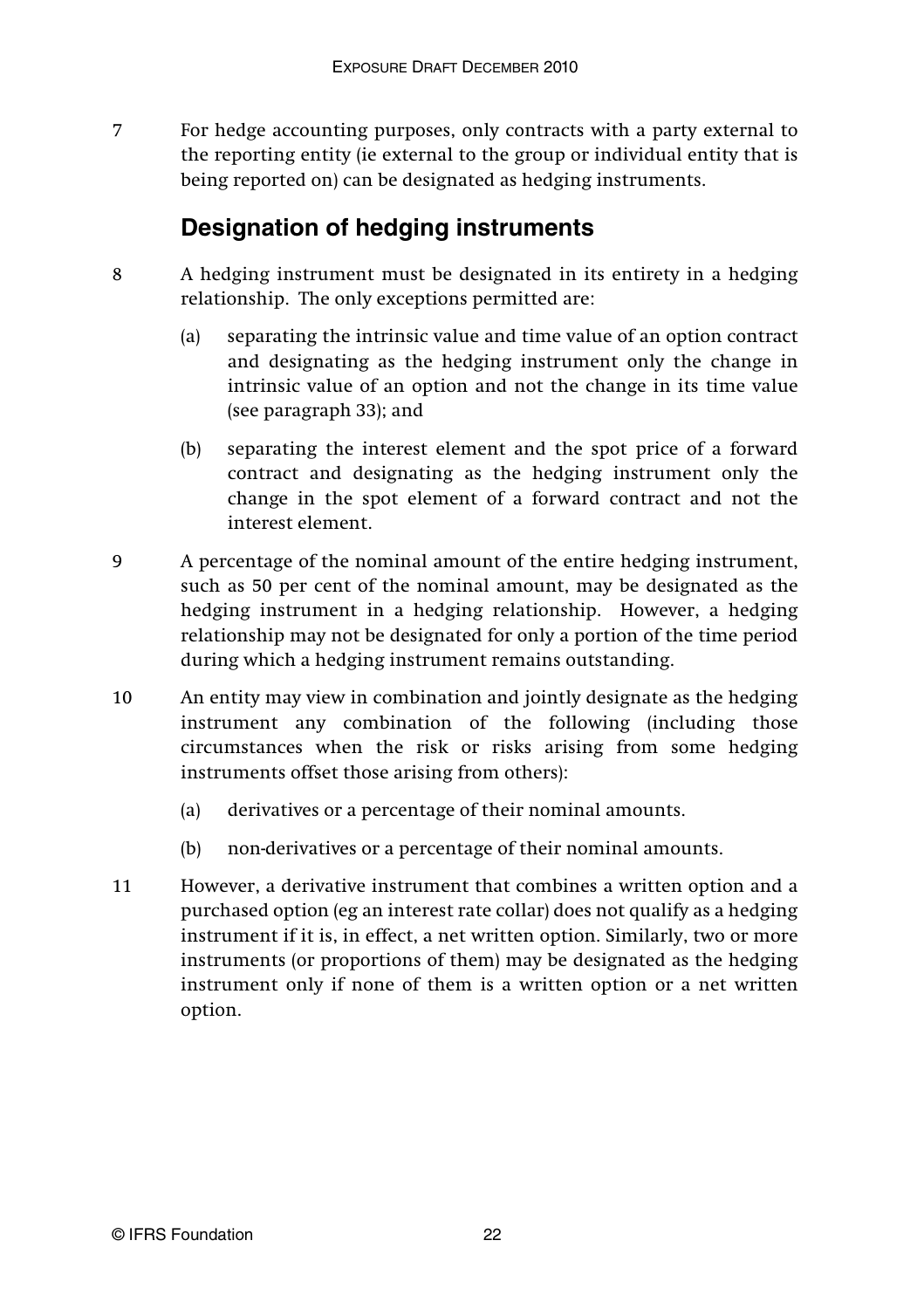# **Hedged items**

# **Qualifying items**

- 12 A hedged item can be a recognised asset or liability, an unrecognised firm commitment, a highly probable forecast transaction or a net investment in a foreign operation. The hedged item can be:
	- (a) a single asset, liability, firm commitment, highly probable forecast transaction or net investment in a foreign operation, or
	- (b) a group of assets, liabilities, firm commitments, highly probable forecast transactions or net investments in foreign operations (subject to paragraphs 34–39).

A hedged item can also be a component of these items (see paragraph 18).

- 13 The hedged item must be reliably measurable.
- 14 If a hedged item is a forecast transaction (or a component thereof), that transaction must be highly probable.
- 15 An aggregated exposure that is a combination of an exposure and a derivative may be designated as a hedged item (see paragraph B9).
- 16 For hedge accounting purposes, only assets, liabilities, firm commitments or highly probable forecast transactions with a party external to the entity can be designated as hedged items. Hedge accounting can be applied to transactions between entities in the same group only in the individual or separate financial statements of those entities and not in the consolidated financial statements of the group.
- 17 However, as an exception, the foreign currency risk of an intragroup monetary item (eg a payable/receivable between two subsidiaries) may qualify as a hedged item in the consolidated financial statements if it results in an exposure to foreign exchange rate gains or losses that are not fully eliminated on consolidation in accordance with IAS 21 *The Effects of Changes in Foreign Exchange Rates*. In accordance with IAS 21, foreign exchange rate gains and losses on intragroup monetary items are not fully eliminated on consolidation when the intragroup monetary item is transacted between two group entities that have different functional currencies. In addition, the foreign currency risk of a highly probable forecast intragroup transaction may qualify as a hedged item in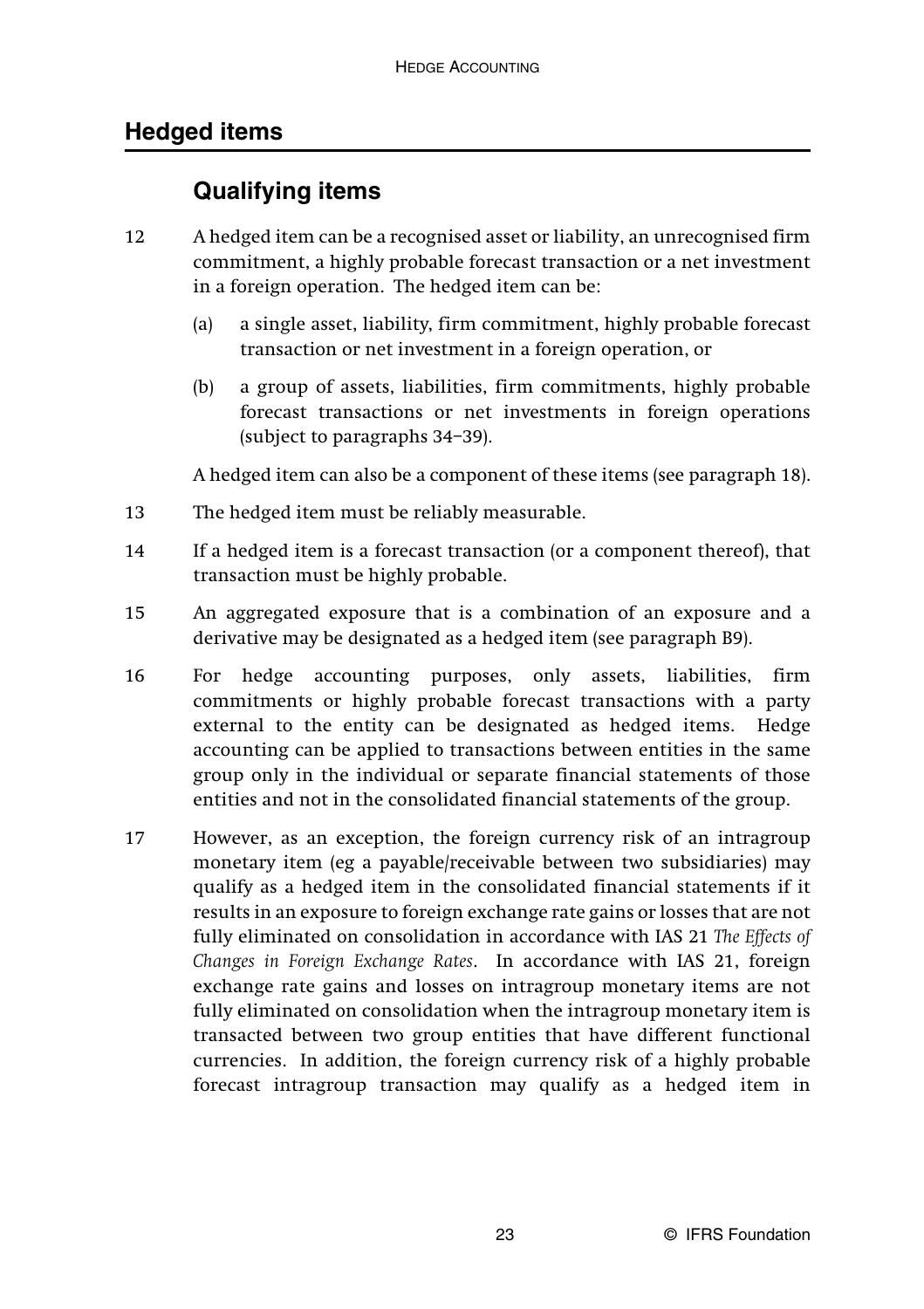consolidated financial statements provided that the transaction is denominated in a currency other than the functional currency of the entity entering into that transaction and the foreign currency risk will affect consolidated profit or loss.

# **Designation of hedged items**

- 18 An entity may designate all changes in the cash flows or fair value of an item as the hedged item in a hedging relationship. An entity may also designate as the hedged item something other than the entire fair value change or cash flow variability of an item, ie a component. An entity may designate the following types of components (including combinations) as hedged items:
	- (a) only changes in the cash flows or fair value of an item attributable to a specific risk or risks (risk component), provided that the risk component is separately identifiable and reliably measurable (see paragraphs B13–B18); risk components include a designation of only changes in the cash flows or the fair value of a hedged item above or below a specified price or specified rate (ie a 'one-sided' risk).
	- (b) one or more selected contractual cash flows.
	- (c) nominal components, ie a specified part of the amount of an item (as set out in paragraphs B19–B23).

# **Qualifying criteria for hedge accounting**

- 19 A hedging relationship qualifies for hedge accounting only if all the following criteria are met:
	- (a) The hedging relationship consists only of eligible hedging instruments and hedged items.
	- (b) At the inception of the hedge there is formal designation and documentation of the hedging relationship and the entity's risk management objective and strategy for undertaking the hedge. That documentation includes identification of the hedging instrument, the hedged item, the nature of the risk being hedged and how the entity will assess whether the hedging relationship meets the hedge effectiveness requirements (including its analysis of the sources of hedge ineffectiveness and how it determines the hedge ratio).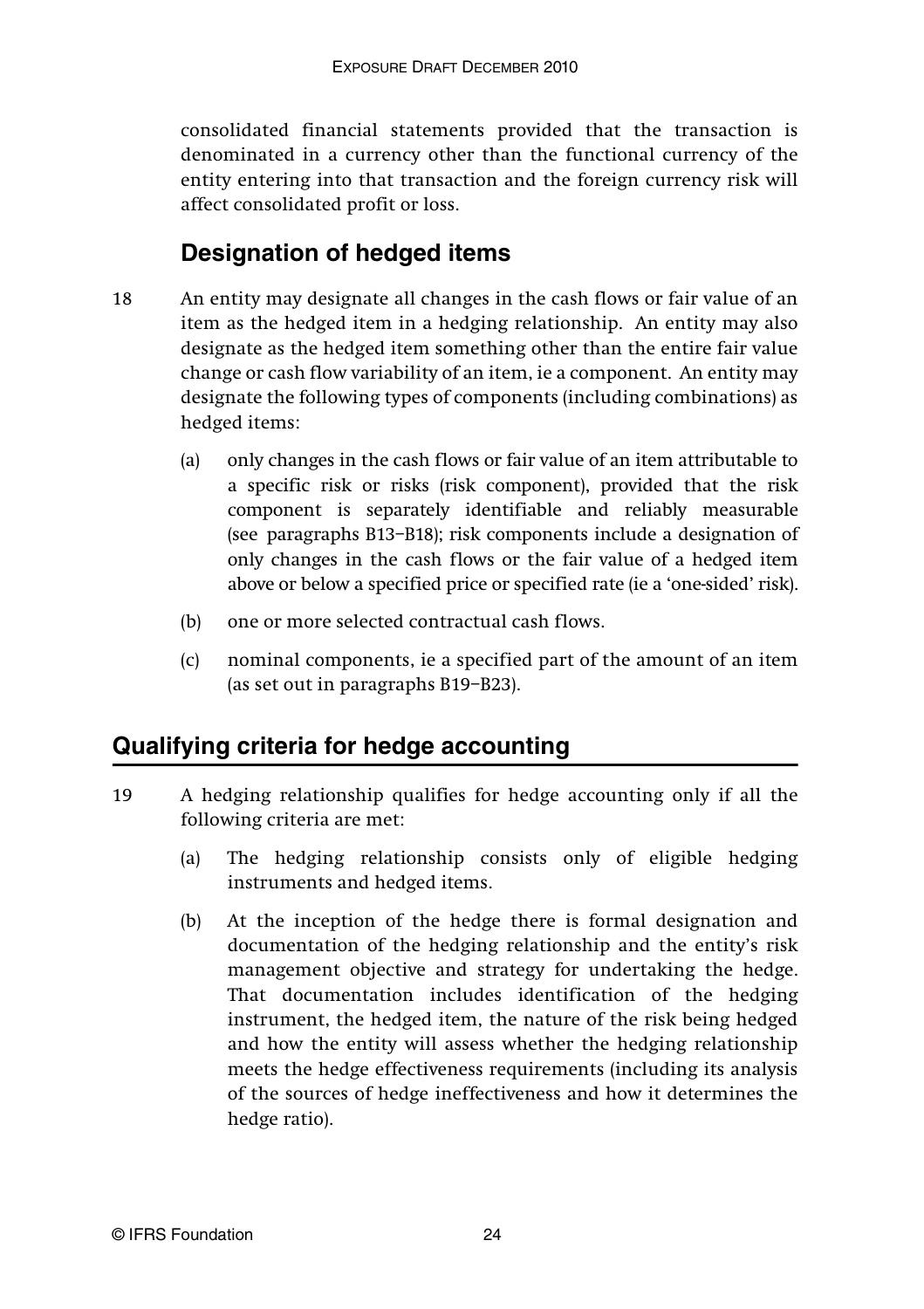- (c) The hedging relationship meets the hedge effectiveness requirements (see paragraphs B27–B39). A hedging relationship meets the hedge effectiveness requirements if it:
	- (i) meets the objective of the hedge effectiveness assessment; and
	- (ii) is expected to achieve other than accidental offsetting.

# **Accounting for qualifying hedges**

- 20 An entity applies hedge accounting to hedging relationships that meet the qualifying criteria in paragraph 19 (which include the entity's decision to designate the hedging relationship).
- 21 There are three types of hedging relationships:
	- (a) *fair value hedge:* a hedge of the exposure to changes in fair value of a recognised asset or liability or an unrecognised firm commitment, or a component of any such item, that is attributable to a particular risk and could affect profit or loss.
	- (b) *cash flow hedge:* a hedge of the exposure to variability in cash flows that is attributable to a particular risk associated with a recognised asset or liability (such as all or some future interest payments on variable rate debt) or a highly probable forecast transaction and could affect profit or loss.
	- (c) *hedge of a net investment in a foreign operation* as defined in IAS 21.
- 22 A hedge of the foreign currency risk of a firm commitment may be accounted for as a fair value hedge or as a cash flow hedge.
- 23 If a hedging relationship ceases to meet the objective of the hedge effectiveness assessment but the risk management objective for that designated hedging relationship remains the same, an entity shall rebalance the hedging relationship so that it meets the qualifying criteria again (see paragraphs B46–B60). When an entity expects that a hedging relationship might cease to meet the qualifying criteria of hedge accounting in the future, it may proactively rebalance the hedging relationship.
- 24 An entity shall discontinue hedge accounting prospectively only when the hedging relationship (or a part of a hedging relationship) ceases to meet the qualifying criteria (after taking into account any rebalancing of the hedging relationship, if applicable). This includes when the hedging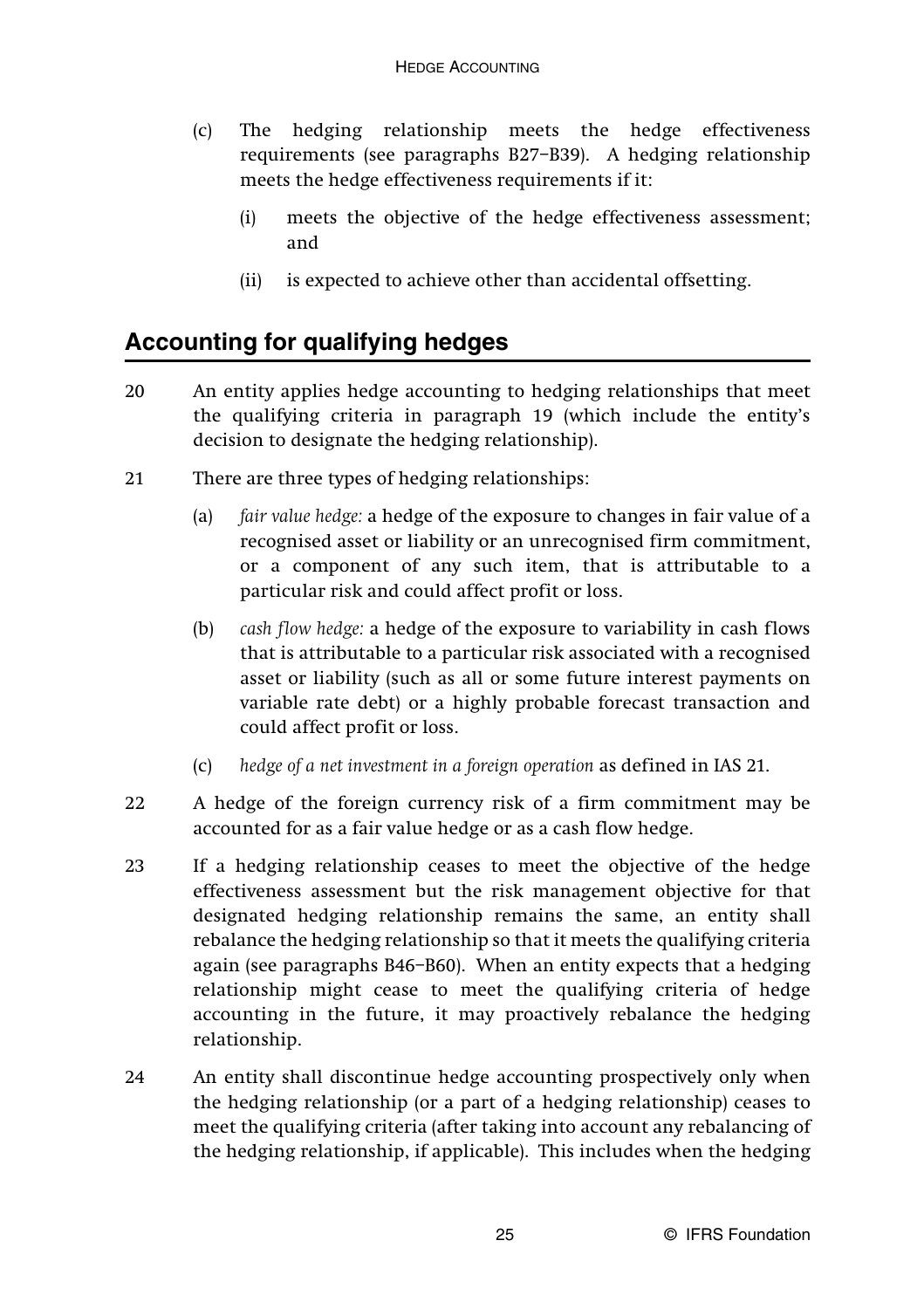instrument expires or is sold, terminated or exercised (for this purpose, the replacement or rollover of a hedging instrument into another hedging instrument is not an expiration or termination if such replacement or rollover is part of the entity's documented hedging strategy). This might affect the entire hedging relationship or a part of it.

- 25 An entity shall apply:
	- (a) paragraph 28 when it discontinues hedge accounting for a fair value hedge for which the hedged item is (or is a component of) a financial instrument measured at amortised cost; and
	- (b) paragraph 30 when it discontinues hedge accounting for cash flow hedges.

#### **Fair value hedges**

- 26 While a fair value hedge meets the qualifying criteria in paragraph 19 during the hedged period, the hedge relationship shall be accounted for as follows:
	- (a) The gain or loss from remeasuring the hedging instrument shall be recognised in other comprehensive income.
	- (b) The hedging gain or loss on the hedged item shall be recognised and presented as a separate line item in the statement of financial position, and be recognised in other comprehensive income. The separate line item shall be presented next to the line item that includes the hedged asset or liability. The separate line item is presented within assets for those reporting periods for which the hedged item is an asset and within liabilities for those reporting periods for which the hedged item is a liability. Amounts included in these line items shall not remain in the statement of financial position when the assets or liabilities to which they relate are derecognised. When a hedged item is an unrecognised firm commitment (or a component thereof), the subsequent cumulative change in the fair value of the hedged item is recognised as an asset or liability with a corresponding gain or loss recognised in other comprehensive income.
	- (c) The ineffective portion of the gain or loss from remeasuring the hedging instrument and the hedged item shall be transferred from other comprehensive income to profit or loss.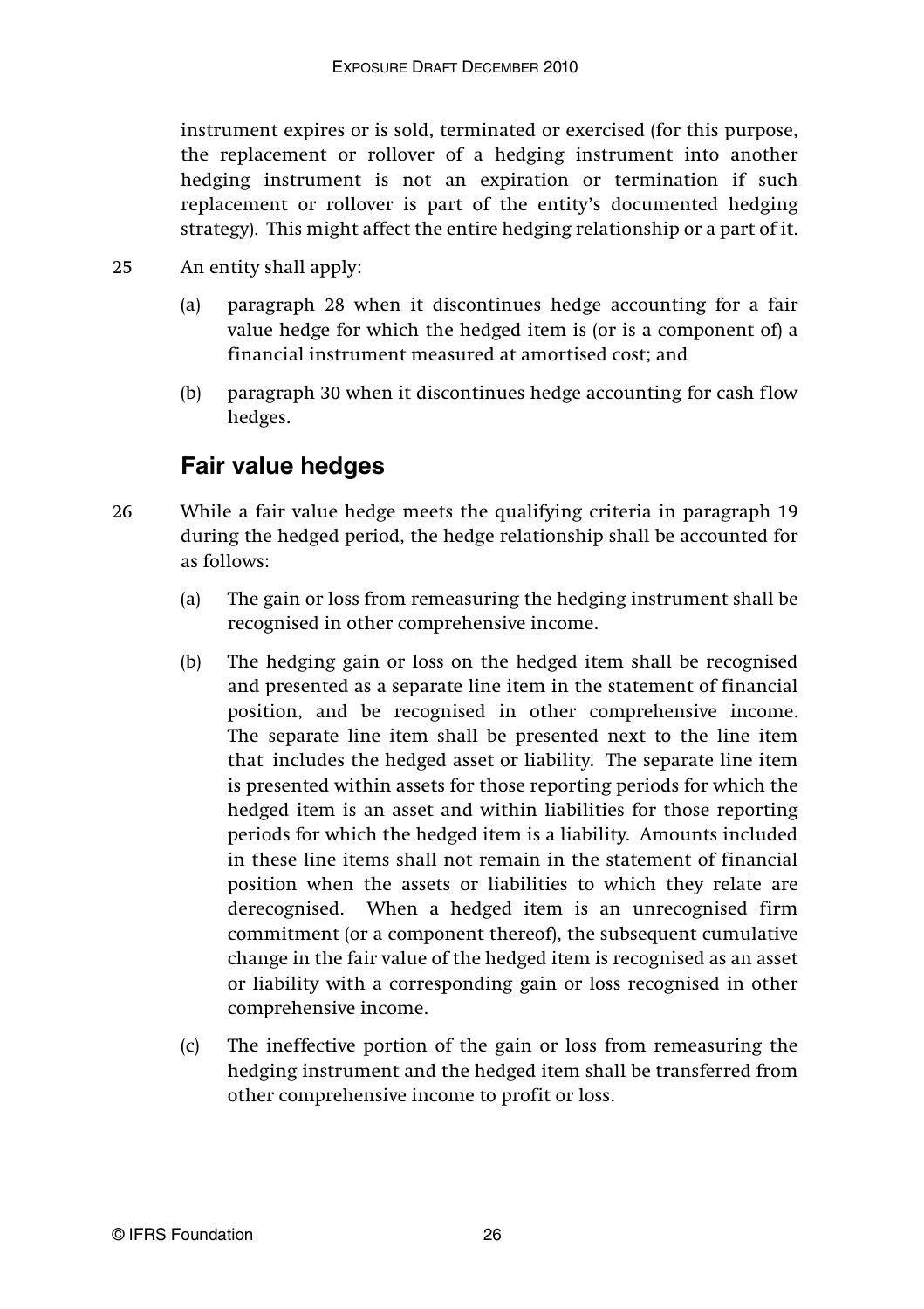- 27 When a hedged item in a fair value hedge is a firm commitment (or a component thereof) to acquire a non-financial asset or assume a non-financial liability, the initial carrying amount of the non-financial asset or non-financial liability that results from the entity meeting the firm commitment is adjusted to include the cumulative change in the fair value of the hedged item that was recognised in the statement of financial position.
- 28 The separate line item in the statement of financial position described in paragraph 26(b) shall be amortised to profit or loss if the hedged item is a financial instrument (or a component thereof) measured at amortised cost. Amortisation may begin as soon as an adjustment exists and shall begin no later than when the separate line item ceases to be adjusted for changes in the fair value of the hedged item. The amortisation is based on a recalculated effective interest rate at the date amortisation begins (taking into account the carrying amounts of the separate line item and the financial instrument that it relates to).

# **Cash flow hedges**

- 29 While a cash flow hedge meets the qualifying criteria in paragraph 19, it shall be accounted for as follows:
	- (a) The separate component of equity associated with the hedged item (cash flow hedge reserve) is adjusted to the lower of the following (in absolute amounts):
		- (i) the cumulative gain or loss on the hedging instrument from inception of the hedge; and
		- (ii) the cumulative change in fair value (present value) of the hedged item (ie the present value of the change in the hedged expected future cash flows) from inception of the hedge.
	- (b) The portion of the gain or loss on the hedging instrument that is determined to be an effective hedge (ie the change in the cash flow hedge reserve calculated in accordance with (a)) shall be recognised in other comprehensive income.
	- (c) Any remaining gain or loss (ie hedge ineffectiveness) is recognised in profit or loss.
	- (d) The amount that has been accumulated in the cash flow hedge reserve in accordance with (a) shall be accounted for as follows: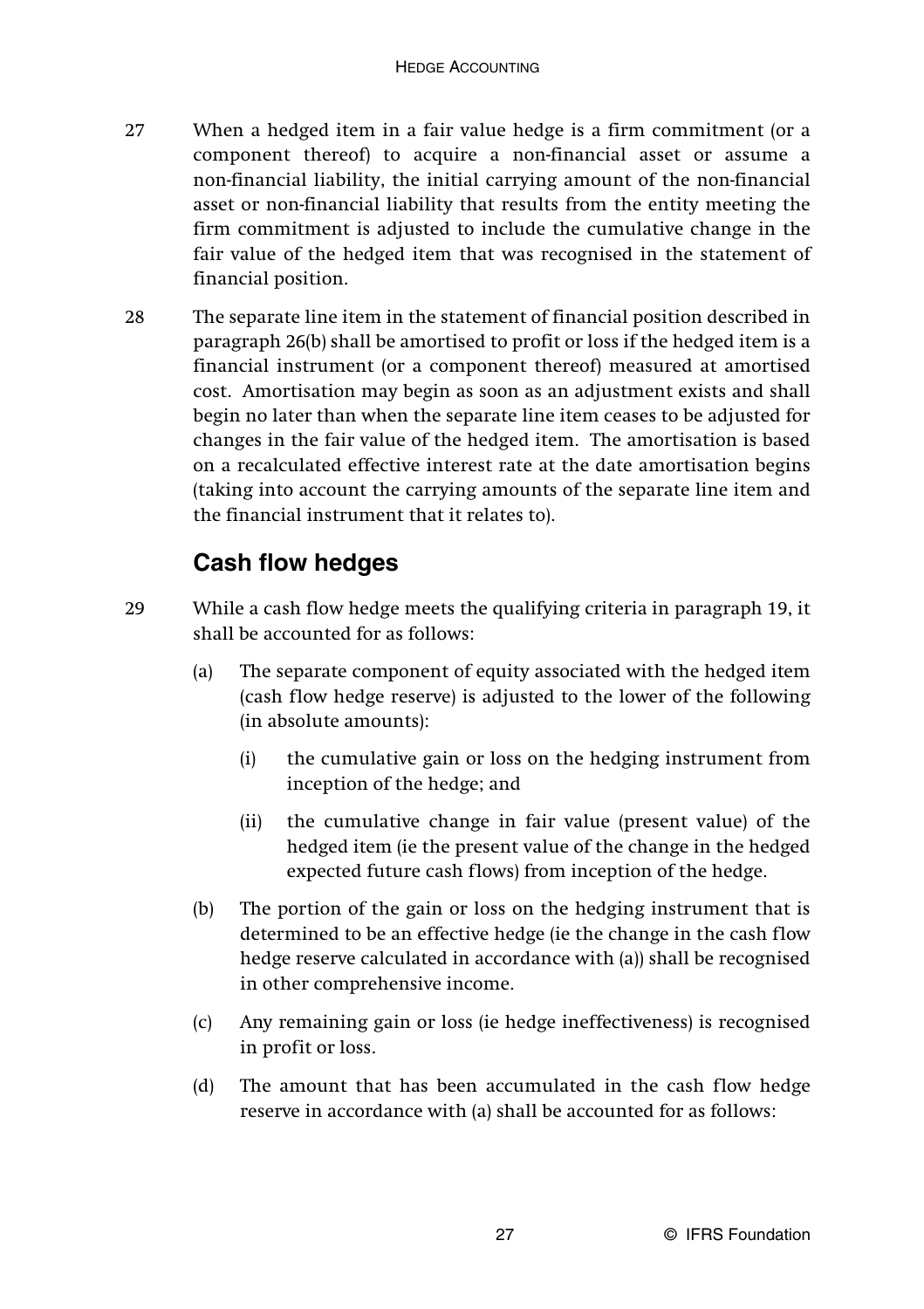- (i) If a hedge of a forecast transaction subsequently results in the recognition of a non-financial asset or non-financial liability, or a forecast transaction for a non-financial asset or non-financial liability becomes a firm commitment for which fair value hedge accounting is applied, the entity shall remove that amount from the cash flow hedge reserve and include it directly in the initial cost or other carrying amount of the asset or liability. This is not a reclassification adjustment (see IAS 1 *Presentation of Financial Statements*) and hence it does not affect other comprehensive income.
- (ii) For cash flow hedges other than those covered by (i) that amount shall be reclassified from the cash flow hedge reserve to profit or loss as a reclassification adjustment (see IAS 1) in the same period or periods during which the hedged expected future cash flows affect profit or loss (for example, in the periods that interest income or interest expense is recognised or when a forecast sale occurs).
- (iii) However, if that amount is a loss and an entity expects that all or a portion of that loss will not be recovered in one or more future periods, it shall reclassify into profit or loss as a reclassification adjustment (see IAS 1) the amount that is not expected to be recovered.
- 30 When an entity discontinues hedge accounting for a cash flow hedge (see paragraphs 24 and 25) it shall account for the amount that has been accumulated in the cash flow hedge reserve in accordance with paragraph 29(a) as follows:
	- (a) If the hedged future cash flows are still expected to occur, that amount shall remain in the cash flow hedge reserve until the future cash flows occur. When the future cash flows occur, paragraph 29(d) applies.
	- (b) If the hedged future cash flows are no longer expected to occur, that amount shall be reclassified from the cash flow hedge reserve to profit or loss as a reclassification adjustment (see IAS 1). A hedged future cash flow that is no longer highly probable of occurring may still be expected to occur.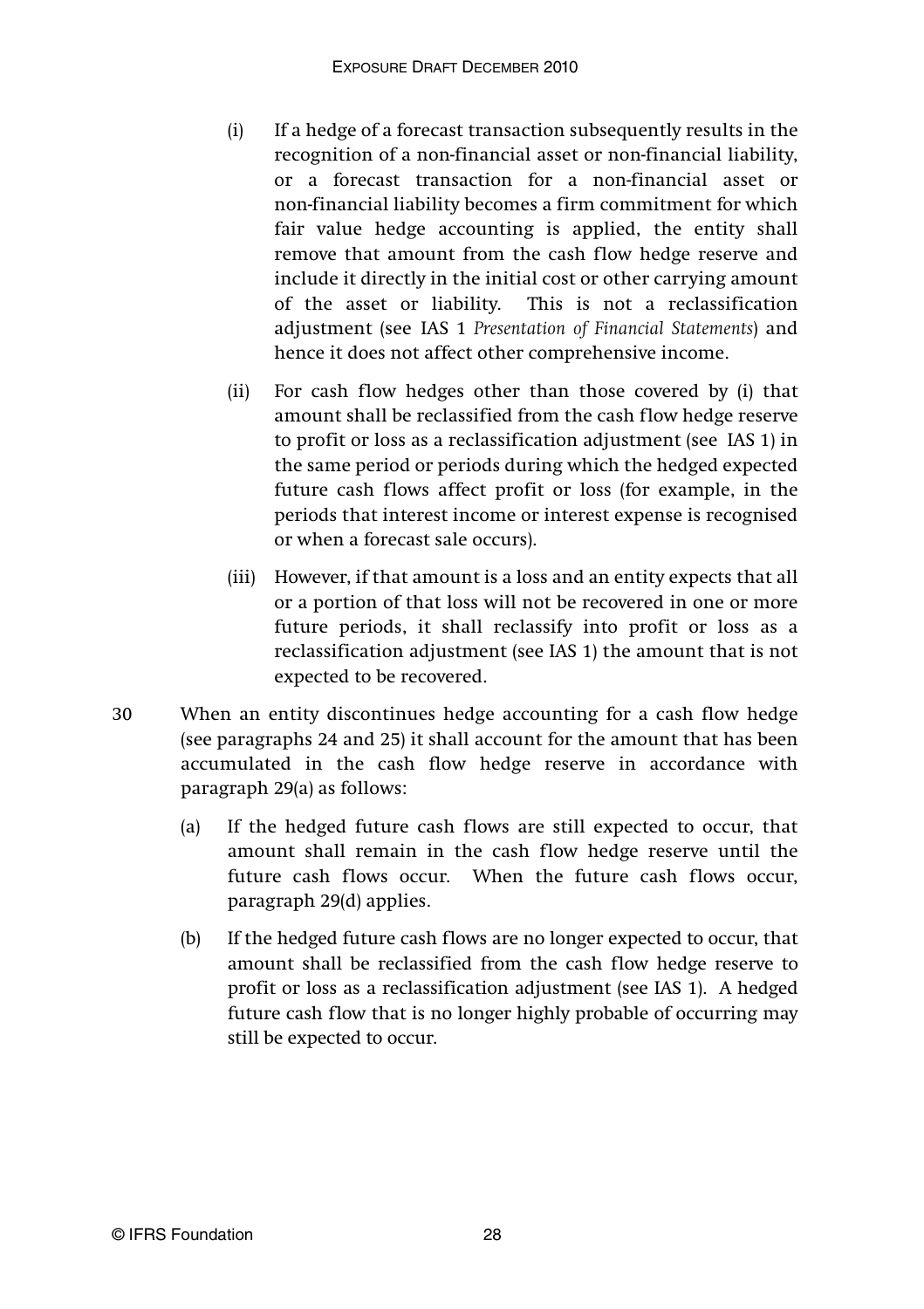# **Hedges of a net investment in a foreign operation**

- 31 Hedges of a net investment in a foreign operation, including a hedge of a monetary item that is accounted for as part of the net investment (see IAS 21), shall be accounted for similarly to cash flow hedges:
	- (a) The portion of the gain or loss on the hedging instrument that is determined an effective hedge (see paragraph 29) shall be recognised in other comprehensive income.
	- (b) The ineffective portion shall be recognised in profit or loss.
- 32 The gain or loss on the hedging instrument relating to the effective portion of the hedge that has been accumulated in the cash flow hedge reserve shall be reclassified from equity to profit or loss as a reclassification adjustment (see IAS 1) in accordance with paragraphs 48–49 of IAS 21 on the disposal or partial disposal of the foreign operation.

# **Accounting for the time value of options**

- 33 When an entity separates the intrinsic value and time value of an option contract and designates as the hedging instrument only the change in intrinsic value of the option (see paragraph 8(a)), it shall account for the time value of the option as follows (see paragraphs B67–B69):
	- (a) An entity shall distinguish the time value of options by the type of hedged item that the option hedges:
		- (i) a transaction related hedged item; or
		- (ii) a time period related hedged item.
	- (b) The change in fair value of the time value of an option that hedges a transaction related hedged item shall be recognised in other comprehensive income to the extent that it relates to the hedged item. The cumulative change in fair value arising from the time value of the option that has been accumulated in a separate component of equity (the amount) shall be accounted for as follows:
		- (i) If the hedged item subsequently results in the recognition of a non-financial asset or non-financial liability, or a firm commitment for which fair value hedge accounting is applied, the entity shall remove the amount from the separate component of equity and include it directly in the initial cost or other carrying amount of the asset or liability.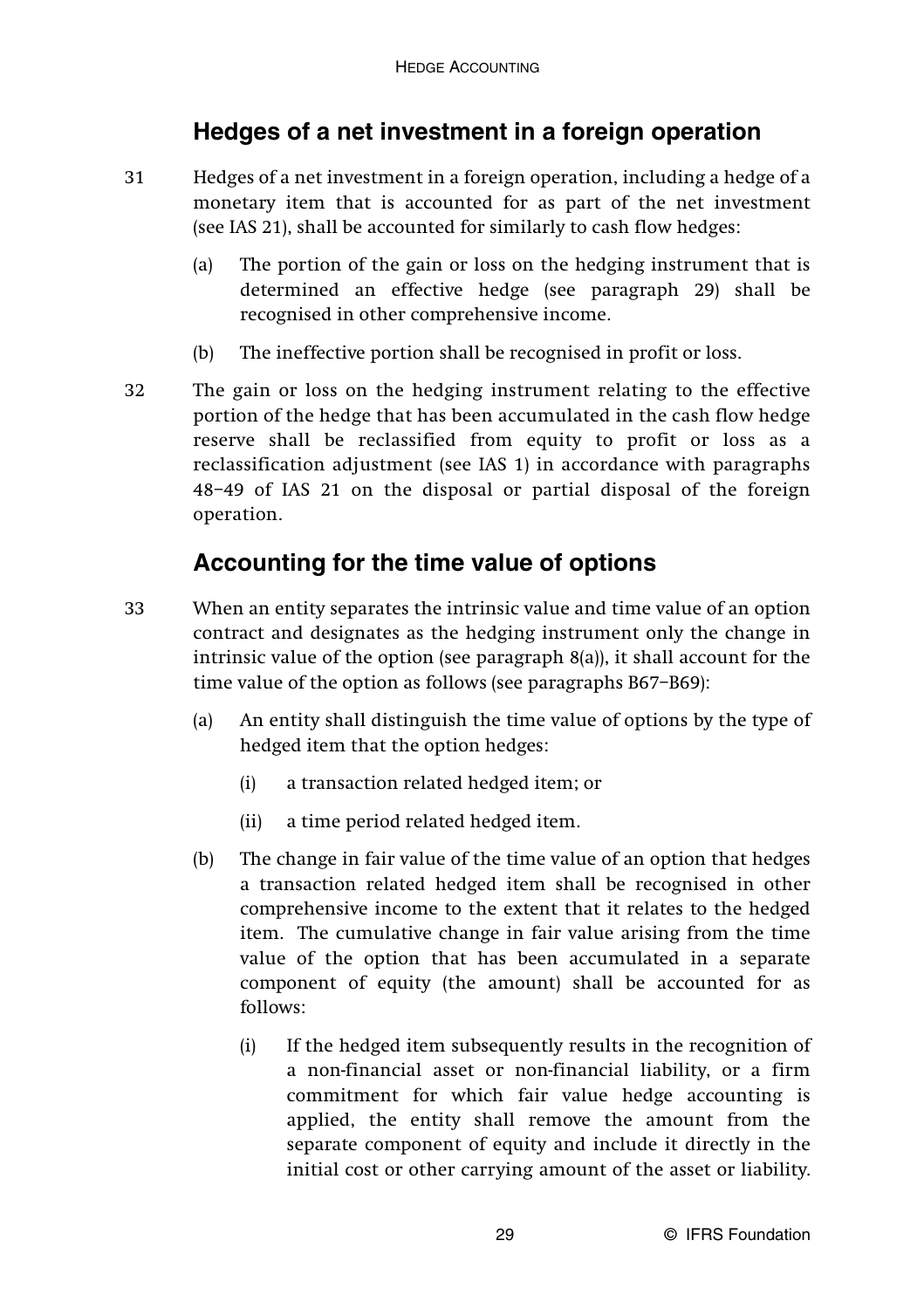This is not a reclassification adjustment (see IAS 1) and hence does not affect other comprehensive income.

- (ii) For hedging relationships other than those covered by (i), the amount shall be reclassified from the separate component of equity to profit or loss as a reclassification adjustment (see IAS 1) in the same period or periods during which the hedged expected future cash flows affect profit or loss (for example, when a forecast sale occurs).
- (iii) However, if all or a portion of that amount is not expected to be recovered in one or more future periods, the amount that is not expected to be recovered shall be reclassified into profit or loss as a reclassification adjustment (see IAS 1).
- (c) The change in fair value of the time value of an option that hedges a time period related hedged item shall be recognised in other comprehensive income to the extent that is relates to the hedged item and be accumulated in a separate component of equity. The original time value paid to the option writer or seller, to the extent that it relates to the hedged item, shall be amortised on a rational basis over the term of the hedging relationship. Hence, in each period the amortisation amount shall be reclassified from the separate component of equity to profit or loss as a reclassification adjustment (see IAS 1). However, if hedge accounting is discontinued for the hedging relationship that includes the change in intrinsic value of the option as the hedging instrument, the net amount (ie including cumulative amortisation) that has been accumulated in the separate component of equity shall be immediately reclassified into profit or loss as a reclassification adjustment (see IAS 1).

# **Hedges of a group of items**

# **Eligibility of a group of items as the hedged item**

- 34 A group of items (including a group of items that constitute a net position, see paragraphs B70–B76) is an eligible hedged item only if:
	- (a) it consists of items (including components of items) that individually are eligible hedged items;
	- (b) the items in the group are managed together on a group basis for risk management purposes; and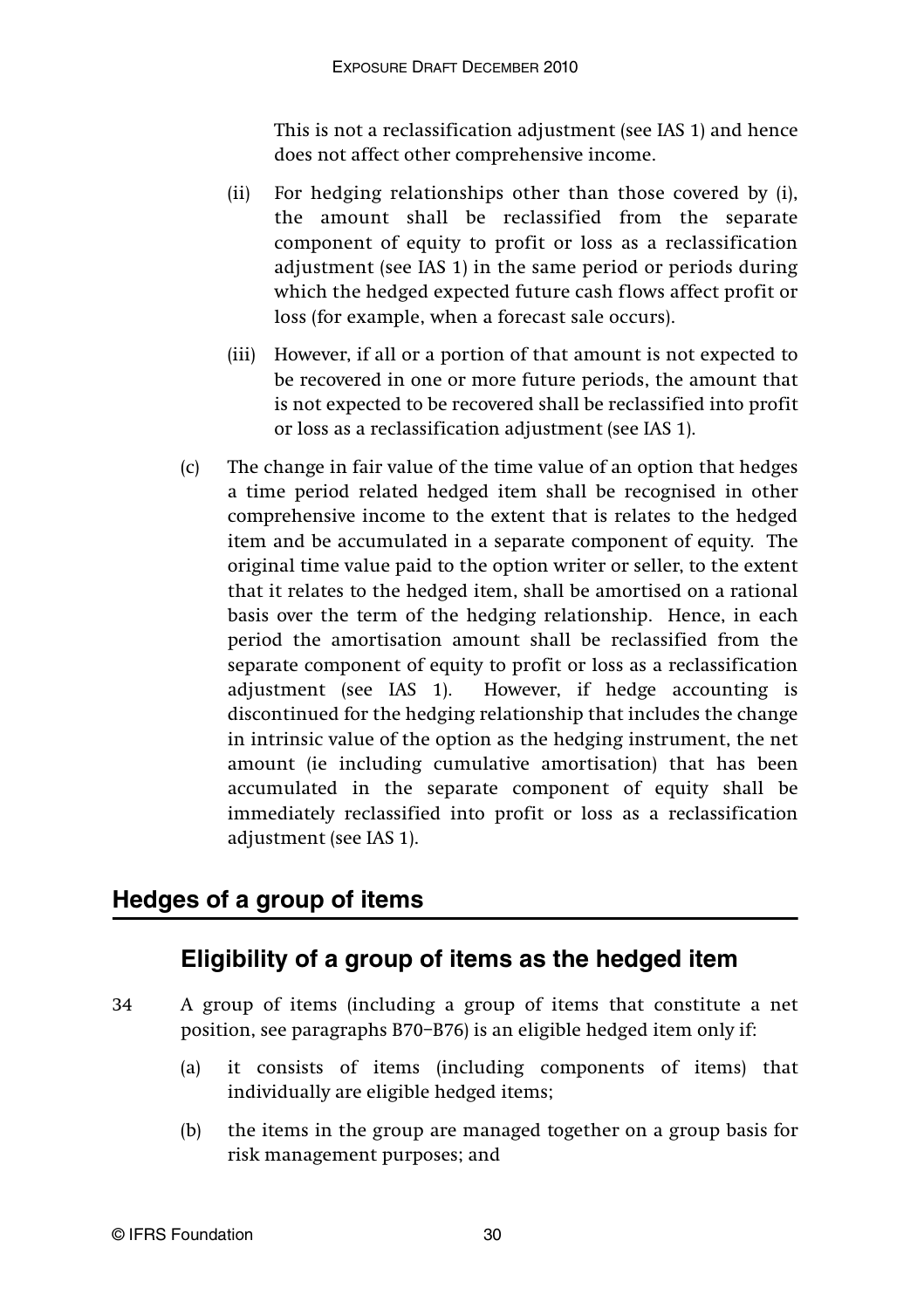(c) for the purpose of cash flow hedge accounting only, any offsetting cash flows in the group of hedged items, exposed to the hedged risk, affect profit or loss in the same and only in that reporting period (including interim periods as defined in IAS 34 *Interim Financial Reporting*).

# **Designation of a component of a nominal amount**

- 35 A percentage component of an eligible group of items is an eligible hedged item provided that designation is consistent with the entity's risk management objective.
- 36 A layer component of an overall group of items (eg a bottom layer) is eligible for hedge accounting only if:
	- (a) it is separately identifiable and reliably measurable;
	- (b) the risk management objective is to hedge a layer component;
	- (c) the items in the overall group from which the layer is identified are exposed to the same hedged risk (so that the measurement of the hedged layer is not dependent on which items from the overall group form part of the hedged layer);
	- (d) for a hedge of existing items (eg an unrecognised firm commitment or a recognised asset) an entity can identify and track the overall group of items from which the hedged layer is defined (so that the entity is able to comply with the requirements regarding the accounting for qualifying hedges); and
	- (e) the items in the group do not contain prepayment options other than those whose fair value is not affected by the hedged risk.

# **Presentation**

- 37 For a hedge of a group of items with offsetting hedged risk positions that affect different line items in the income statement (eg in a net position hedge), any hedging instrument gains or losses recognised in profit or loss shall be presented in a separate line from those affected by the hedged items.
- 38 For assets and liabilities that are hedged together as a group in a fair value hedge, the gain or loss on the assets and liabilities shall be recognised in the statement of financial position in accordance with paragraph 26(b). The gain or loss shall be presented on a gross basis next to each line item that includes the related asset or liability.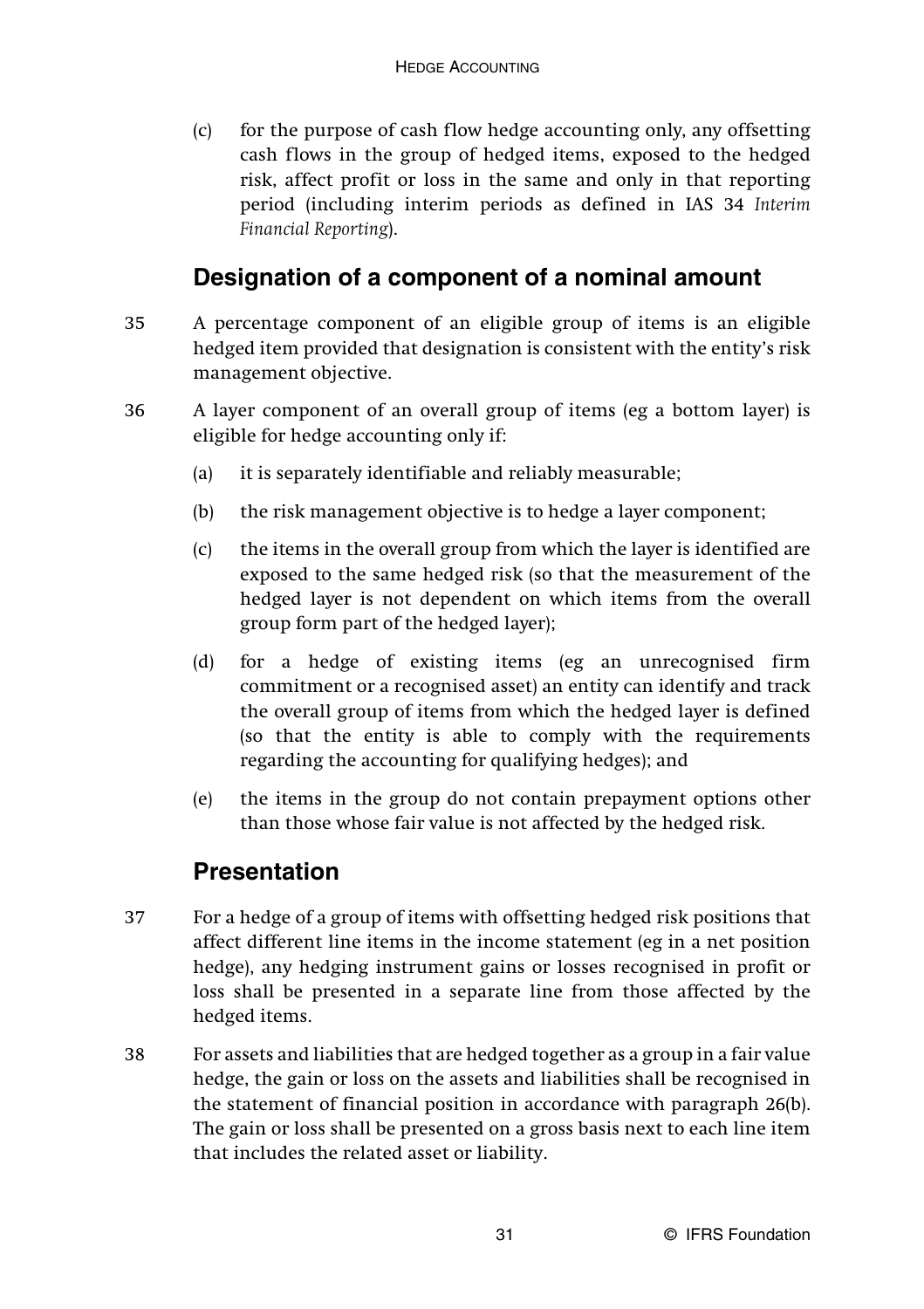# **Nil net positions**

- 39 When the hedged item is a group that is a nil net position (ie the hedged items among themselves fully offset the risk that is managed on a group basis) an entity is permitted to designate it in a hedging relationship that does not include a hedging instrument provided that:
	- (a) the hedge is part of a rolling net risk hedge strategy for a hedged position that changes in size over time;
	- (b) over the life of the rolling net risk hedge strategy eligible hedging instruments will be used to hedge the net risk (ie when the net position is not nil);
	- (c) hedge accounting is normally applied to such net positions when the net position is not nil and it is hedged with eligible hedging instruments; and
	- (d) not applying hedge accounting to the nil net position would give rise to inconsistent accounting outcomes as the accounting would not recognise the offsetting risk position that would otherwise be recognised in a hedge of a net position.

#### **Disclosures**

- 40 Hedge accounting disclosures shall provide information about:
	- (a) an entity's risk management strategy and how it is applied to manage risk;
	- (b) how the entity's hedging activities may affect the amount, timing and uncertainty of its future cash flows; and
	- (c) the effect that hedge accounting has had on the entity's statement of financial position, statement of comprehensive income and statement of changes in equity.
- 41 An entity shall present the required disclosures in a single note or separate section in its financial statements. However, an entity need not duplicate information that is already presented elsewhere, provided that the information is incorporated by cross-reference from the financial statements to some other statement, such as a management commentary or risk report, that is available to users of the financial statements on the same terms as the financial statements and at the same time. Without the information incorporated by cross-reference, the financial statements are incomplete.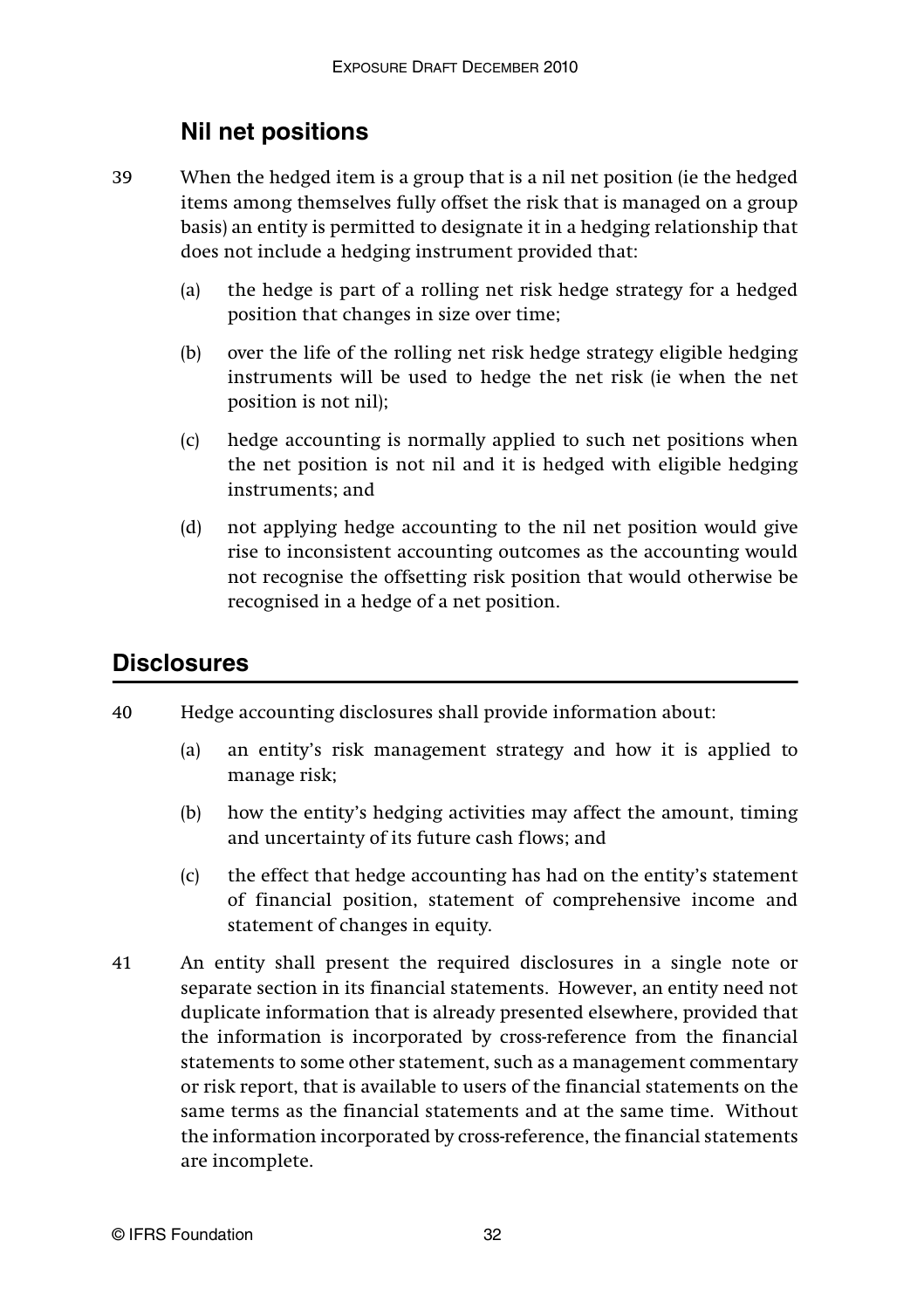- 42 When paragraphs 44–52 require the entity to separate by risk category the information disclosed, the entity shall determine each category of risk on the basis of the risk exposures an entity decides to hedge and for which hedge accounting is applied. An entity shall determine risk categories consistently for all hedge accounting disclosures.
- 43 To meet the objectives in paragraph 40, an entity shall (except as otherwise specified below) determine how much detail to disclose, how much emphasis to place on different aspects of the disclosure requirements, the appropriate level of aggregation or disaggregation, and whether users of financial statements need any additional information to evaluate the quantitative information disclosed. However, when an entity determines the level of aggregation or disaggregation, it shall consider the level of aggregation or disaggregation it uses for other disclosure requirements in IFRS 7 *Financial Instruments: Disclosures*.

# **The risk management strategy**

- 44 An entity shall explain its risk management strategy for each category of risk exposure that it decides to hedge and for which hedge accounting is applied. This explanation should enable users of financial statements to evaluate (for example):
	- (a) how each risk arises.
	- (b) how the entity manages each risk; this includes whether the entity hedges an item in its entirety for all risks or hedges a risk component (or components) of an item.
	- (c) the extent of risk exposures that the entity manages.

### **The amount, timing and uncertainty of future cash flows**

- 45 For each category of risk exposure, an entity shall disclose quantitative information to enable users of its financial statements to evaluate the types of risk exposures being managed in each risk category, the extent to which each type of risk exposure is hedged and the effect of the hedging strategy on each type of risk exposure.
- 46 An entity shall provide a breakdown that discloses, for each subsequent period that the hedging relationship is expected to affect profit or loss, the following: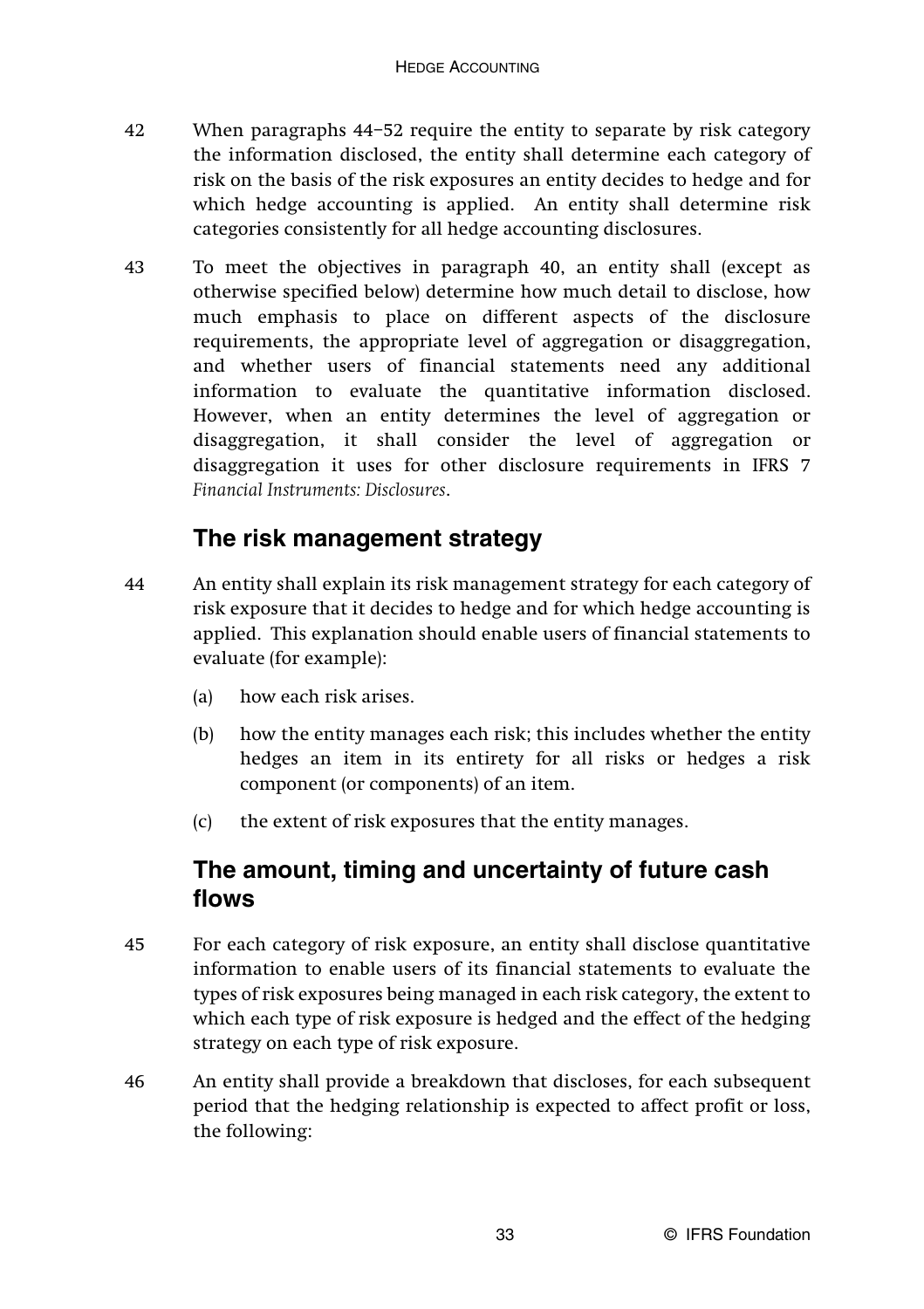- (a) the monetary amount or other quantity (eg tonnes, cubic metres) to which the entity is exposed for each particular risk (for hedges of groups of items, an entity shall explain the risk exposure in the context of a group or net position);
- (b) the amount or quantity of the risk exposure being hedged; and
- (c) in quantitative terms, how hedging changes the exposure (ie the exposure profile after hedging such as the average rate at which the entity has hedged that exposure).
- 47 For each category of risk, an entity shall disclose a description of the sources of hedge ineffectiveness that are expected to affect the hedging relationship during its term.
- 48 If other sources of hedge ineffectiveness emerge in a hedging relationship, an entity shall disclose those sources and explain the resulting hedge ineffectiveness.

# **The effects of hedge accounting on the primary financial statements**

- 49 An entity shall disclose, in a tabular format, the following amounts related to items designated as hedging instruments separately by category of risk for each type of hedge (fair value hedge, cash flow hedge or hedge of a net investment in a foreign operation):
	- (a) the carrying amount of the hedging instruments (financial assets separately from financial liabilities); and
	- (b) the notional amounts or other quantity (eg tonnes or cubic metres) related to the hedging instruments.
- 50 An entity shall disclose, in a tabular format, the following amounts related to hedged items separately by category of risk for each type of hedge (fair value hedge, cash flow hedge or hedge of a net investment in a foreign operation):
	- (a) for fair value hedges:
		- (i) the carrying amount of the accumulated gains or losses on the hedged item presented in a separate line item in the statement of financial position, separating assets from liabilities; and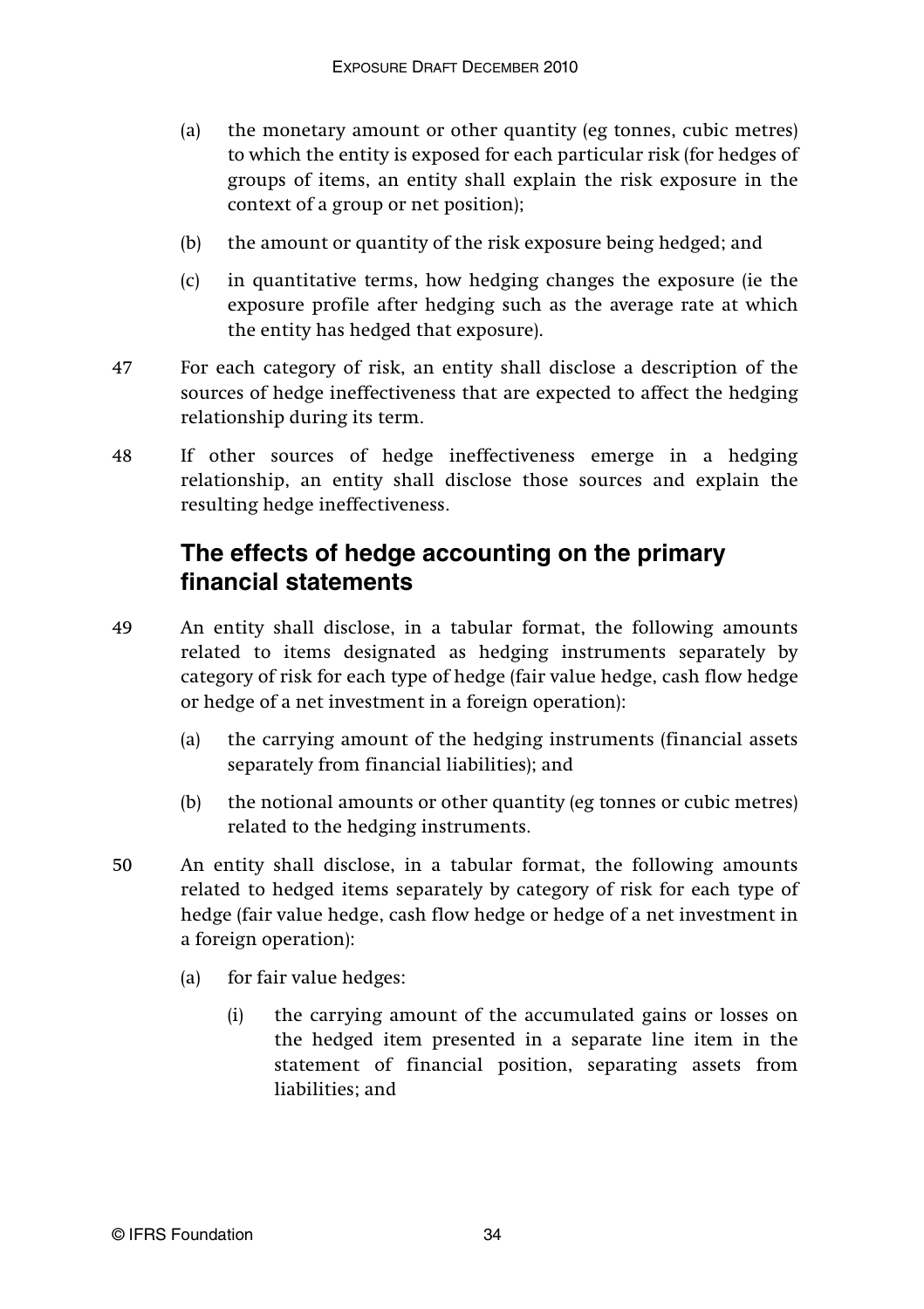- (ii) the balance remaining in the statement of financial position of any hedges for which hedge accounting has been discontinued.
- (b) for cash flow hedges and hedges of a net investment in a foreign operation:
	- (i) the balance in the cash flow hedge reserve for continuing hedges that will be reclassified when the hedged item affects profit or loss; and
	- (ii) the balance remaining in the cash flow hedge reserve from any hedges for which hedge accounting has been discontinued.
- 51 An entity shall disclose, in tabular format, the following amounts separately by category of risk for each type of hedge (fair value hedge, cash flow hedge or hedge of a net investment in a foreign operation):
	- (a) for fair value, cash flow hedges and hedges of a net investment in a foreign operation:
		- (i) changes in the value of the hedging instrument recognised in other comprehensive income;
		- (ii) hedge ineffectiveness recognised in profit or loss;
		- (iii) a description of the line item(s) in the income statement in which hedge ineffectiveness is included.
	- (b) for fair value hedges, the change in the value of the hedged item.
	- (c) for cash flow hedges and hedges of a net investment in a foreign operation:
		- (i) for hedges of net positions, the hedging gains or losses recognised in a separate line item in the income statement (see paragraph 37);
		- (ii) the amount reclassified from the cash flow hedge reserve into profit or loss as a reclassification adjustment (see IAS 1) (differentiating between amounts for which hedge accounting had previously been used, but for which the hedged future cash flows are no longer expected to occur, and amounts that have been transferred because the hedged item has affected profit or loss); and
		- (iii) a description of the line item in the income statement affected by the reclassification adjustment (see IAS 1).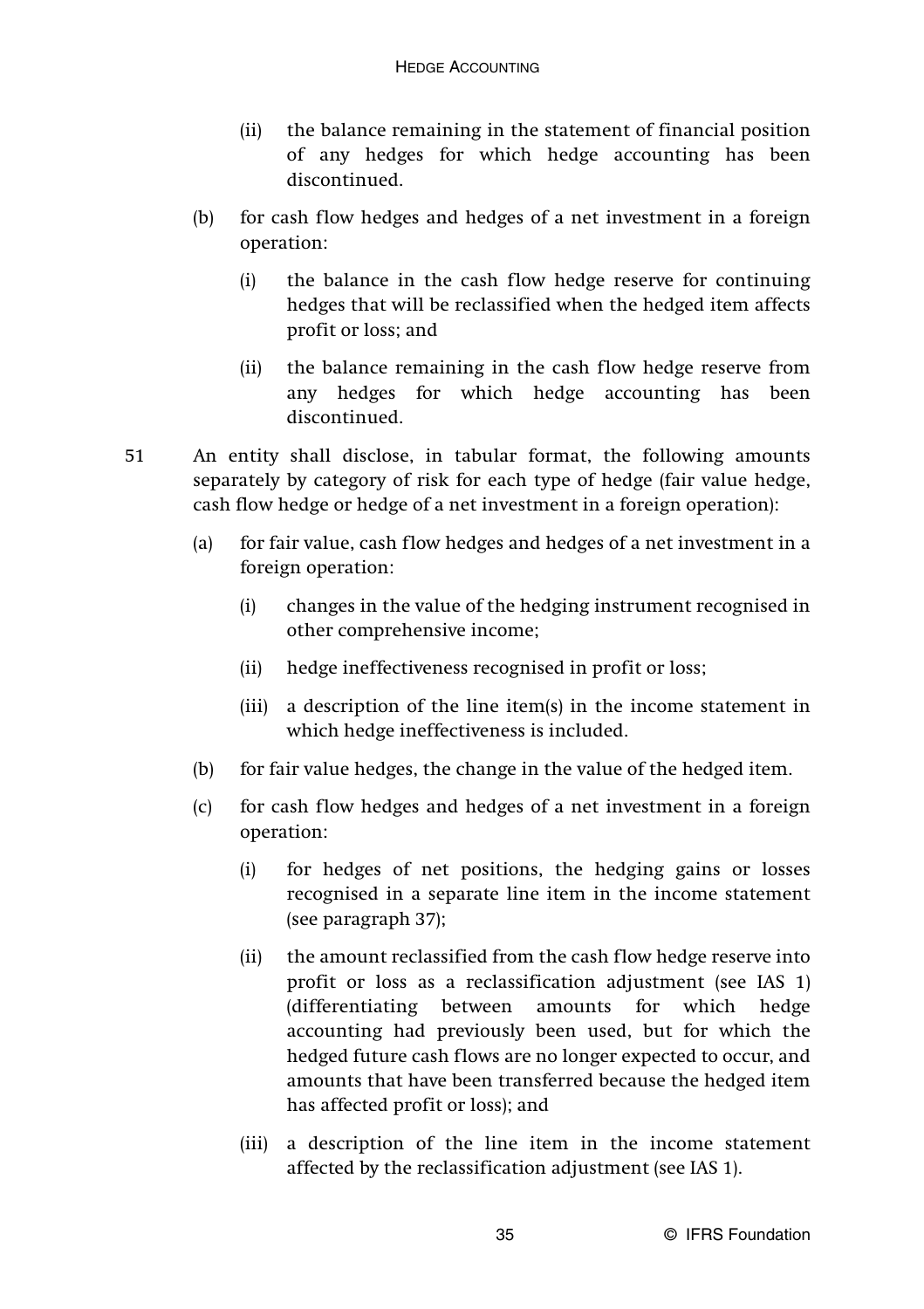- 52 An entity shall provide a reconciliation of accumulated other comprehensive income in accordance with IAS 1, either in the statement of changes in equity or in the notes to the financial statements, that:
	- (a) allows users of its financial statements to identify the amounts that relate to the disclosures in paragraph  $51(a)(i)$ ,  $(c)(i)$  and  $(c)(ii)$ ;
	- (b) differentiates between amounts associated with the time value of options that hedge transaction related hedged items and amounts associated with the time value of options that hedge time period related hedged items when an entity accounts for the time value of an option in accordance with paragraph 33 (see paragraphs B67–B69).

#### **Effective date and transition**

- 53 An entity shall apply this [draft] IFRS prospectively for annual periods beginning on or after 1 January 2013 with earlier application permitted. The disclosure requirements of this [draft] IFRS need not be applied in comparative information provided for periods before initial application of the [draft] IFRS. However, the hedge accounting requirements in this [draft] IFRS can be applied only if all existing IFRS 9 requirements are adopted at the same time or have already been adopted.
- 54 To apply hedge accounting from the date of adoption of this [draft] IFRS, all qualifying criteria must be met as at that date.
- 55 Hedging relationships that qualified for hedge accounting in accordance with IAS 39 that also qualify for hedge accounting in accordance with the criteria of this [draft] IFRS (see paragraph 19) shall be regarded as continuing hedging relationships.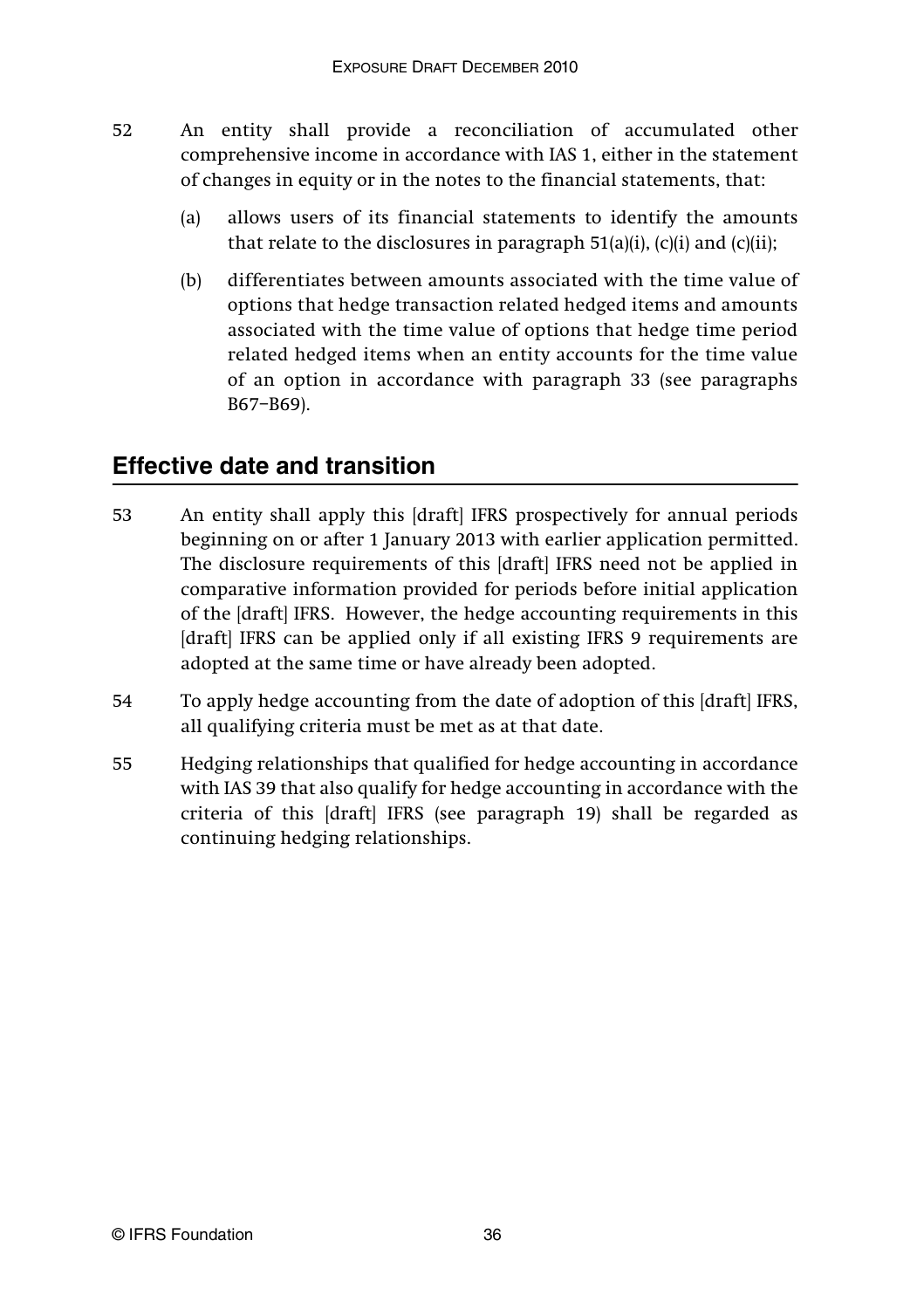# **Appendix A Defined terms**

*This appendix is an integral part of the IFRS.*

The following terms are defined in Appendix A of IFRS 9, paragraph 11 of IAS 32 or paragraph 9 of IAS 39 and are used in this IFRS with the meaning specified in those IFRSs:

- (a) derivative
- (b) effective interest method
- (c) equity instrument
- (d) fair value
- (e) financial asset
- (f) financial instrument
- (g) financial liability

| firm commitment      | A binding agreement for the exchange of a              |
|----------------------|--------------------------------------------------------|
|                      | specified quantity of resources at a specified         |
|                      | price on a specified future date or dates.             |
| forecast transaction | An uncommitted future transaction that is<br>expected. |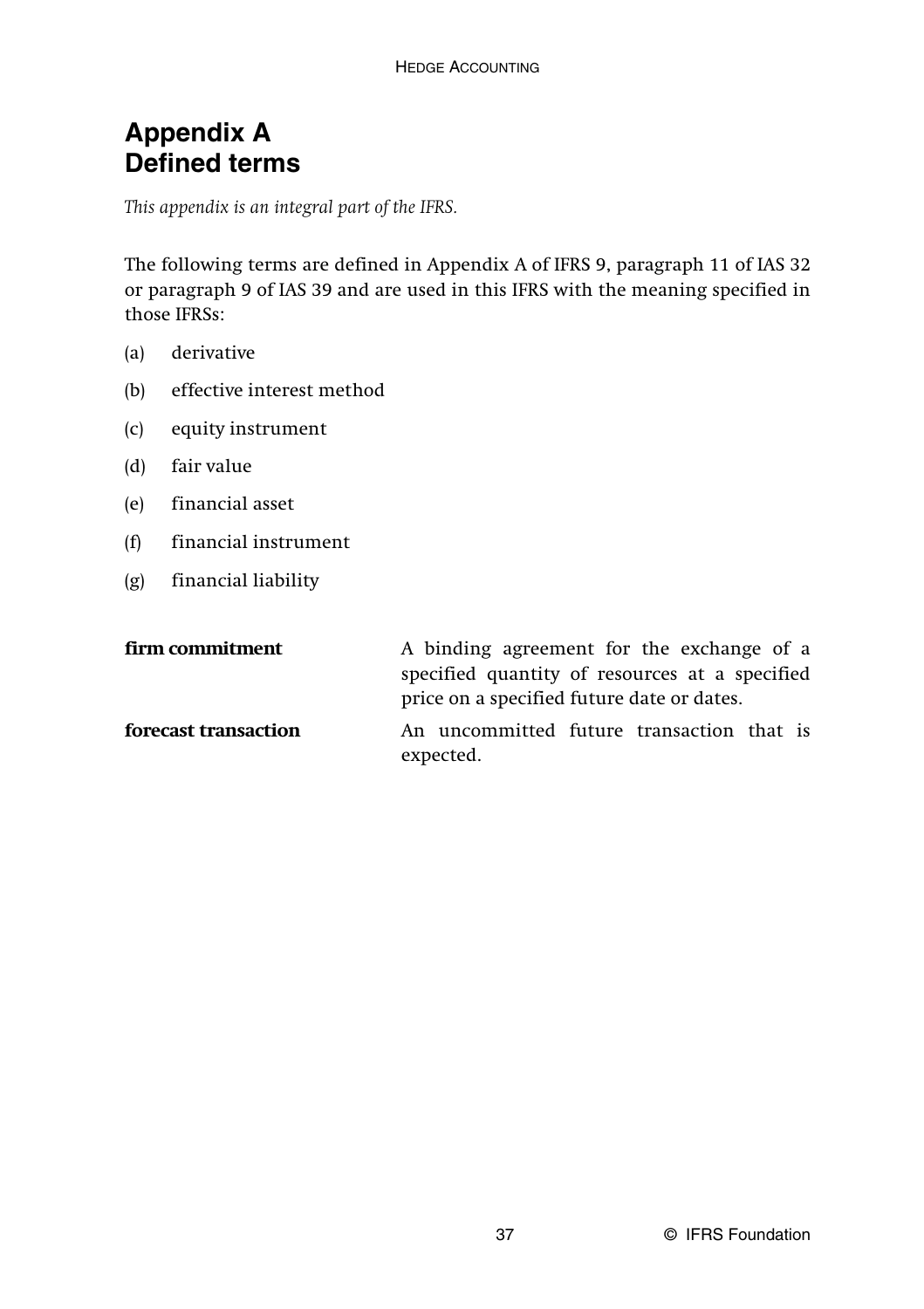# **Appendix B Application guidance**

*This appendix is an integral part of the [draft] IFRS.*

# **Hedging instruments**

# **Qualifying instruments**

- B1 Derivatives that are embedded in hybrid contracts but are not separately accounted for cannot be designated as hedging instruments.
- B2 An entity's own equity instruments are not financial assets or financial liabilities of the entity and therefore cannot be designated as hedging instruments.
- B3 For hedges of foreign currency risk, an entity may designate as the hedging instrument a foreign currency risk component of a non-derivative financial instrument determined in accordance with IAS 21.

#### **Written options**

B4 This [draft] IFRS does not restrict the circumstances in which a derivative may be designated as a hedging instrument, except for some written options. A written option does not qualify as a hedging instrument unless it is designated as an offset to a purchased option, including one that is embedded in another financial instrument (for example, a written call option used to hedge a callable liability).

# **Designation of hedging instruments**

- B5 For hedges other than hedges of foreign currency risk, when an entity designates a non-derivative financial asset or a non-derivative financial liability measured at fair value through profit or loss as a hedging instrument, it shall designate the non-derivative financial instrument in its entirety.
- B6 A single hedging instrument may be designated as a hedging instrument of more than one type of risk provided that the different risk positions are designated as hedged items.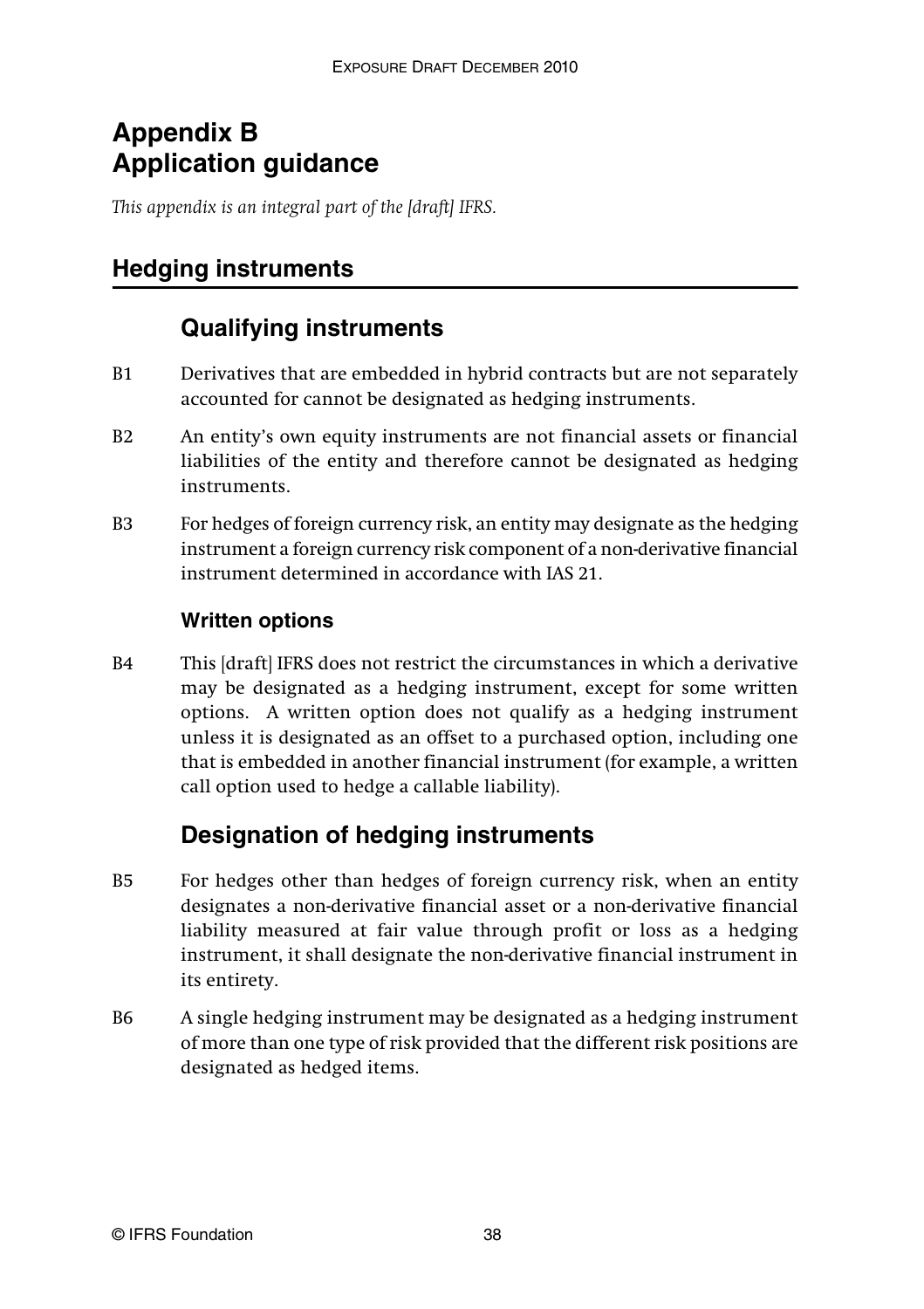# **Hedged items**

# **Qualifying items**

- B7 A firm commitment to acquire a business in a business combination cannot be a hedged item, except for foreign currency risk, because the other risks being hedged cannot be specifically identified and measured. Those other risks are general business risks.
- B8 An equity method investment cannot be a hedged item in a fair value hedge. This is because the equity method recognises in profit or loss the investor's share of the associate's profit or loss, rather than changes in the investment's fair value. For a similar reason, an investment in a consolidated subsidiary cannot be a hedged item in a fair value hedge. This is because consolidation recognises in profit or loss the subsidiary's profit or loss, rather than changes in the investment's fair value. A hedge of a net investment in a foreign operation is different because it is a hedge of the foreign currency exposure, not a fair value hedge of the change in the value of the investment.
- B9 Paragraph 15 permits an entity to designate as hedged items aggregated exposures that are a combination of an exposure and a derivative. When designating such a hedged item an entity assesses whether the aggregated exposure combines an exposure with a derivative so that it creates a different aggregated exposure that is managed as one exposure for a particular risk (or risks). In that case the entity may designate the hedged item on the basis of the aggregated exposure. For example:
	- (a) An entity may hedge a given quantity of expected coffee purchases in two years against price risk (based on US dollars) using a two-year futures contract for coffee. The expected coffee purchases and the futures contract for coffee in combination can be viewed as a two-year fixed amount US dollar foreign currency risk exposure for risk management purposes (ie like any fixed amount US dollar cash outflow in two years' time).
	- (b) An entity may hedge the foreign currency risk for the entire term of a 10-year fixed rate debt denominated in a foreign currency. However, the entity requires fixed rate exposure in its functional currency only for a short to medium term (say two years) and floating rate exposure in its functional currency for the remaining term to maturity. At the end of each of the two-year intervals (ie on a two-year rolling basis) the entity fixes the next two years' interest rate exposure (if the interest level is such that the entity wants to fix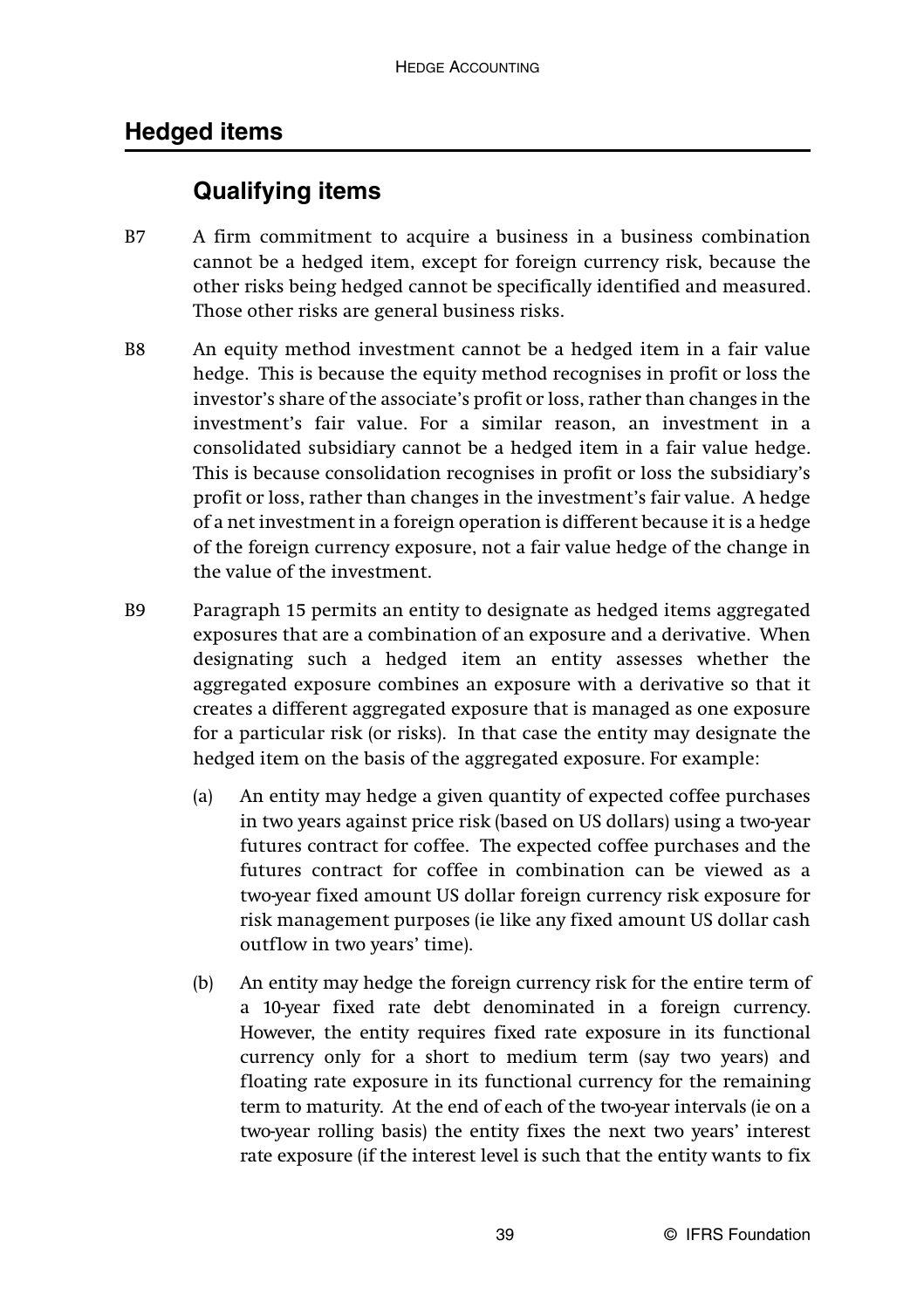interest rates). In such a situation it is common for an entity to enter into a 10-year fixed-to-floating cross-currency interest rate swap that swaps the fixed rate foreign currency debt into a variable rate domestic currency exposure. This is overlaid with a two-year domestic interest rate swap that—on the basis of the domestic currency—swaps variable rate debt into fixed rate debt. In effect, the fixed rate foreign currency debt and the 10-year fixed-to-floating cross-currency interest rate swap in combination are viewed as domestic 10-year variable rate debt for risk management purposes.

- B10 Paragraph 17 states that in consolidated financial statements the foreign currency risk of a highly probable forecast intragroup transaction may qualify as a hedged item in a cash flow hedge, provided the transaction is denominated in a currency other than the functional currency of the entity entering into that transaction and the foreign currency risk will affect consolidated profit or loss. For this purpose an entity can be a parent, subsidiary, associate, joint venture or branch. If the foreign currency risk of a forecast intragroup transaction does not affect consolidated profit or loss, the intragroup transaction cannot qualify as a hedged item. This is usually the case for royalty payments, interest payments or management charges between members of the same group unless there is a related external transaction. However, when the foreign currency risk of a forecast intragroup transaction will affect consolidated profit or loss, the intragroup transaction can qualify as a hedged item. An example is forecast sales or purchases of inventories between members of the same group if there is an onward sale of the inventory to a party external to the group. Similarly, a forecast intragroup sale of plant and equipment from the group entity that manufactured it to a group entity that will use the plant and equipment in its operations may affect consolidated profit or loss. This could occur, for example, because the plant and equipment will be depreciated by the purchasing entity and the amount initially recognised for the plant and equipment may change if the forecast intragroup transaction is denominated in a currency other than the functional currency of the purchasing entity.
- B11 If a hedge of a forecast intragroup transaction qualifies for hedge accounting, any gain or loss that is recognised in other comprehensive income in accordance with paragraph 29 shall be reclassified from equity to profit or loss as a reclassification adjustment in the same period or periods during which the foreign currency risk of the hedged transaction affects consolidated profit or loss.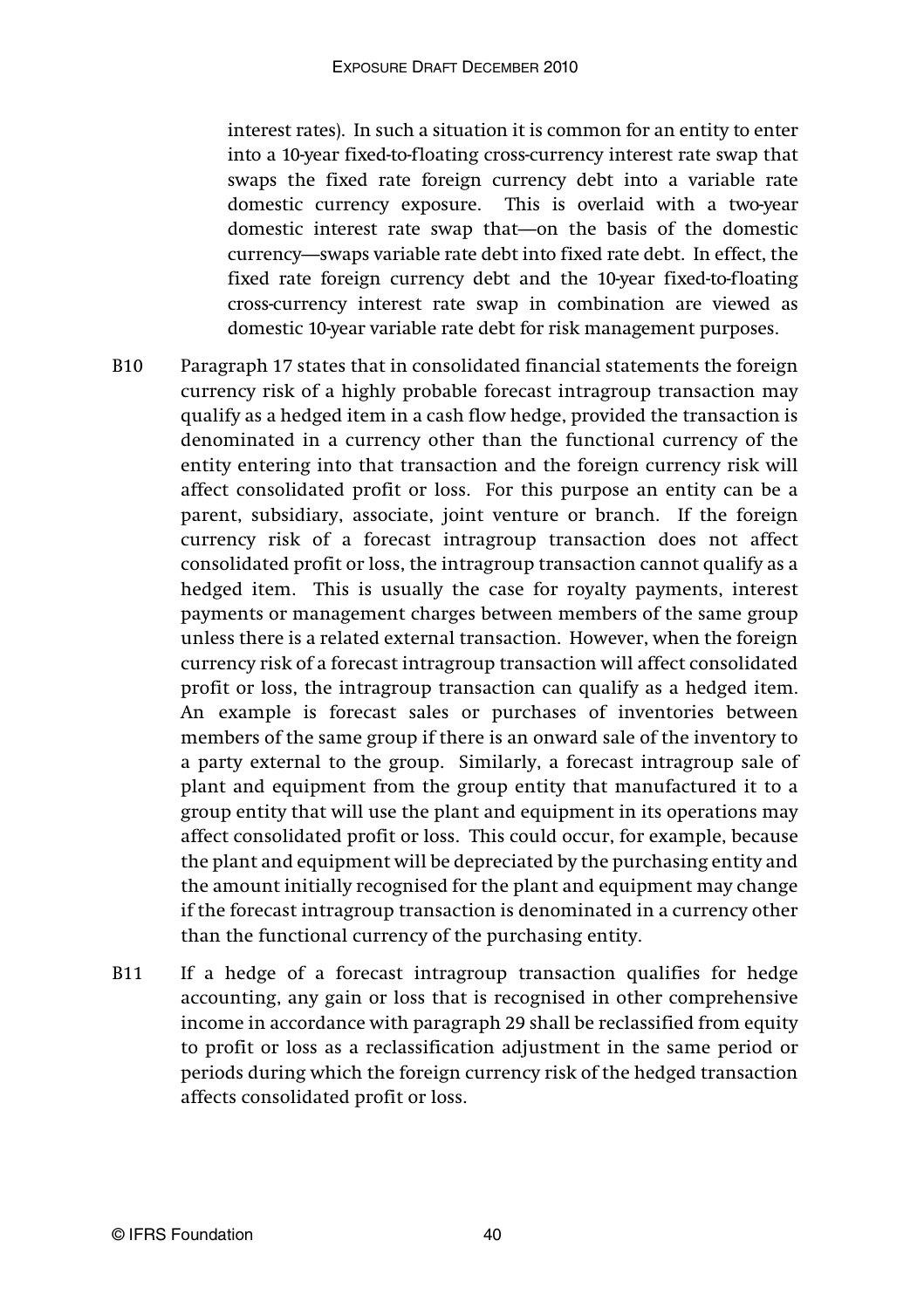# **Designation of hedged items**

B12 A component is a hedged item that is something less than the entire item. Therefore, a component reflects only some of the risks of the item of which it is a part or reflects the risks only to some extent (eg when designating a percentage of an item).

#### **Risk components**

- B13 To be eligible for designation as a hedged item, a risk component must be a separately identifiable component of the financial or non-financial item and the changes in the cash flows or fair value of the item attributable to changes in that risk component must be reliably measurable.
- B14 When identifying what risk components are eligible for designation as a hedged item, an entity assesses such risk components in the context of the particular market structure to which the risk or risks relate and in which the hedging activity takes place. Such a determination requires an evaluation of the relevant facts and circumstances, which differ by risk and market.
- B15 When designating risk components as hedged items, an entity considers whether the risk components are explicitly specified in a contract (contractually specified risk components) or whether they are implicit in the fair value or cash flows of an item of which they are a part (non-contractually specified risk components). Non-contractually specified risk components can relate to items that are not a contract (eg forecast transactions) or contracts that do not explicitly specify the component (eg a firm commitment that includes only one single price instead of a pricing formula that references different underlyings). For example:
	- (a) Entity A has a long-term supply contract for natural gas that is priced using a contractually specified formula that references commodities and other factors (eg gas oil, fuel oil, and other components such as transport charges). Entity A hedges the gas oil component in that supply contract using a gas oil forward contract. Because the gas oil component is specified by the terms and conditions of the supply contract it is a contractually specified risk component. Hence, because of the type of pricing formula, Entity A concludes that the gas oil price exposure is separately identifiable. At the same time there is a market for gas oil forward contracts. Hence, Entity A concludes that the gas oil price exposure is reliably measurable. Therefore, the gas oil price exposure in the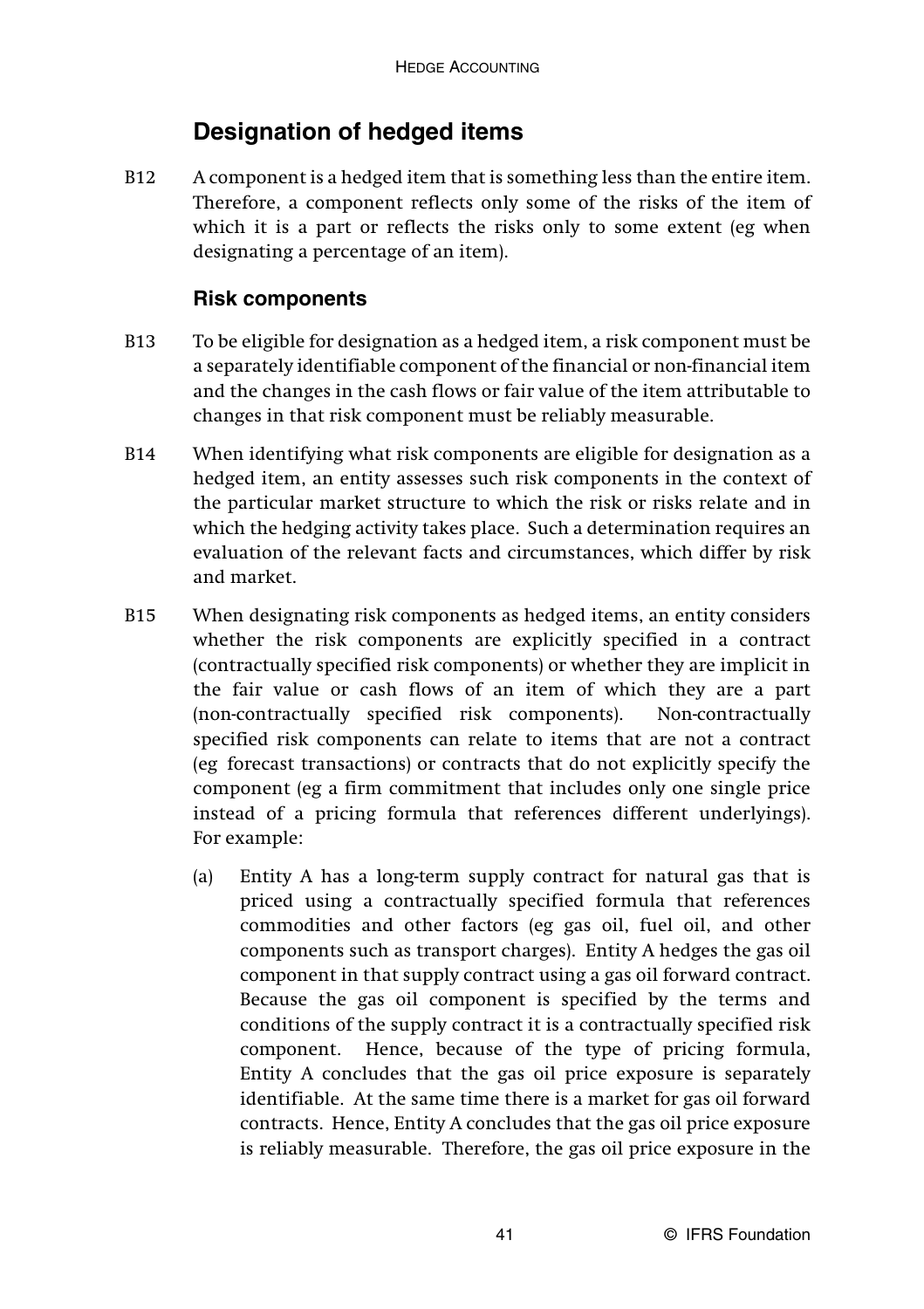supply contract is a risk component that is eligible for designation as a hedged item.

- (b) Entity B hedges part of its future jet fuel purchases on the basis of its consumption forecast up to 24 months before delivery and increases the coverage volume over time. Entity B hedges this exposure using different types of contracts depending on the time horizon of the hedge, which affects the market liquidity of the derivatives. For the longer time horizons (12–24 months) Entity B uses crude oil contracts because only these have sufficient market liquidity. For time horizons of 6–12 months Entity B uses gas oil derivatives because they are sufficiently liquid. For time horizons up to 6 months Entity B uses jet fuel contracts. On the basis of its analysis of the market structure for oil and oil products and its evaluation of the relevant facts and circumstances, Entity B concludes that although crude oil and gas oil are not specified in any contractual arrangement there is a relationship between their prices and the jet fuel prices. This relationship results from different refining margins (also known as cracking spreads) that allow the entity to look at the hedging relationship as a 'building block'. Therefore, Entity B is exposed to two different risks: the crude oil price and the refining margins for different types of distillates. Entity B concludes that these are two risk components that are separately identifiable and reliably measurable even though they are not contractually specified. Therefore, Entity B may designate hedging relationships for forecast jet fuel purchases on a risk components basis (for crude oil or gas oil).
- B16 When designating a risk component as a hedged item, the hedge accounting requirements apply to that risk component in the same way as they apply to other hedged items that are not risk components. For example, the hedging relationship must meet the hedge effectiveness requirements, including determining a hedge ratio so that the hedging relationship will produce an unbiased result and minimise expected hedge ineffectiveness, and any hedge ineffectiveness must be measured and recognised.
- B17 An entity can also designate only changes in the cash flows or fair value of a hedged item above or below a specified price or other variable (a one-sided risk). The intrinsic value of a purchased option hedging instrument (assuming that it has the same principal terms as the designated risk), but not its time value, reflects a one-sided risk in a hedged item. For example, an entity can designate the variability of future cash flow outcomes resulting from a price increase of a forecast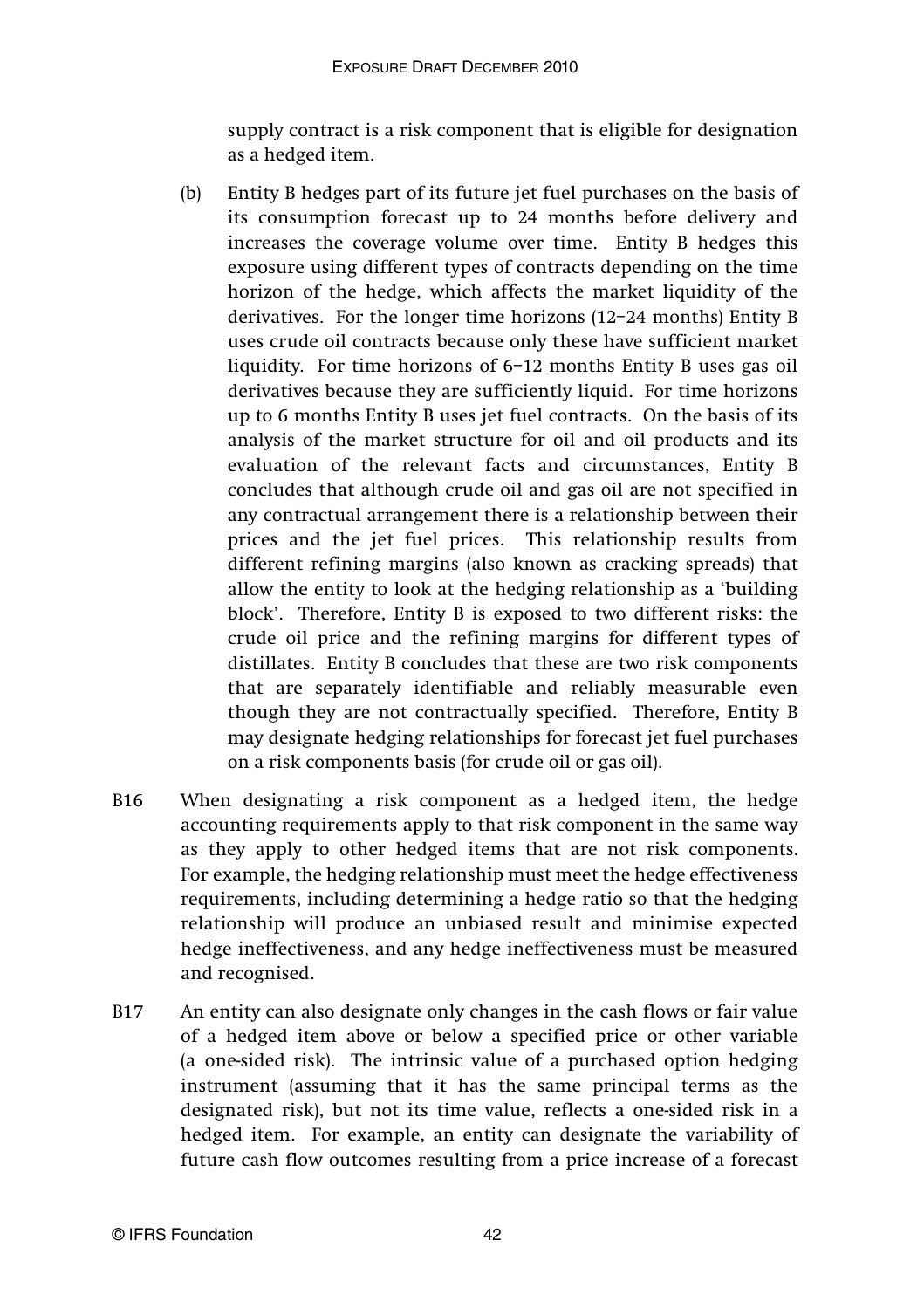commodity purchase. In such a situation, the entity designates only cash flow losses that result from an increase in the price above the specified level. The hedged risk does not include the time value of a purchased option because the time value is not a component of the forecast transaction that affects profit or loss.

B18 Inflation is not separately identifiable and reliably measurable and cannot be designated as a risk component of a financial instrument unless it is contractually specified. A contractually specified inflation component of the cash flows of a recognised inflation-linked bond (assuming there is no requirement to account for an embedded derivative separately) is separately identifiable and reliably measurable as long as other cash flows of the instrument are not affected by the inflation component.

#### **Components of a nominal amount**

- B19 There are two types of components of nominal amounts that can be designated as the hedged item in a hedging relationship: a percentage component of a nominal amount or a layer component. The type of component changes the accounting outcome. An entity shall designate the component for accounting purposes consistently with its risk management objective.
- B20 An example of a percentage component of a nominal amount is 50 per cent of the contractual cash flows of a loan.
- B21 A layer component may be specified from a defined, but open, population or from a defined nominal amount. Examples include:
	- (a) a part of a monetary transaction volume, eg the next  $FC10^{\circ}$  cash flows from sales denominated in a foreign currency after the first CU20\* in March 201X;
	- (b) a part of a physical volume, eg 50,000 cubic metres of the natural gas stored in location XYZ;
	- (c) a part of a physical or other transaction volume, eg the first 100 barrels of the oil purchases in June 201X or the first 100 MWh of electricity sales in June 201X; or
	- (d) a layer of the nominal amount of the hedged item, eg the last CU80 million of a CU100 million firm commitment or the bottom layer

In this [draft] IFRS monetary amounts are denominated in 'currency units (CU)' and 'foreign currency units (FC)'.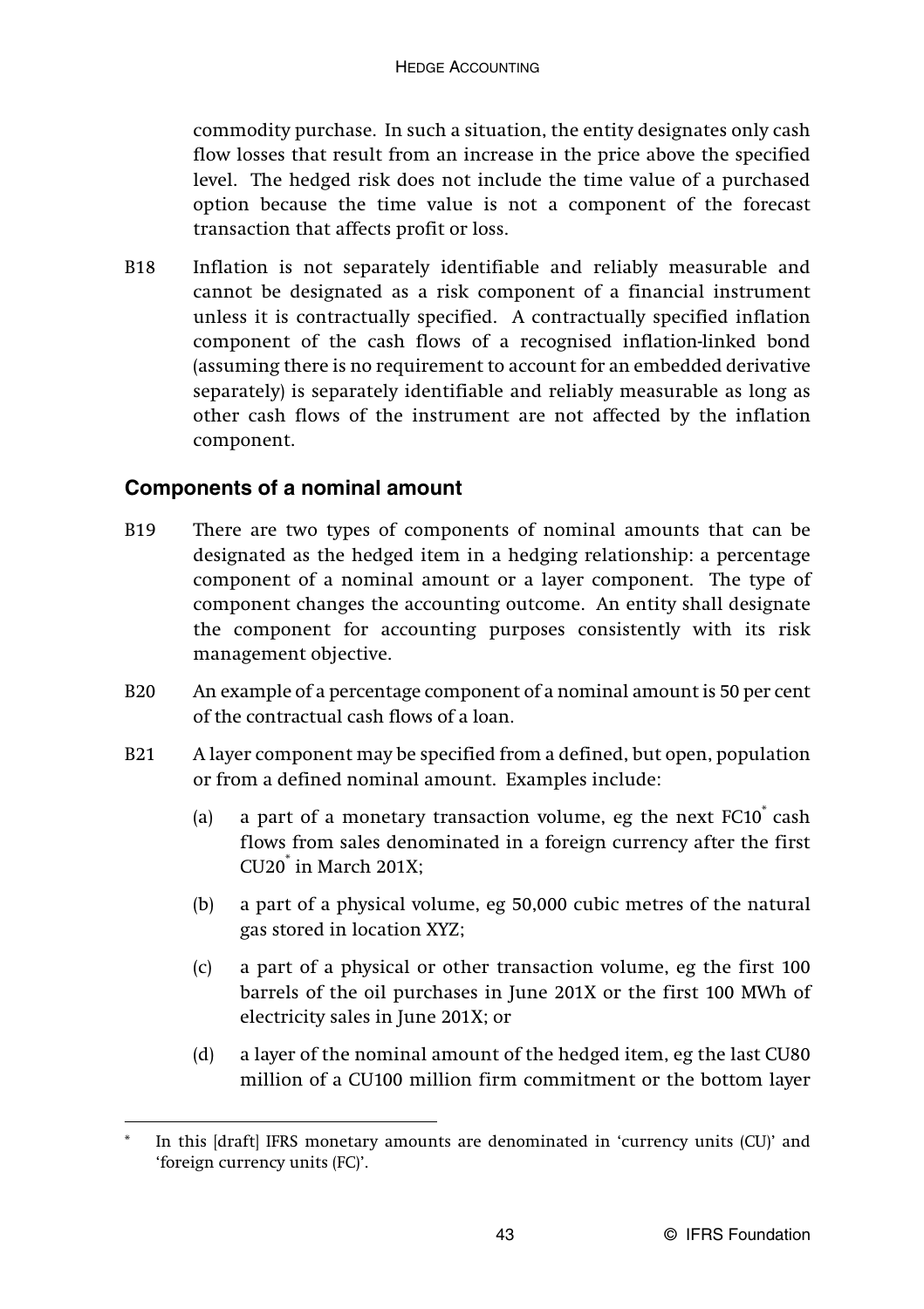of CU20 million of a CU100 million fixed rate bond (the defined nominal amount is CU100 million).

- B22 If a layer component is designated in a fair value hedge, an entity shall specify it from a defined nominal amount. To comply with the requirements for qualifying fair value hedges, an entity shall remeasure the hedged item for fair value changes (ie remeasure the item for fair value changes attributable to the hedged risk). The change in fair value of the hedged item is recognised as a separate asset or liability. It must be recognised in profit or loss no later than when the item ceases to exist or is transferred and derecognised. Therefore, it is necessary to track the item to which the fair value hedge adjustment relates. For a layer component in a fair value hedge, this requires an entity to track the nominal component from which it is defined. For example in paragraph B21(d), the total fixed rate bond must be tracked in order to track the bottom layer of CU20 million.
- B23 A layer component of a contract that includes a prepayment option is not eligible to be designated as a hedged item in a fair value hedge if the option's fair value is affected by changes in the hedged risk.

#### **Relationship between components and the total cash flows of an item**

- B24 If a component of the cash flows of a financial asset or financial liability is designated as the hedged item, that component must be less than or equal to the total cash flows of the asset or liability. For example, in the case of a liability whose effective interest rate is below LIBOR, an entity cannot designate
	- (a) a component of the liability equal to the principal amount plus interest at LIBOR; and
	- (b) a negative residual component.
- B25 However, the entity may designate all of the cash flows of the entire financial asset or financial liability as the hedged item and hedge them for only one particular risk (eg only for changes that are attributable to changes in LIBOR). For example, in the case of a financial liability whose effective interest rate is 100 basis points below LIBOR, an entity can designate as the hedged item the change in the value of the cash flows of that entire liability (ie principal plus interest at LIBOR minus 100 basis points) that is attributable to changes in LIBOR. The entity would choose a hedge ratio that meets the objective of the hedge effectiveness assessment (see paragraph B29).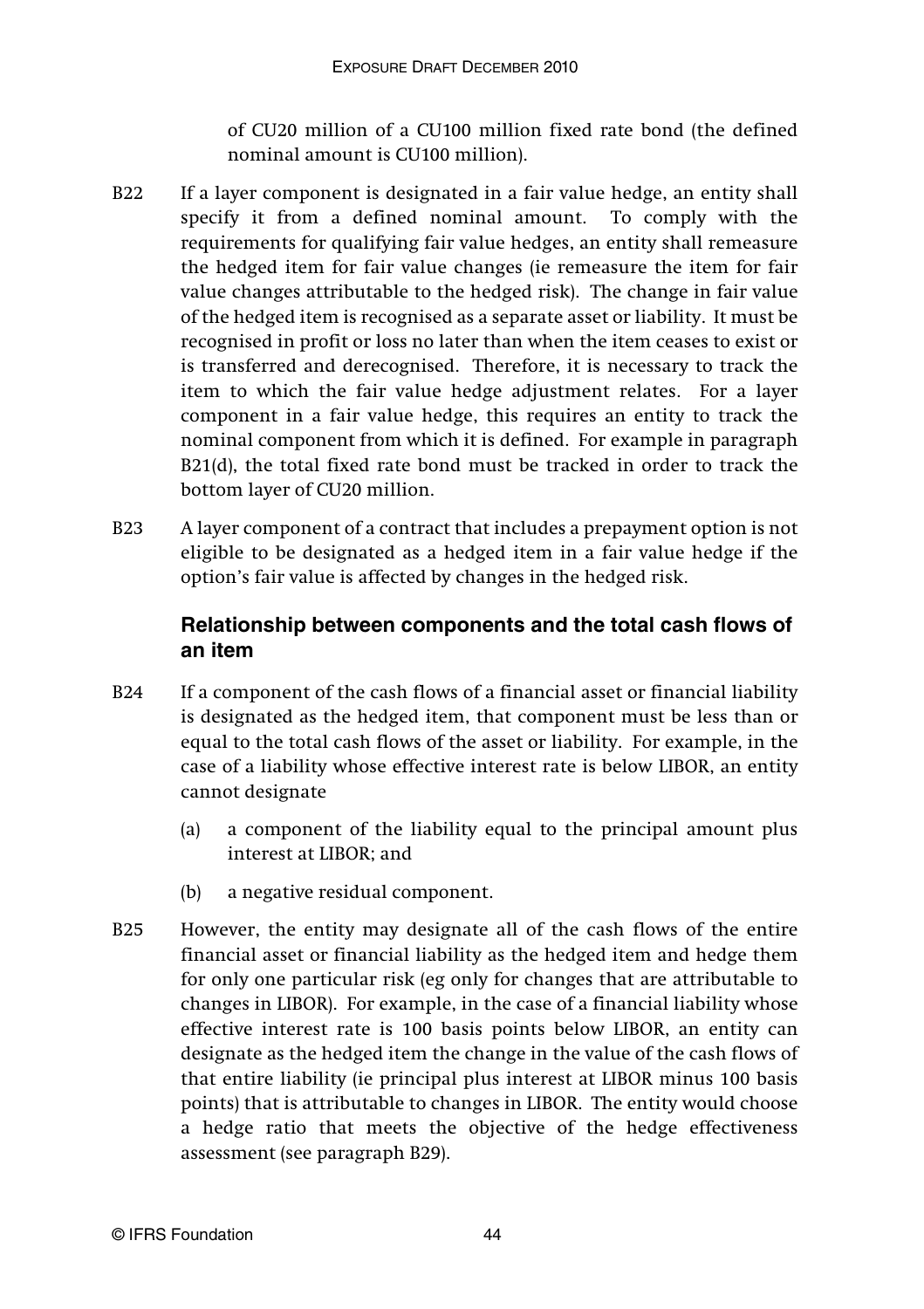B26 If a fixed rate financial instrument is hedged some time after its origination and interest rates have changed in the meantime, the entity can designate a component equal to a benchmark rate that is higher than the contractual rate paid on the item. The entity can do so provided that the benchmark rate is less than the effective interest rate calculated on the assumption that the entity had purchased the instrument on the day when it first designates the hedged item. For example, assume that an entity originates a fixed rate financial asset of CU100 that has an effective interest rate of 6 per cent at a time when LIBOR is 4 per cent. It begins to hedge that asset some time later when LIBOR has increased to 8 per cent and the fair value of the asset has decreased to CU90. The entity calculates that if it had purchased the asset on the date it first designates the related LIBOR interest rate risk as the hedged item, the effective yield of the asset based on its then fair value of CU90 would have been 9.5 per cent. Because LIBOR is less than this effective yield, the entity can designate a LIBOR component of 8 per cent that consists partly of the contractual interest cash flows and partly of the difference between the current fair value (ie CU90) and the amount repayable on maturity (ie CU100).

# **Qualifying criteria for hedge accounting**

# **Hedge effectiveness**

- B27 Hedge effectiveness is the extent to which changes in the fair value or cash flows of the hedging instrument offset changes in the fair value or cash flows of the hedged item (eg when the hedged item is a risk component the change in fair value or cash flows of an item attributable to the hedged risk). Hedge ineffectiveness is the extent to which there is no such offset or the changes in the fair value or cash flows of the hedging instrument more than offset those on the hedged item.
- B28 When designating a hedging relationship and on an ongoing basis, an entity shall analyse the sources of hedge ineffectiveness that are expected to affect the hedging relationship during its term. This analysis (including any updates in accordance with paragraph B60 arising from rebalancing a hedging relationship) is the basis for the entity's expectations of hedge ineffectiveness for the hedging relationship.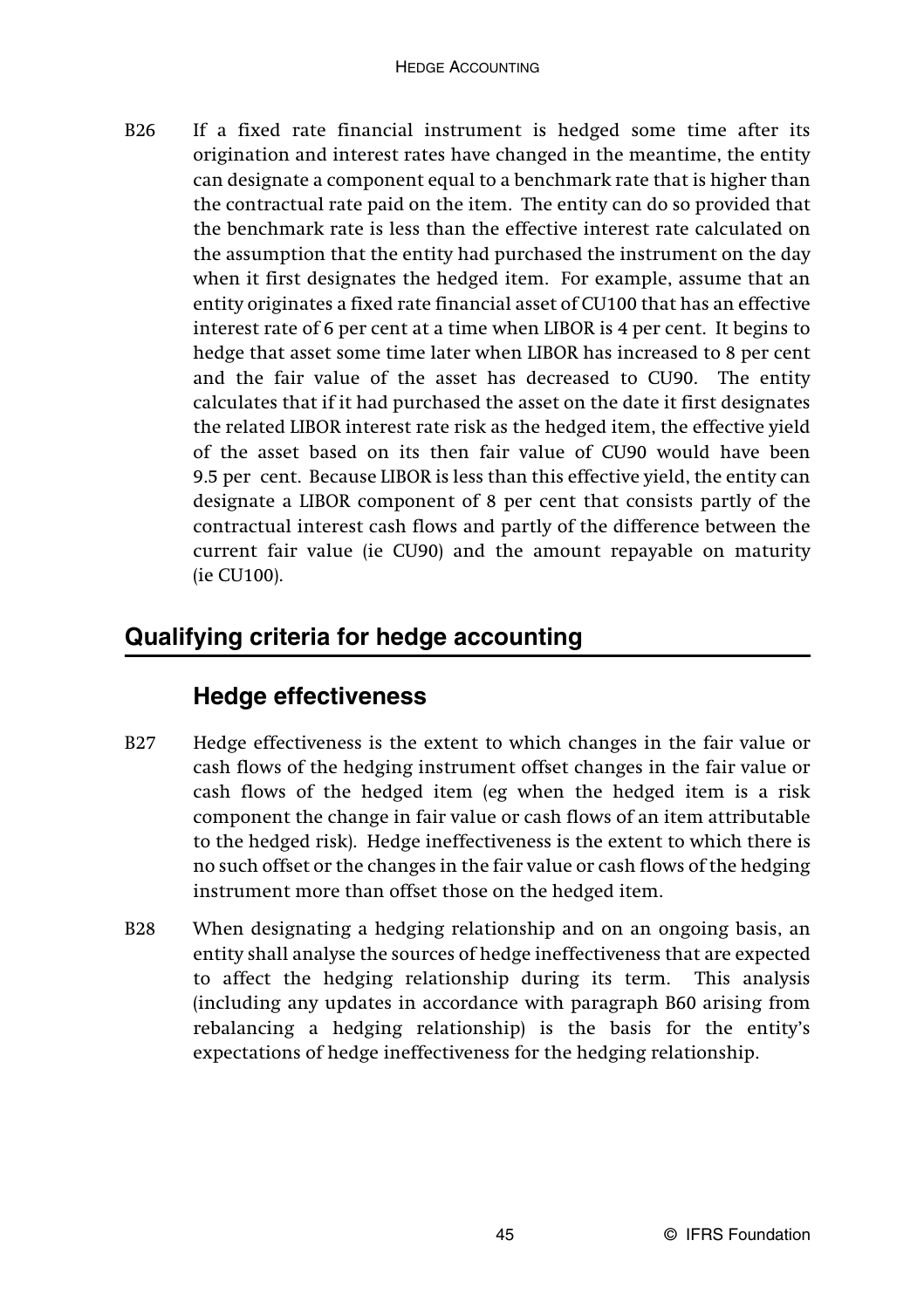# **Objective and extent of offset**

- B29 The objective of the hedge effectiveness assessment is to ensure that the hedging relationship will produce an unbiased result and minimise expected hedge ineffectiveness. Therefore, a hedging relationship shall not reflect a deliberate mismatch between the weightings of the hedged item and the hedging instrument that would create hedge ineffectiveness. This means an entity has no expectation that changes in the value of the hedging instrument will systematically either exceed or be less than the change in value of the hedged item such that they would produce a biased result. However, this does not mean that a hedging relationship has to be expected to be perfectly effective in order to qualify for hedge accounting.
- B30 An entity considers the relationship between the weightings of the hedging instrument and the hedged item (the hedge ratio) when assessing whether the hedging relationship will minimise the expected ineffectiveness. For example, an entity wants to hedge a forecast purchase of 100 tonnes of a commodity of a particular grade in Location A and that commodity usually trades at about 90 per cent of the price for the exchange-traded benchmark grade of the same commodity in Location B. If the entity wants to hedge the forecast purchase of 100 tonnes with exchange-traded forward contracts then a forward contract volume to purchase 90 tonnes of the benchmark grade of the commodity in Location B would be expected to offset best the entity's exposure to changes in the cash flows for the hedged purchase. Hence, a hedge ratio of 1.11:1 would minimise expected hedge effectiveness.
- B31 An entity also assesses whether the expected offsetting between the changes in the fair value of the hedging instrument and the hedged item's fair value or cash flows is other than accidental by analysing the economic relationship between the hedged item and the hedging instrument. This includes an analysis of the possible behaviour of the hedging relationship during its term to ascertain whether it can be expected to meet the risk management objective. Hence, for example, a statistical correlation between two variables that have no substantive economic relationship would not support a valid expectation of other than accidental offsetting. Another example of a lack of a valid expectation of other than accidental offsetting is when the relationship between the changes in the value of the hedging instrument and the hedged item breaks down. For example, an entity hedges an exposure to commodity price risk using an uncollateralised derivative. If the counterparty to that derivative experiences a severe deterioration in its credit standing, any offsetting between the change in the fair value of the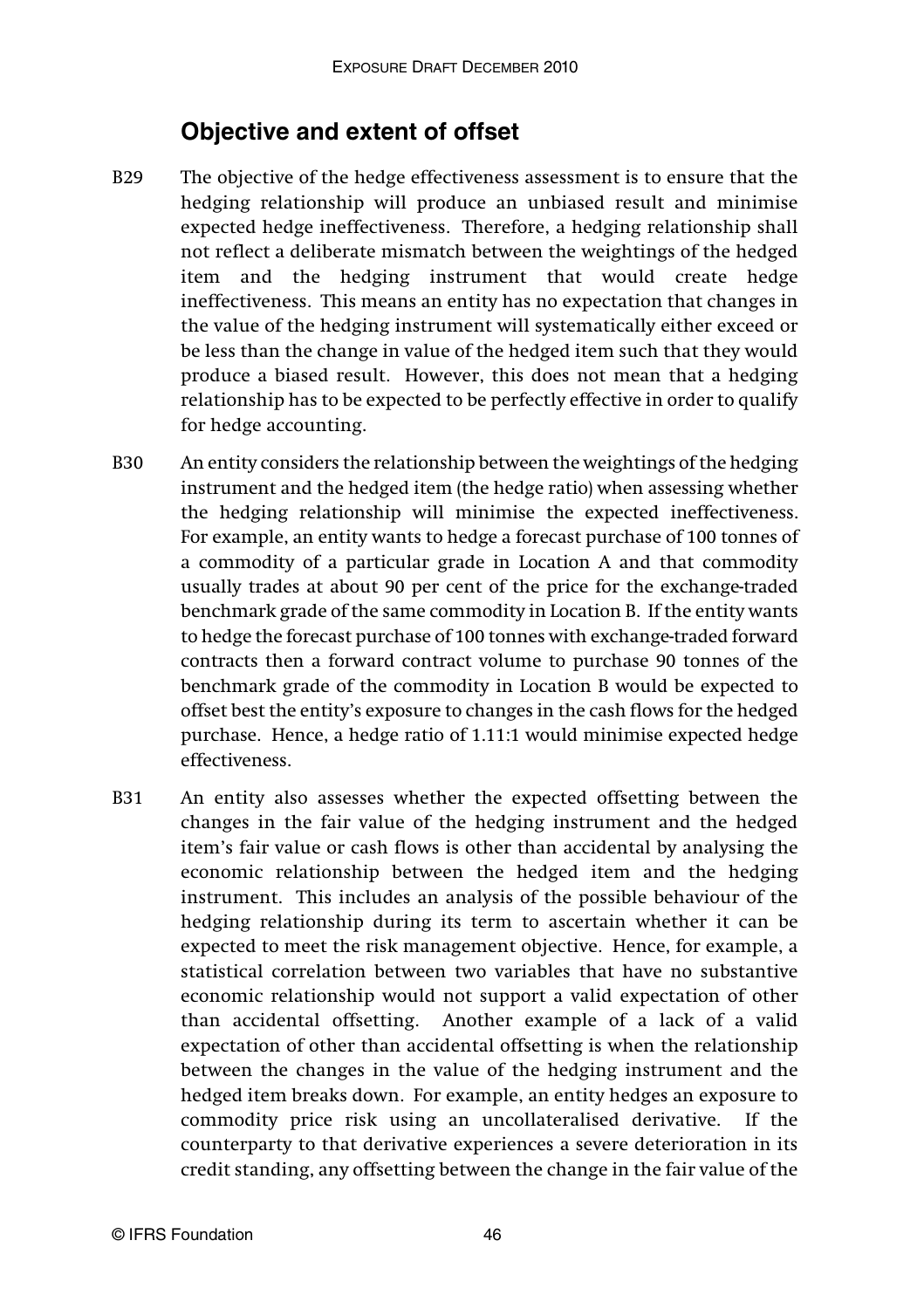hedging instrument and the hedged item's fair value or cash flows might become accidental. This is because the effect of the changes in the credit standing of the counterparty is unrelated to the hedged commodity price risk and affects only the hedging instrument. Hence, that effect might outweigh the effect of changes in the commodity price, which affects both the hedging instrument and the hedged item.

#### **Frequency of assessing whether the hedge effectiveness requirements are met**

B32 An entity shall assess at the inception of the hedging relationship and on an ongoing basis whether a hedging relationship meets the hedge effectiveness requirements. At a minimum, an entity shall perform the ongoing assessment at each reporting date or upon a significant change in the circumstances affecting the hedge effectiveness requirements, whichever comes first. The assessment relates to expectations about hedge ineffectiveness and offsetting and therefore is only forwardlooking.

#### **Methods for assessing whether the hedge effectiveness requirements are met**

- B33 This [draft] IFRS does not specify a method for assessing whether a hedging relationship meets the hedge effectiveness requirements, including determining the hedge ratio. However, an entity shall use a method that captures the relevant characteristics of the hedging relationship including the sources of hedge ineffectiveness. Depending on those factors the method can be a qualitative or a quantitative assessment.
- B34 For example, when the critical terms (such as the nominal amount, maturity and underlying) of the hedging instrument and the hedged item match or are closely aligned, it might be possible for an entity to conclude on the basis of a qualitative assessment of those critical terms that the hedging relationship will probably achieve systematic offset and that the hedge ineffectiveness, if any, would not be expected to produce a biased result. This qualitative assessment might also allow the entity to determine an appropriate hedge ratio (eg 1:1 or as determined by simple ratio calculation) and also support an expectation that that hedge ratio would minimise any hedge ineffectiveness.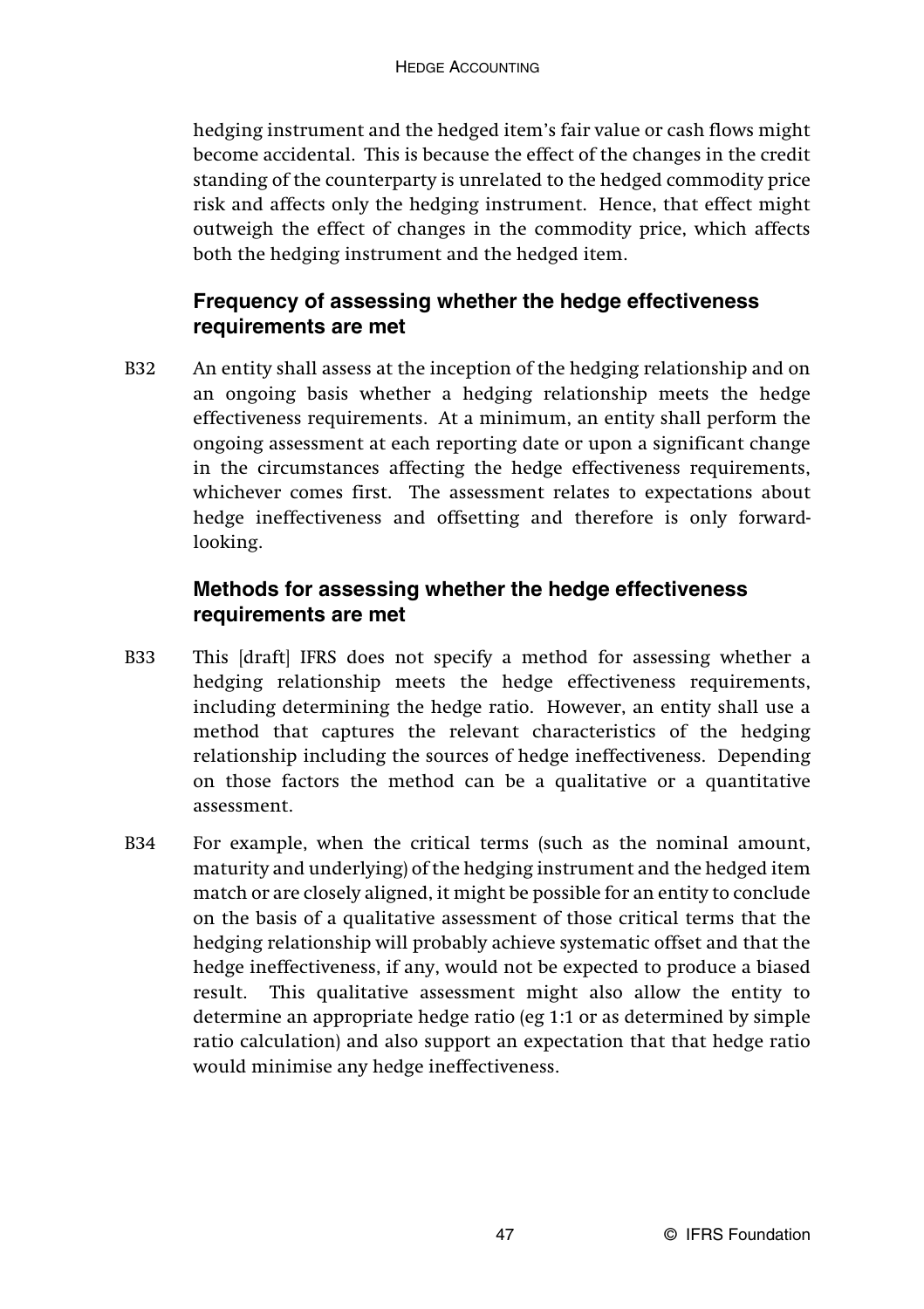- B35 The fact that a derivative is in or out of the money when it is designated as a hedging instrument does not in itself mean that a qualitative assessment is inappropriate. It depends on the circumstances whether the hedge ineffectiveness arising from that fact could have a magnitude that a qualitative assessment would not adequately capture.
- B36 Conversely, if the critical terms of the hedging instrument and the hedged item are not closely aligned, there is an increased level of uncertainty regarding the extent of offset. Consequently, the hedge effectiveness during the term of the hedging relationship is more difficult to predict. In such a situation it might only be possible for an entity to conclude on the basis of a quantitative assessment that the hedging relationship is likely to achieve systematic offset and that the hedge ineffectiveness would not be expected to produce a biased result. Similarly, the entity might also need a quantitative assessment to determine an appropriate hedge ratio (eg determined by regression analysis or on the basis of a long-term average ratio between variables) and to support an expectation that that hedge ratio would minimise any hedge ineffectiveness. An entity can use the same or different methods for the different purposes (eg to determine the hedge ratio and to ascertain whether the hedging relationship is expected to achieve other than accidental offsetting).
- B37 If there are changes in circumstances that affect hedge effectiveness, an entity might have to change the method for assessing whether a hedging relationship meets the hedge effectiveness requirements in order to ensure that the relevant characteristics of the hedging relationship including the sources of hedge ineffectiveness are still captured.
- B38 An entity's risk management is the main source of information to perform the assessment whether a hedging relationship meets the hedge effectiveness requirements. This means management information (or analysis) used for decision-making purposes can be used as a basis to assess whether a hedging relationship meets the hedge effectiveness requirements.
- B39 An entity's documentation of the hedging relationship includes how it will assess the hedge effectiveness requirements including the method or methods used.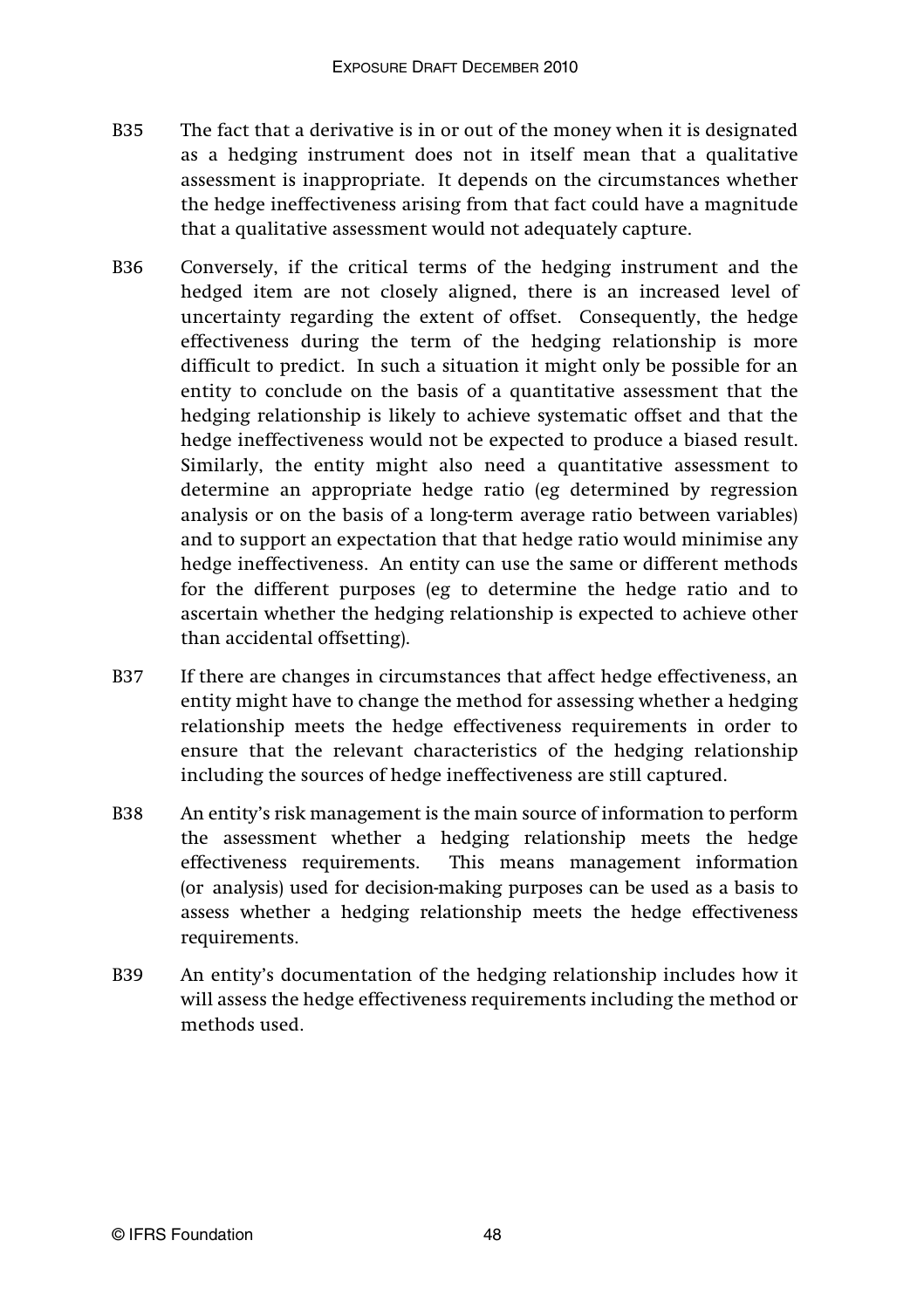# **Accounting for qualifying hedges**

- B40 An example of a fair value hedge is a hedge of exposure to changes in the fair value of a fixed rate debt instrument arising from changes in interest rates. Such a hedge could be entered into by the issuer or by the holder.
- B41 An example of a cash flow hedge is the use of a swap to change floating rate debt to fixed rate debt (ie a hedge of a future transaction in which the future cash flows being hedged are the future interest payments).
- B42 A hedge of a firm commitment (eg a hedge of the change in fuel price relating to an unrecognised contractual commitment by an electric utility to purchase fuel at a fixed price) is a hedge of an exposure to a change in fair value. Accordingly, such a hedge is a fair value hedge. However, in accordance with paragraph 22 a hedge of the foreign currency risk of a firm commitment could alternatively be accounted for as a cash flow hedge.

# **Measurement of hedge ineffectiveness**

- B43 When measuring hedge ineffectiveness, an entity shall consider the time value of money. Hence, the entity determines the value of the hedged item on a present value basis and therefore the change in the value of the hedged item also includes the effect of the time value of money.
- B44 To calculate the change in the value of the hedged item for the purpose of measuring hedge ineffectiveness, an entity may use a derivative that would have terms that match the critical terms of the hedged item and would be at the money at the time of designation of the hedging relationship (this is commonly referred to as a 'hypothetical derivative'). This is one possible way of calculating the change in the value of the hedged item. The hypothetical derivative replicates the hedged item and hence results in the same outcome as if that change in value was determined by a different approach.
- B45 The change in the value of the hedged item determined using a hypothetical derivative may also be used for the purpose of assessing whether a hedging relationship meets the hedge effectiveness requirements.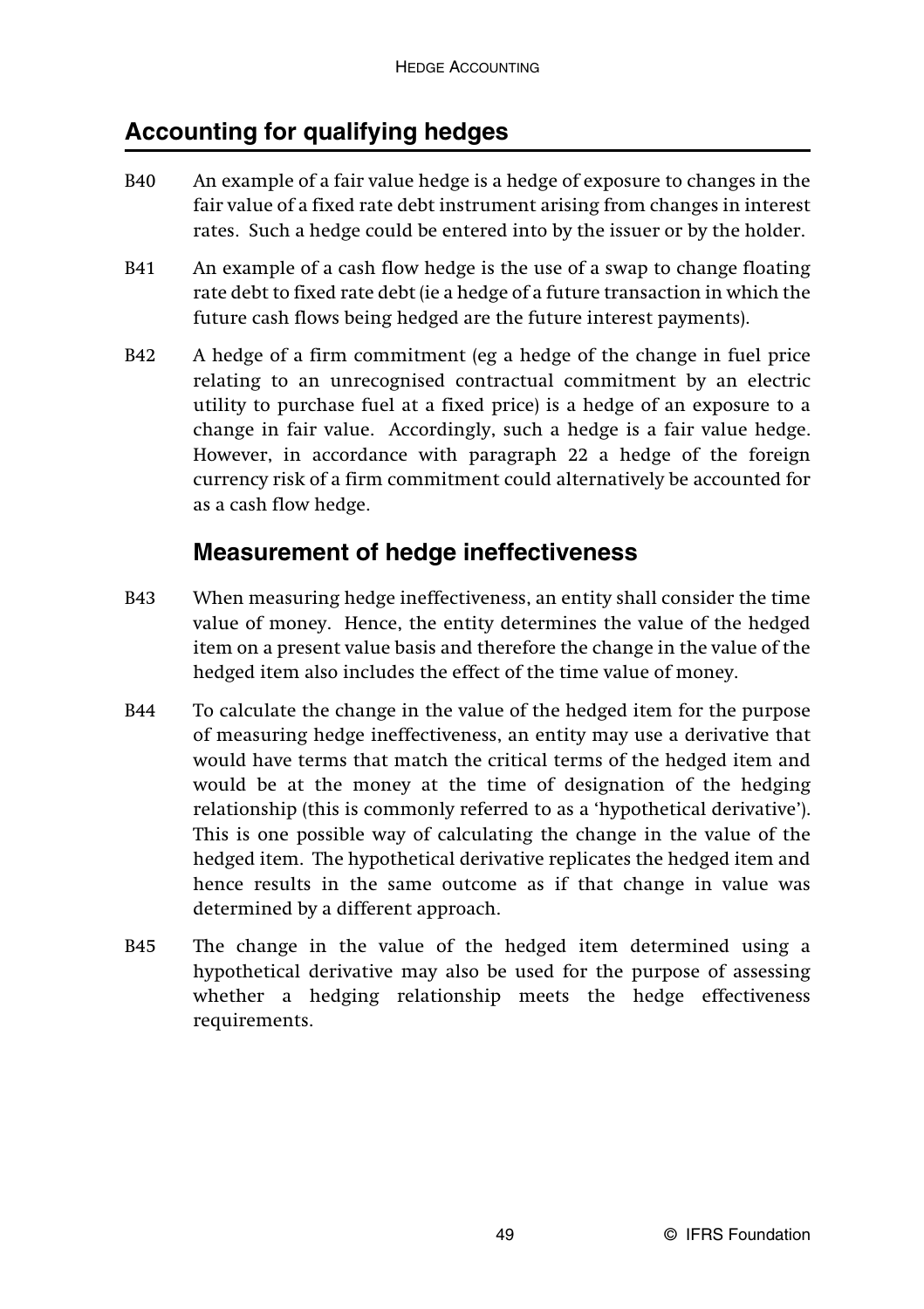# **Rebalancing the hedging relationship and changes to the hedge ratio**

B46 The following flow chart illustrates the evaluation when a hedging relationship is rebalanced.

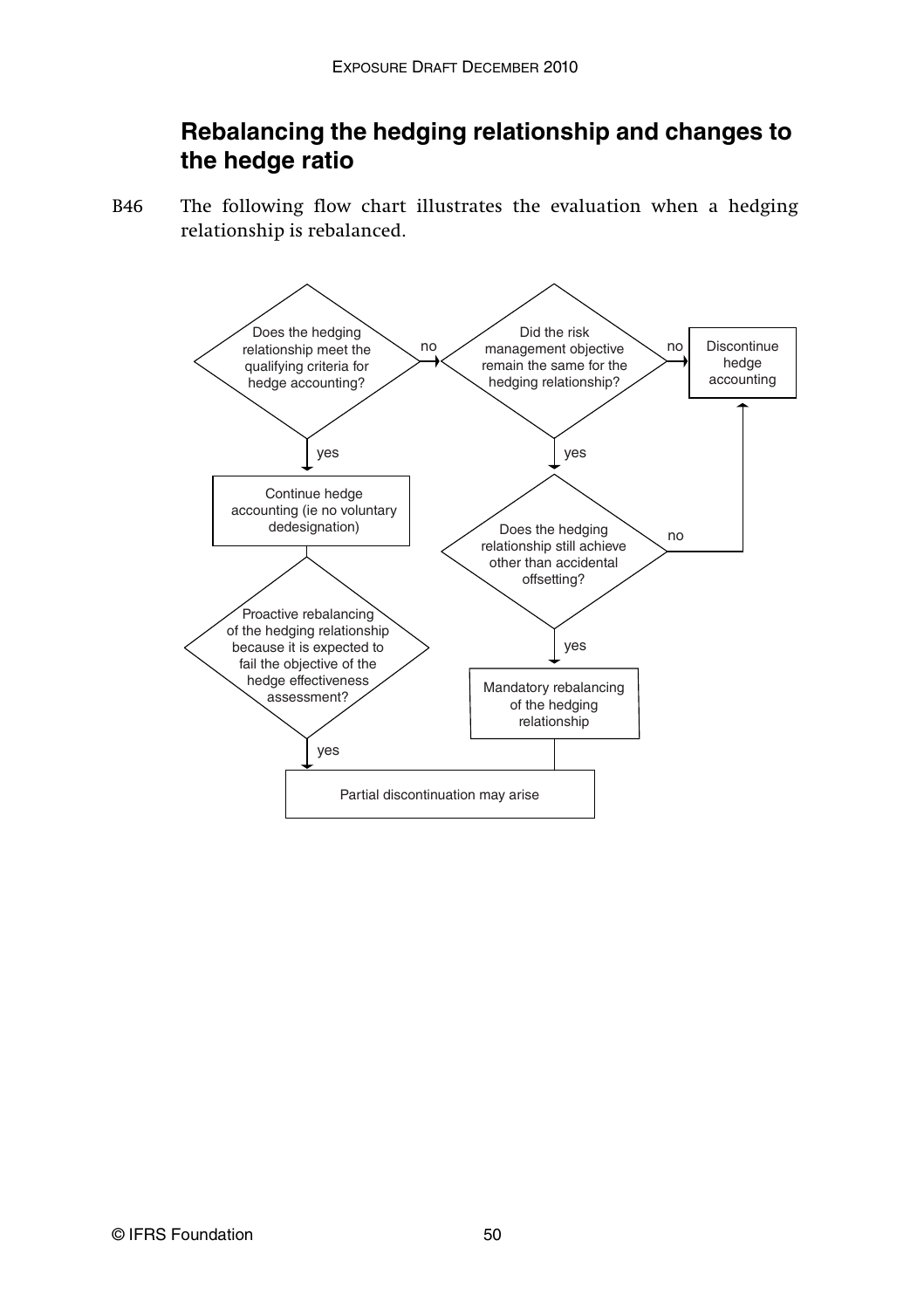- B47 If a hedging relationship ceases to meet the objective of the hedge effectiveness assessment, or is expected to do so, an entity determines whether the risk management objective for that hedging relationship remains unaltered. If so, the hedging relationship is adjusted so that the new hedge ratio again meets, or is no longer expected to cease to meet, the objective of the hedge effectiveness assessment (rebalancing). Rebalancing is accounted for as a continuation of the hedging relationship in accordance with paragraphs B48–B60. On rebalancing, the hedge ineffectiveness of the hedging relationship is determined and recognised in profit or loss immediately before adjusting the hedging relationship.
- B48 Adjusting the hedge ratio allows an entity to respond to changes in the relationship between the hedging instrument and the hedged item arising from their underlyings or risk variables. For example, a hedging relationship in which the hedging instrument and the hedged item have different but related underlyings changes in response to a change in basis risk that affects the relationship between these two underlyings (eg different but related reference indices, rates or prices). Hence, rebalancing allows continuation of a hedging relationship in situations in which the relationship between the hedging instrument and the hedged item changes in a way that can be compensated for by adjusting the hedge ratio.
- B49 For example, an entity hedges an exposure to foreign currency A using a currency derivative that references foreign currency B and currencies A and B are pegged (ie their exchange rate is maintained within a band or at an exchange rate set by a central bank or other authority). If the exchange rate between currencies A and B were changed (ie a new band or rate was set) rebalancing the hedging relationship to reflect the new exchange rate would ensure that the hedging relationship meets the objective of the hedge effectiveness assessment in the new circumstances. In contrast, if there were a default on the currency derivative changing the hedge ratio could not ensure that the hedging relationship meets the objective of the hedge effectiveness assessment. Hence, rebalancing does not facilitate continuing a hedging relationship in situations in which the relationship between the hedging instrument and the hedged item changes in a way that cannot be compensated for by adjusting the hedge ratio.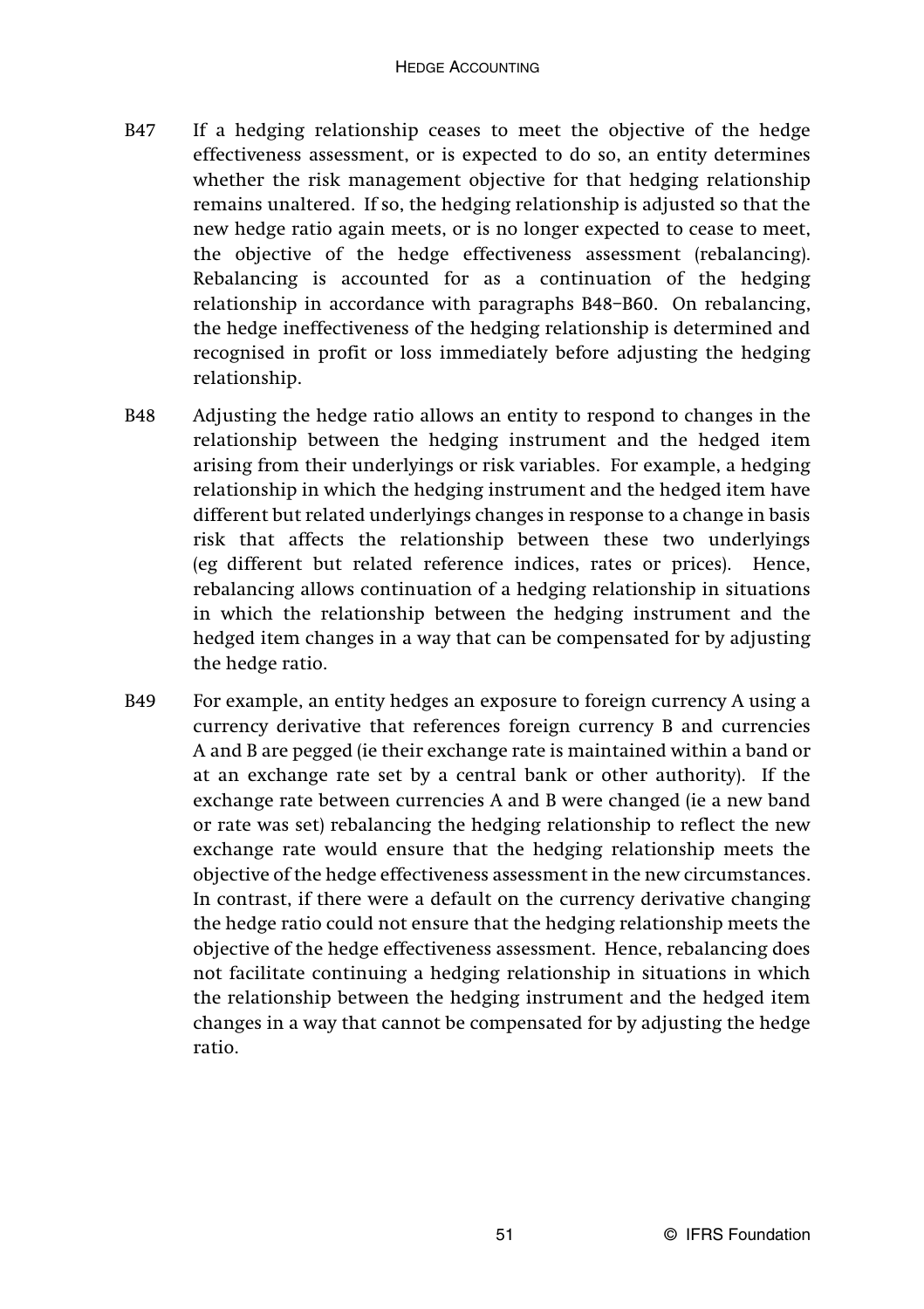- B50 Not every change in the extent of offset between the changes in the fair value of the hedging instrument and the hedged item's fair value or cash flows constitutes a change in the relationship between the hedging instrument and the hedged item. An entity analyses the sources of hedge ineffectiveness that it expected to affect the hedging relationship during its term and evaluates whether changes in the extent of offset are:
	- (a) fluctuations around the hedge ratio that remains valid (ie continues to appropriately reflect the relationship between the hedging instrument and the hedged item); or
	- (b) an indication that the hedge ratio no longer appropriately reflects the relationship between the hedging instrument and the hedged item.

An entity performs this evaluation against the objective of the hedge effectiveness assessment, ie whether the hedge ratio still ensures that the hedging relationship will produce an unbiased result and minimise expected hedge ineffectiveness. Hence, this evaluation requires judgement.

- B51 Fluctuation around a constant hedge ratio (and hence the related hedge ineffectiveness) cannot be minimised by adjusting the hedge ratio in response to each particular outcome. Hence, in such circumstances, the change in the extent of offset is a matter of measuring and recognising hedge ineffectiveness but not of adjusting the hedge ratio, ie it does not result in rebalancing.
- B52 Conversely, if changes in the extent of offset indicate that the fluctuation is around a hedge ratio that is different from the hedge ratio currently used for that hedging relationship, or that there is a trend leading away from that hedge ratio, hedge ineffectiveness can be minimised by adjusting the hedge ratio whereas retaining the hedge ratio would increasingly produce a biased result and hedge ineffectiveness. Hence, in such circumstances, the change in the extent of offset is a matter of adjusting the hedge ratio and therefore requires rebalancing the hedging relationship. In addition, it is also a matter of measuring and recognising hedge ineffectiveness because, on rebalancing, the hedge ineffectiveness of the hedging relationship must be determined and recognised in profit or loss immediately before adjusting the hedging relationship in accordance with paragraph B47.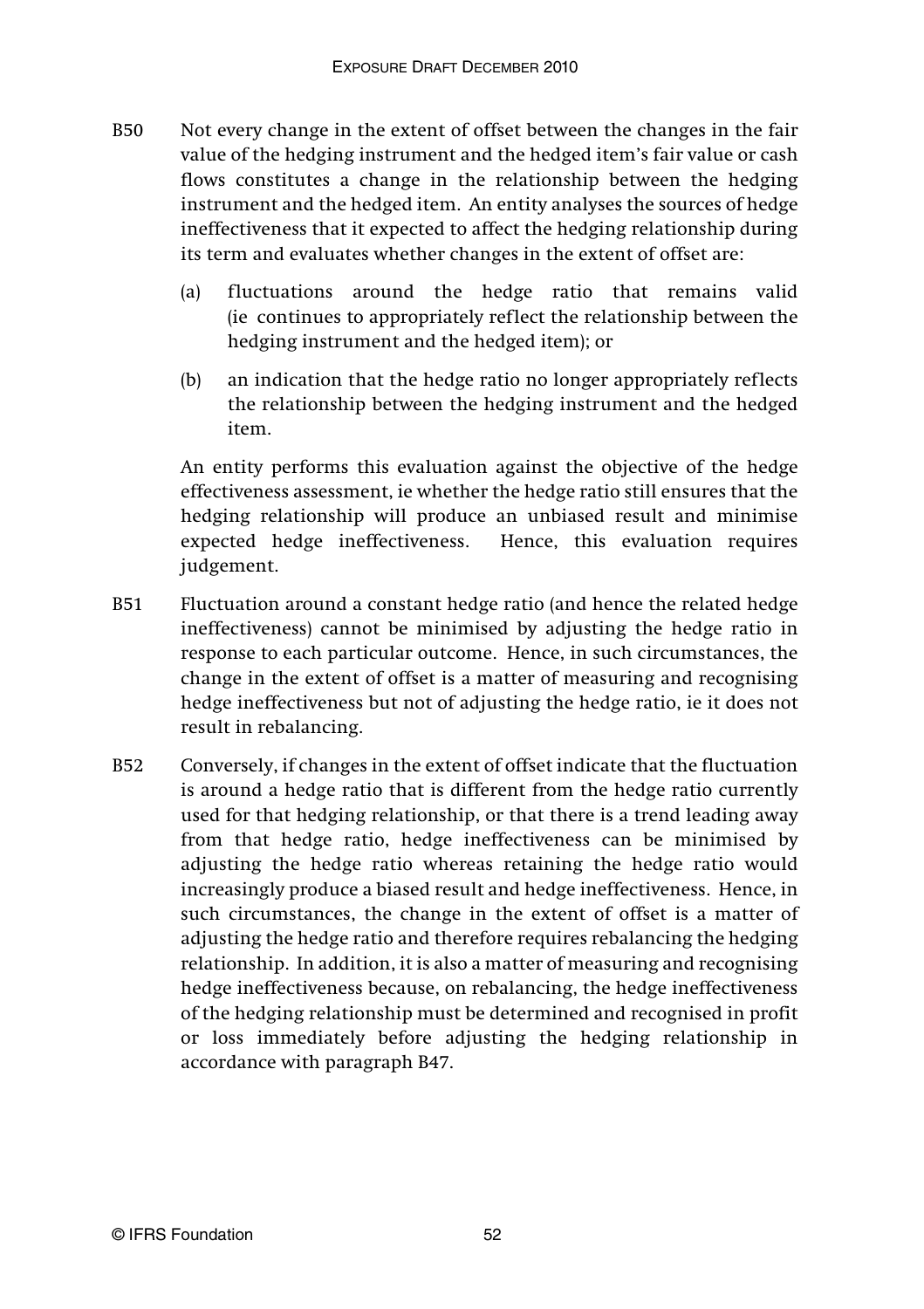- B53 If the risk management objective for a hedging relationship has changed rebalancing does not apply. Instead, hedge accounting for that hedging relationship shall be discontinued (notwithstanding that an entity might designate a new hedging relationship that involves the hedging instrument or hedged item of the previous hedging relationship as described in paragraph B66).
- B54 If a hedging relationship is rebalanced the adjustment of the hedge ratio can be effected in different ways:
	- (a) The weighting of the hedged item can be increased (which at the same time reduces the weighting of the hedging instrument) by:
		- (i) increasing the volume of the hedged item; or
		- (ii) decreasing the volume of the hedging instrument.
	- (b) The weighting of the hedging instrument can be increased (which at the same time reduces the weighting of the hedged item) by:
		- (i) increasing the volume of the hedging instrument; or
		- (ii) decreasing the volume of the hedged item.

Changes in volume refer to the quantities that are part of the hedging relationship. Hence, decreases in volumes do not necessarily mean that the items or transactions no longer exist, or are no longer expected to occur but that they are not part of the hedging relationship. For example, decreasing the volume of the hedging instrument can result in the entity retaining a derivative but only part of it might remain a hedging instrument of the hedging relationship. This could occur if the rebalancing could be effected only by reducing the volume of the hedging instrument in the hedging relationship, but the change in the volume is such that it does not allow the entity to unwind the part of the hedging instrument that is no longer needed (eg because of the minimum lot size of a standardised derivative contract). In that case the undesignated part of the derivative would be accounted for at fair value through profit or loss (unless it was designated as a hedging instrument in a different hedging relationship).

B55 Adjusting the hedge ratio by increasing the volume of the hedged item does not affect how the changes in the fair value of the hedging instrument are measured. The measurement of the changes in the value of the hedged item regarding the previously designated volume also remains unaffected. However, from the date of rebalancing, the changes in the value of the hedged item also include the change in the value of the additional volume of the hedged item. These changes are measured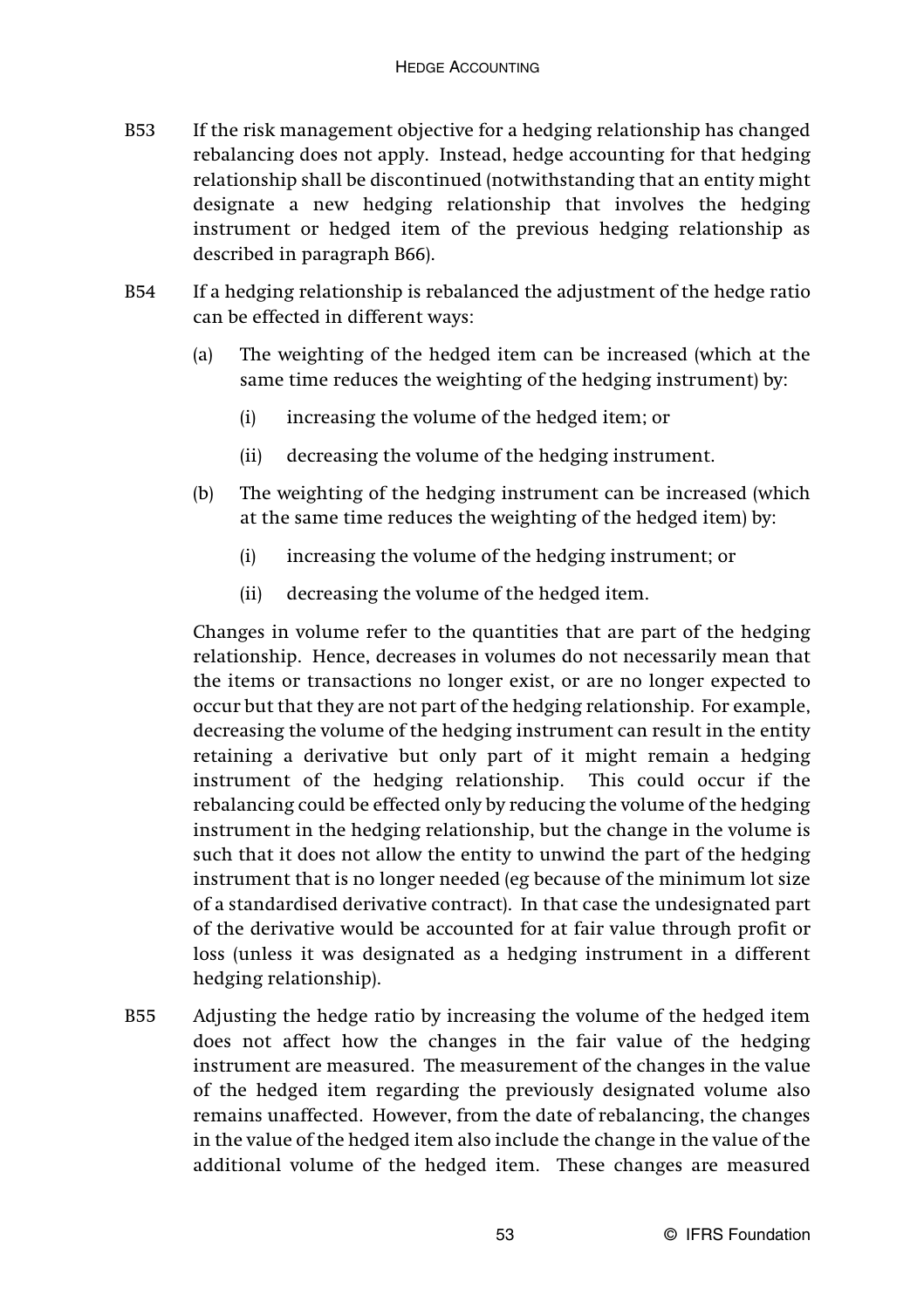starting from and by reference to the date of rebalancing rather than the date on which the hedging relationship was designated. For example, if an entity originally hedged a volume of 100 tonnes of a commodity at a forward price of CU80 (the forward price at inception of the hedging relationship) and added a volume of 10 tonnes on rebalancing when the forward price was CU90, the hedged item after rebalancing would comprise two layers: 100 tonnes hedged at CU80 and 10 tonnes hedged at  $C1190$ 

- B56 Adjusting the hedge ratio by decreasing the volume of the hedging instrument does not affect how the changes in the fair value of the hedged item are measured. The measurement of the changes in the value of the hedging instrument regarding the volume that continues to be designated also remains unaffected. However, from the date of rebalancing, the volume by which the hedging instrument was decreased is no longer part of the hedging relationship. For example, if an entity originally hedged the price risk of a commodity using a derivative volume of 100 tonnes as the hedging instrument and reduces that volume by 10 tonnes on rebalancing, a notional amount of 90 tonnes of the hedging instrument volume would remain (see paragraph B54 regarding the consequences for decreasing the derivative volume (ie the 10 tonnes) that is no longer a part of the hedging relationship).
- B57 Adjusting the hedge ratio by increasing the volume of the hedging instrument does not affect how the changes in the fair value of the hedged item are measured. The measurement of the changes in the value of the hedging instrument regarding the previously designated volume also remains unaffected. However, from the date of rebalancing, the changes in the value of the hedging instrument also include the change in the value of the additional volume of the hedging instrument. The changes are measured starting from and by reference to the date of rebalancing instead of the date on which the hedging relationship was designated. For example, if an entity originally hedged the price risk of a commodity using a derivative volume of 100 tonnes as the hedging instrument and added a volume of 10 tonnes on rebalancing, the hedging instrument after rebalancing would comprise a total derivative volume of 110 tonnes. The change in the fair value of the hedging instrument is the total change in fair value of the derivatives that make up the total volume of 110 tonnes. These derivatives could (and probably would) have different critical terms, such as their forward rates, because they were entered into at different points in time (including the possibility of designating derivatives into hedging relationships after their initial recognition).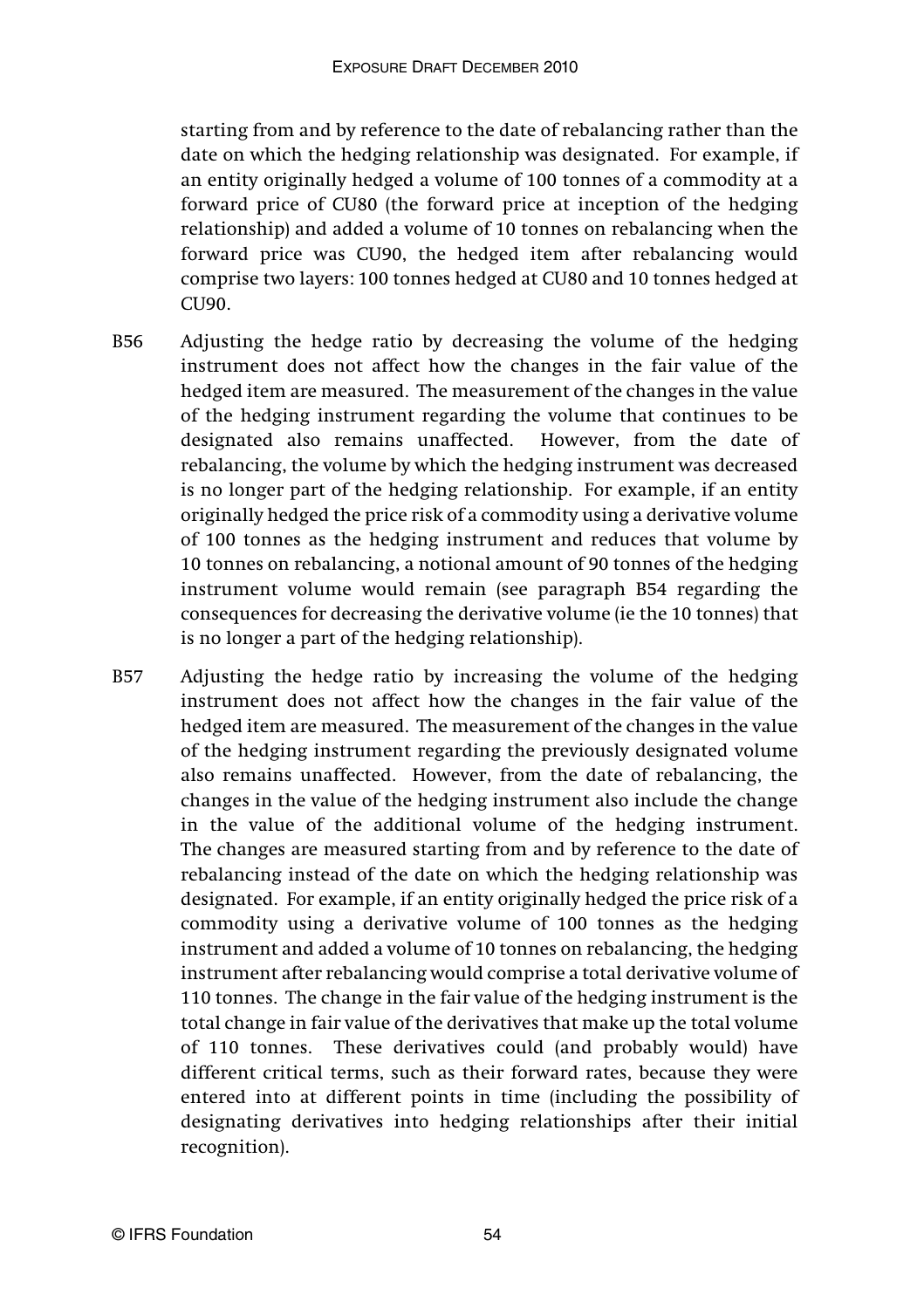- B58 Adjusting the hedge ratio by decreasing the volume of the hedged item does not affect how the changes in the fair value of the hedging instrument are measured. The measurement of the changes in the value of the hedged item regarding the volume that continues to be designated also remains unaffected. However, from the date of rebalancing, the volume by which the hedged item was decreased is no longer part of the hedging relationship. For example, if an entity originally hedged a volume of 100 tonnes of a commodity at a forward price CU80 and reduces that volume by 10 tonnes on rebalancing, the hedged item after rebalancing would be 90 tonnes hedged at CU80. The 10 tonnes of the hedged item that are no longer part of the hedging relationship would be accounted for in accordance with the requirements for discontinuation of hedge accounting (see paragraphs 23, 24, 30 and B61–B66).
- B59 An entity may rebalance a hedging relationship if it aims to ensure that the hedging relationship will continue to meet the objective of the hedge effectiveness assessment (ie the adjustment aims at reducing the likelihood of ceasing to meet the objective in the future). For example, an entity might expect that a hedging relationship will cease to meet the objective of the hedge effectiveness assessment at a future date. The entity observes changes in the extent of offset between the changes in the fair value of the hedging instrument and the hedged item's fair value or cash flows that follow an unusual pattern. The entity considers that the pattern might still reflect fluctuations around the currently used hedge ratio but that it might also signal that a trend is emerging that leads away from the currently used hedge ratio. The entity uses its judgement and decides that although the hedging relationship still meets the objective of the hedge effectiveness assessment adjusting the hedge ratio would reduce the likelihood of ceasing to meet the objective in the medium term. Hence, the entity is permitted to rebalance the hedging relationship.
- B60 When rebalancing a hedging relationship, an entity shall update its analysis of the sources of hedge ineffectiveness that are expected to affect the hedging relationship during its (remaining) term (see paragraph B28). The documentation of the hedging relationship shall be updated accordingly.

# **Discontinuation of hedge accounting**

B61 Discontinuation of hedge accounting applies prospectively from the date on which the qualifying criteria are no longer met.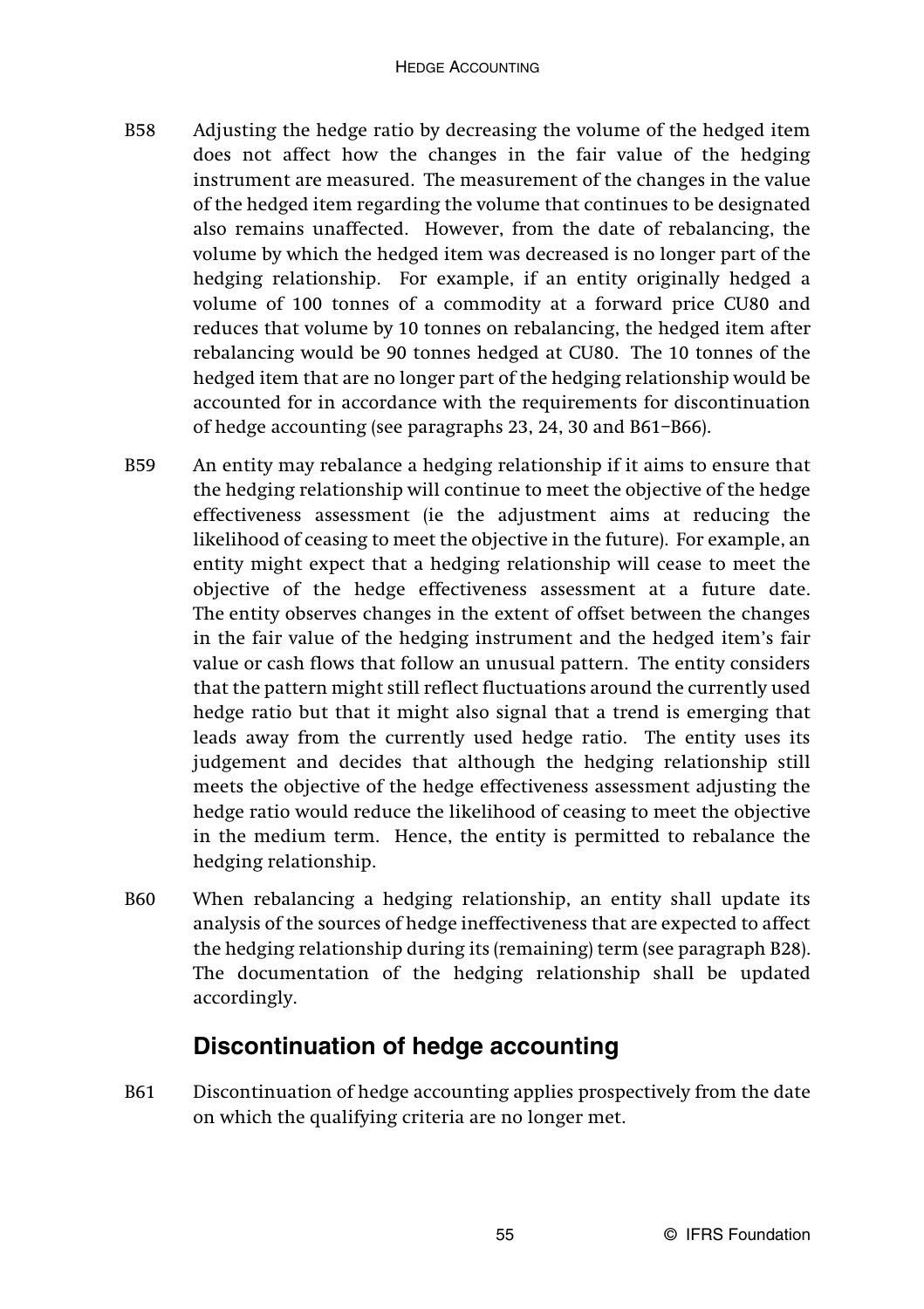- B62 An entity shall not de-designate and thereby discontinue a hedging relationship that:
	- (a) still meets the risk management objective and strategy on the basis of which it qualified for hedge accounting (ie the entity still pursues that risk management objective and strategy); and
	- (b) continues to meet all other qualifying criteria (after taking into account any rebalancing of the hedging relationship, if applicable).
- B63 The discontinuation of hedge accounting can affect:
	- (a) a hedging relationship in its entirety; or
	- (b) a part of a hedging relationship (which means hedge accounting continues for the remainder of the hedging relationship).
- B64 A hedging relationship is discontinued in its entirety when as a whole it ceases to meet the qualifying criteria. For example:
	- (a) The hedging relationship no longer meets the risk management objective and strategy on the basis of which it qualified for hedge accounting (ie the entity no longer pursues that risk management objective and strategy).
	- (b) The hedging instrument or instruments have been sold or terminated (regarding the entire volume that was part of the hedging relationship).
	- (c) The offsetting between the changes in the fair value of the hedging instrument and the hedged item's fair value or cash flows is no longer expected to be other than accidental (eg when the hedging instrument experiences a severe credit deterioration).
- B65 A part of a hedging relationship is discontinued (and hedge accounting continues for its remainder) when only a part of the hedging relationship ceases to meet the qualifying criteria. For example:
	- (a) On rebalancing of the hedging relationship, the hedge ratio might be adjusted such that some of the volume of the hedged item is no longer part of the hedging relationship (see paragraph B58); hence, hedge accounting is discontinued only for the volume of the hedged item that is no longer part of the hedging relationship.
	- (b) When the occurrence of some of the volume of the hedged item that is (or is a component of) a forecast transaction is no longer highly probable, hedge accounting is discontinued only for the volume of the hedged item whose occurrence is no longer highly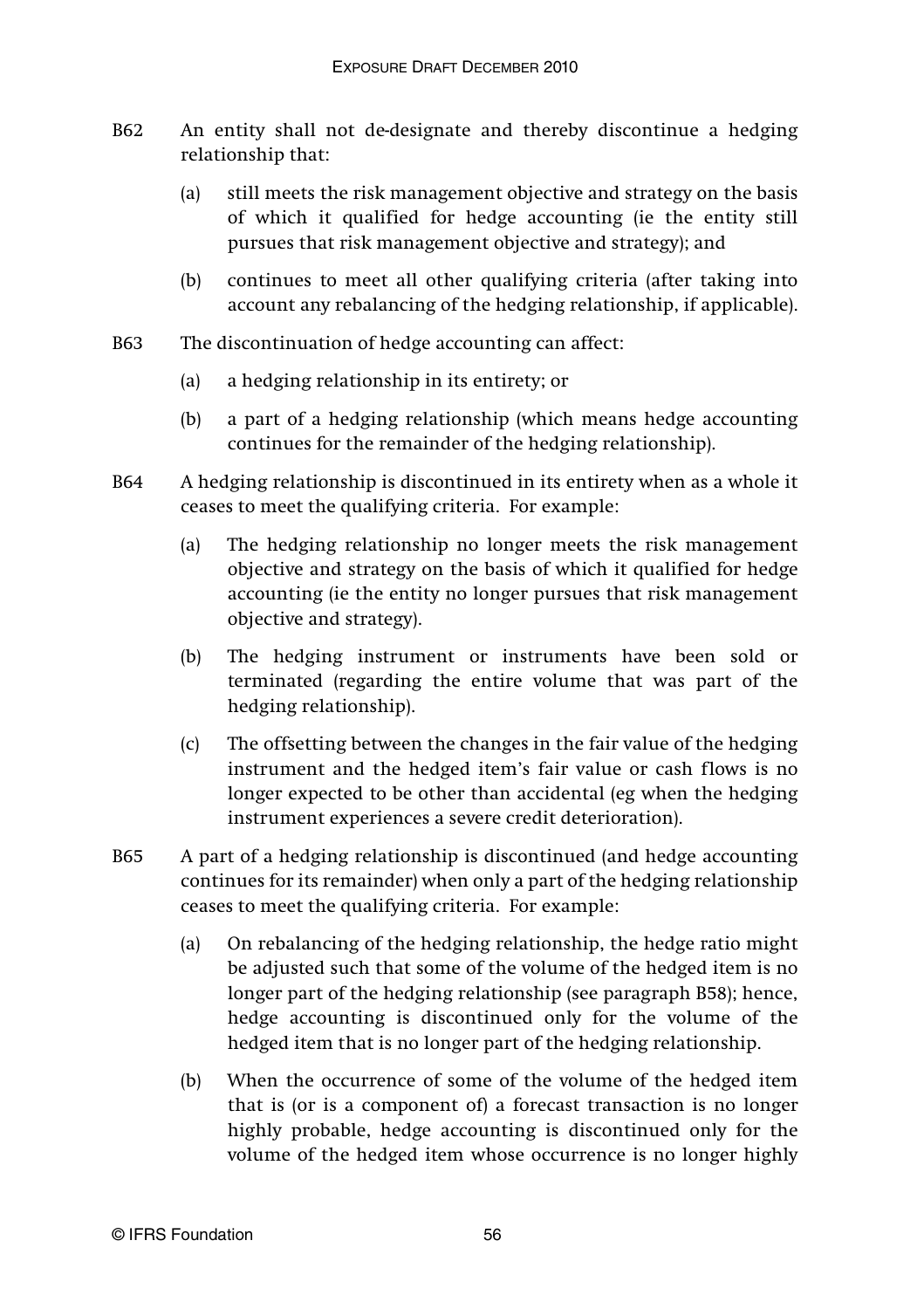probable. However, if an entity has a history of having designated hedges of forecast transactions and having subsequently determined that the forecast transactions are no longer expected to occur, the entity's ability to predict forecast transactions accurately is called into question when predicting similar forecast transactions. This affects the assessment whether similar forecast transactions are highly probable (see paragraph 14) and hence whether they are eligible as hedged items.

- B66 An entity can designate a new hedging relationship that involves the hedging instrument or hedged item of a previous hedging relationship for which hedge accounting was (in part or in its entirety) discontinued. This does not constitute a continuation of a hedging relationship but is a restart. For example:
	- (a) A hedging instrument experiences such a severe credit deterioration that the entity replaces it with a new hedging instrument. This means the original hedging relationship failed to achieve the risk management objective and is hence discontinued in its entirety. The new hedging instrument is designated as the hedge of the same exposure that was hedged previously and forms a new hedging relationship. Hence, the changes in the fair value or cash flows of the hedged item are measured starting from and by reference to the date of designation of the new hedging relationship instead of the date on which the original hedging relationship was designated.
	- (b) A hedging relationship is discontinued before the end of its term. The item that was the hedging instrument in that hedging relationship can be designated as the hedging instrument in another hedging relationship (eg when adjusting the hedge ratio on rebalancing by increasing the volume of the hedging instrument or when designating a whole new hedging relationship).

# **Accounting for the time value of options**

- B67 An entity shall assess the type of hedged item (see paragraph 33(a)) on the basis of the nature of the hedged item (regardless of whether the hedging relationship is a cash flow hedge or a fair value hedge):
	- (a) The time value of an option relates to a transaction related hedged item if the nature of the hedged item is that of transaction costs. An example is when the time value of an option relates to a hedged item that results in the recognition of an item whose initial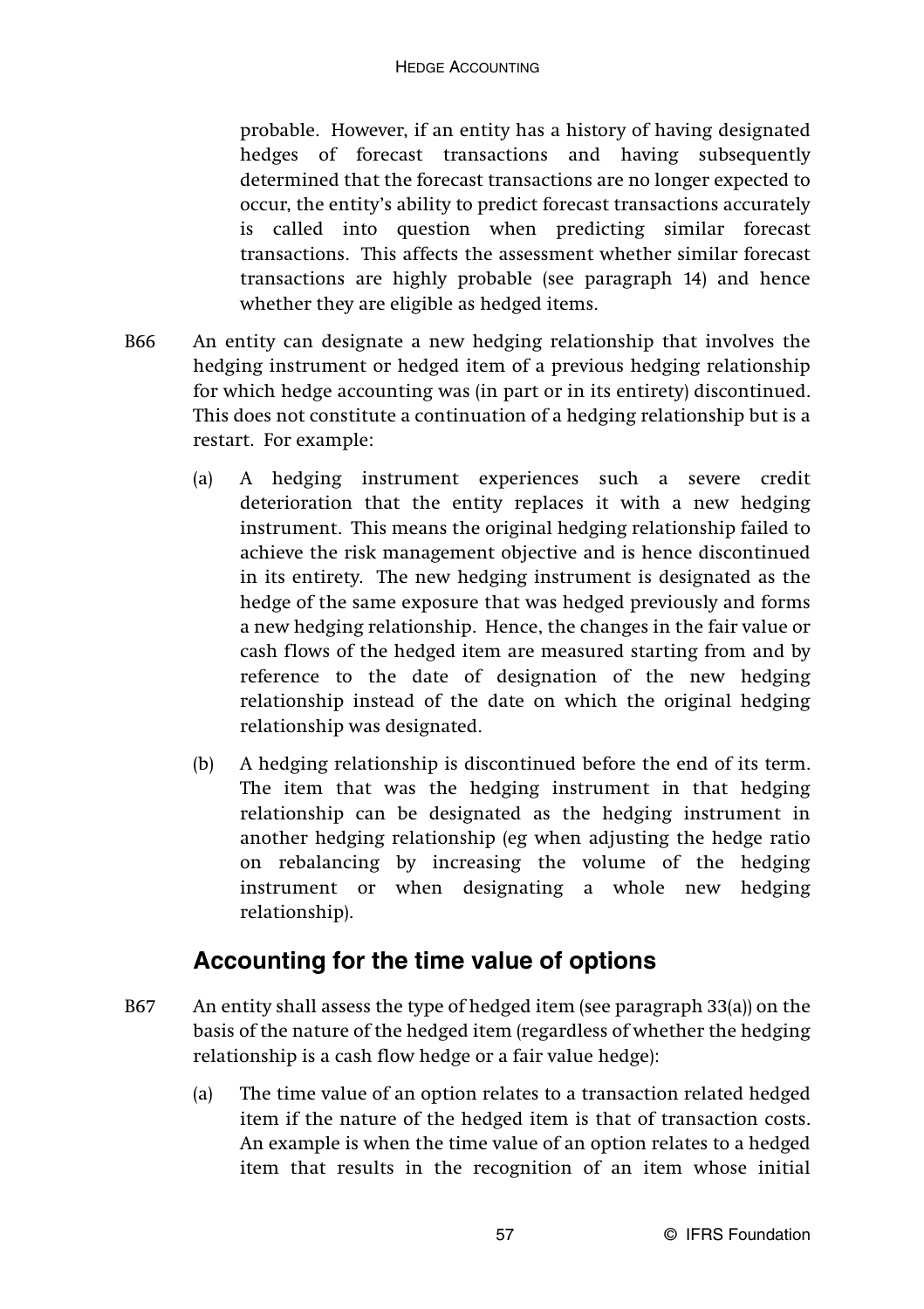measurement includes transaction costs (eg an entity hedges a commodity purchase, whether it is a forecast transaction or a firm commitment, against commodity price risk and includes the transaction costs in the initial measurement of the inventory). Similarly, an entity that hedges a sale of a commodity, whether it is a forecast transaction or a firm commitment, would include the time value of the option as part of the cost related to that sale (hence, the time value would be recognised in profit or loss in the same period as the revenue from the hedged sale).

- (b) The time value of an option relates to a time period related hedged item if the nature of the hedged item is that of the cost for obtaining protection against a risk over a particular period of time (but the hedged item does not result in a transaction that involves the notion of transaction cost in accordance with (a). For example, if a commodity inventory is hedged for six months using a commodity option with a corresponding life, the time value of the option would be allocated to profit or loss (ie amortised on a rational basis) over that six-month period.
- B68 The accounting for the time value of options in accordance with paragraph 33 applies only to the extent that the time value relates to the hedged item (aligned time value). The time value of an option relates to the hedged item if the critical terms of the option (such as the nominal amount, life and underlying) are aligned with the hedged item. Hence, if the critical terms of the option and the hedged item are not fully aligned an entity shall determine the aligned time value, ie how much of the time value included in the premium paid (actual time value) relates to the hedged item (and therefore should be treated in accordance with paragraph 33). An entity determines the aligned time value using the valuation of the option that would have critical terms that perfectly match the hedged item.
- B69 If the actual time value and the aligned time value differ an entity shall determine the amount that is accumulated in a separate component of equity in accordance with paragraph 33 as follows:
	- (a) If, at inception of the hedging relationship, the actual time value is higher than the aligned time value the entity shall:
		- (i) determine the amount that is accumulated in a separate component of equity on the basis of the aligned time value; and
		- (ii) account for the differences in the fair value changes between the two time values in profit or loss.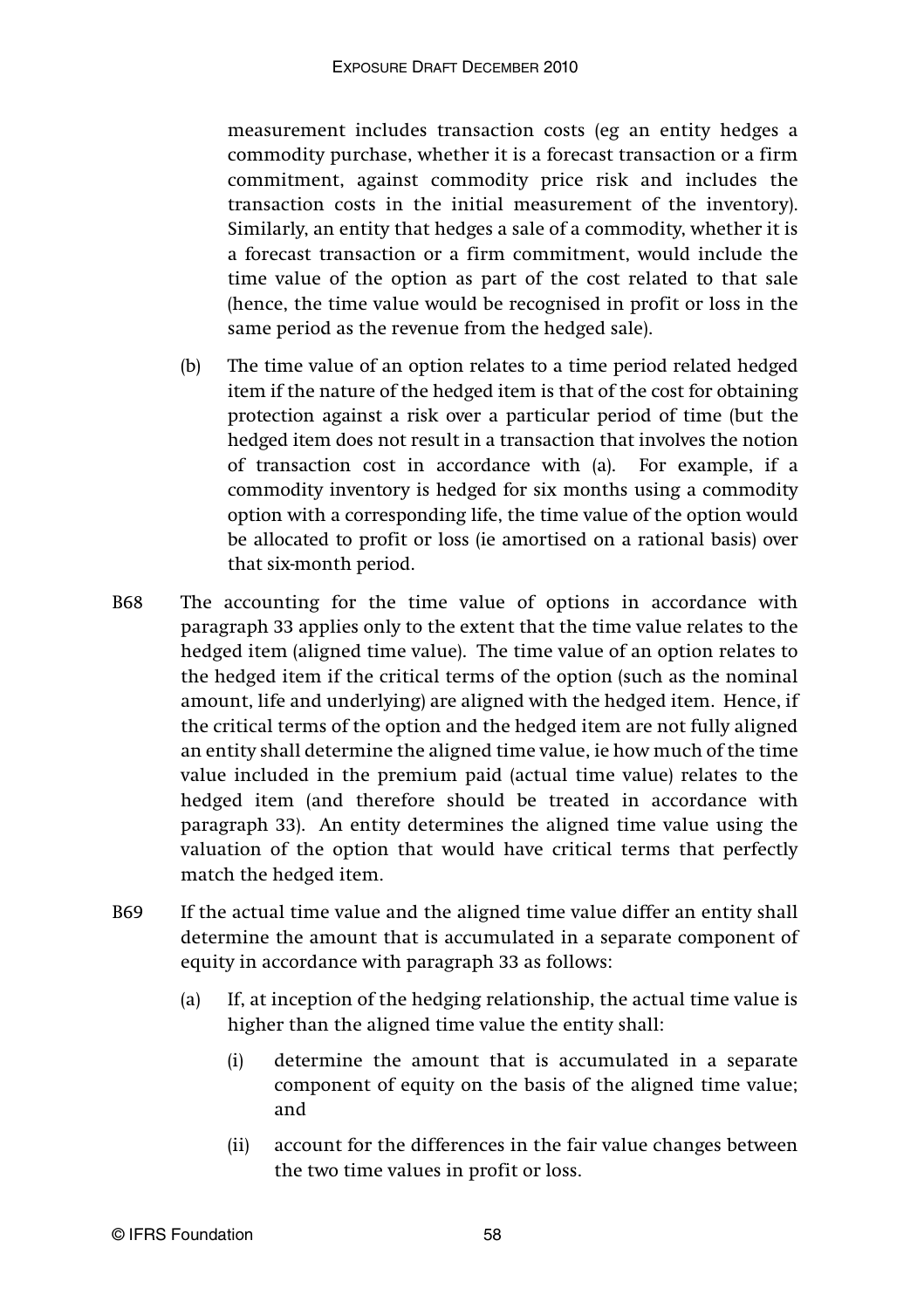- (b) If, at inception of the hedging relationship, the actual time value is lower than the aligned time value the entity shall determine the amount that is accumulated in a separate component of equity by reference to the lower of the cumulative change in fair value of:
	- (i) the actual time value; and
	- (ii) the aligned time value.

Any remainder of the change in fair value of the actual time value shall be recognised in profit or loss.

# **Hedge of a group of items**

- B70 A net position is eligible for hedge accounting only if an entity hedges on a net basis for risk management purposes. Whether an entity hedges in this way is a matter of fact (not only of assertion or documentation). Hence, an entity cannot apply hedge accounting on a net basis solely to achieve a particular accounting outcome if that would not reflect its risk management approach. Net position hedging must form part of an established risk management strategy. Normally this would be approved by key management personnel as defined in IAS 24 *Related Party Disclosures*.
- B71 For example, Entity A, whose functional currency is its local currency has a firm commitment to pay FC150,000 for advertising expenses in nine months' time and a firm commitment to sell finished goods for FC150,000 in 15 months' time. Entity A enters into a foreign currency derivative that settles in nine months' time under which it receives FC100 and pays CU70. Entity A has no other exposures to FC. Entity A does not manage foreign currency risk on a net basis. Hence, Entity A cannot apply hedge accounting for a hedging relationship between the foreign currency derivative and a net position of FC100 (consisting of FC150,000 of the firm purchase commitment—ie advertising services—and FC149,900 (of the FC150,000) of the firm sale commitment) for a nine-month period.
- B72 If Entity A did manage foreign currency risk on a net basis and did not enter into the foreign currency derivative (because it increases its foreign currency risk exposure instead of reducing it) then the entity would be in a natural hedged position for nine months. Normally this hedged position would not be reflected in the financial statements because the transactions are recognised in different reporting periods in the future. The nil net position would be eligible for hedge accounting only if the conditions in paragraph 39 are met.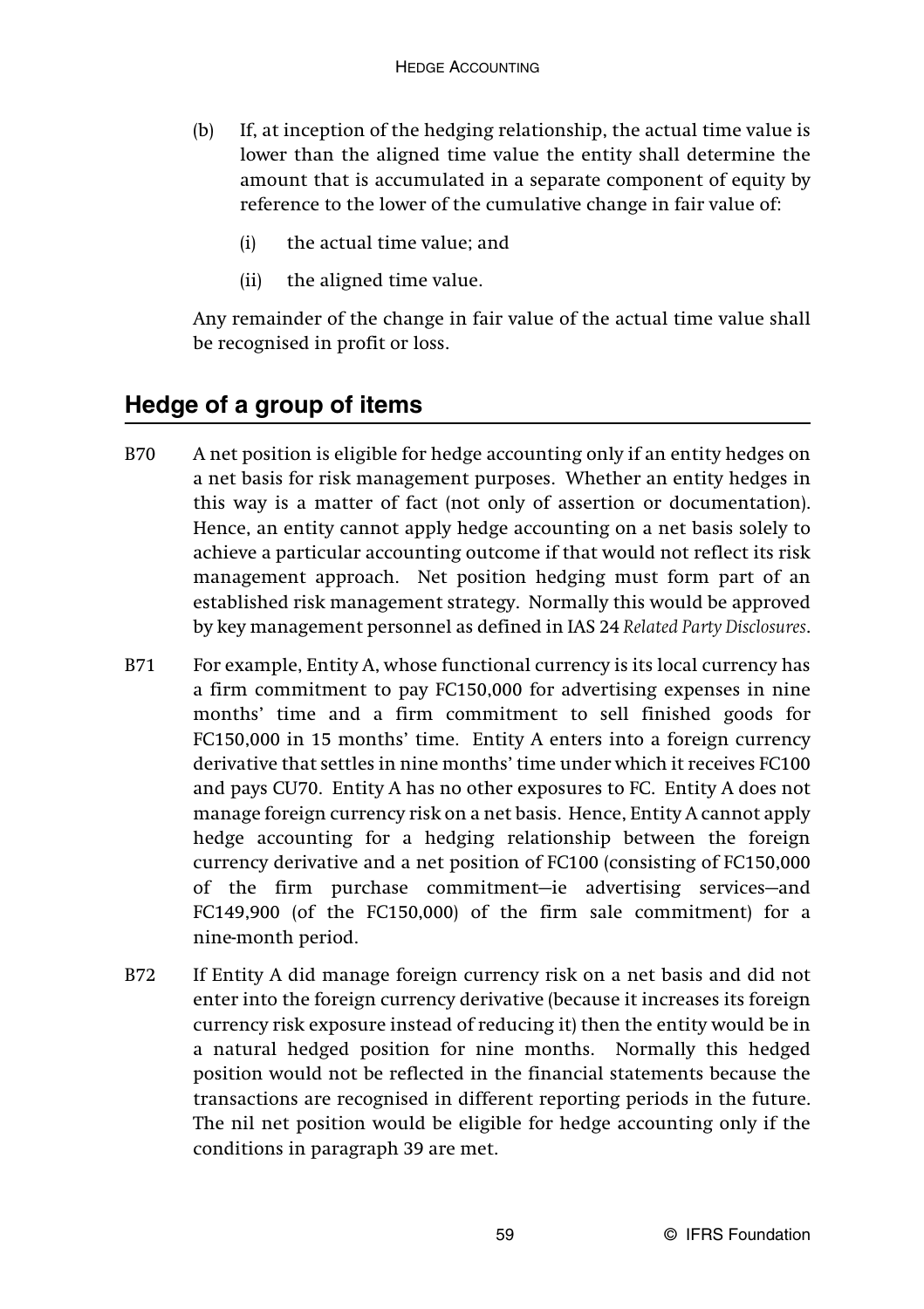B73 When a group of items that constitute a net position is designated as a hedged item, an entity shall designate the overall group of items that includes the items that can make up the net position. An entity is not permitted to designate a non-specific abstract amount of a net position. For example, an entity has a group of firm sale commitments in nine months' time for FC100 and a group of firm purchase commitments in 18 months' time for FC120. The entity cannot designate an abstract amount of a net position up to FC20. Instead, it must designate a gross amount of purchases and a gross amount of sales that together give rise to the hedged net position. An entity shall designate gross positions that give rise to the net position so that the entity is able to comply with the requirements for the accounting for qualifying hedges.

# **Cash flow hedges of groups of items that constitute a net position**

- B74 When an entity hedges a group of items with offsetting risks (eg a net position) that affect profit or loss in *different* reporting periods, the eligibility for hedge accounting depends on the type of hedge. If the hedge is a fair value hedge then the net position may be eligible as a hedged item. If, however, the hedge is a cash flow hedge then the net position is not eligible as a hedged item.
- B75 Offsetting value changes in a group of hedged items in a cash flow hedge will naturally offset in net profit or loss if they are recognised in the same reporting period. If, however, the offsetting risk positions affect profit or loss in different reporting periods, then this natural offset is not achieved. An entity cannot gross up net hedging instrument gains or losses for recognition in different periods, nor can it defer value changes from one hedged item to match the later recognition of another hedged item. As a result, cash flow hedge accounting is not permitted for groups of items with offsetting cash flows that affect profit or loss in different reporting periods.
- B76 For example, an entity has a net position of FC50 consisting of forecast sales of FC100 in 12 months' time and forecast purchases of FC150 in 20 months' time. This could be hedged for 12 months using a forward foreign exchange contract under which the entity receives FC50 and pays CU25 (ie a 2:1 forward exchange rate). When the sale is recognised in profit or loss it will be measured at the spot exchange rate in accordance with IAS 21. Reclassifying, into profit or loss when the sale is recognised, any amount of the gain or loss deferred in other comprehensive income from the hedging instrument would exaggerate any variability in profit or loss arising from changes in the exchange rate over the 12-month period. This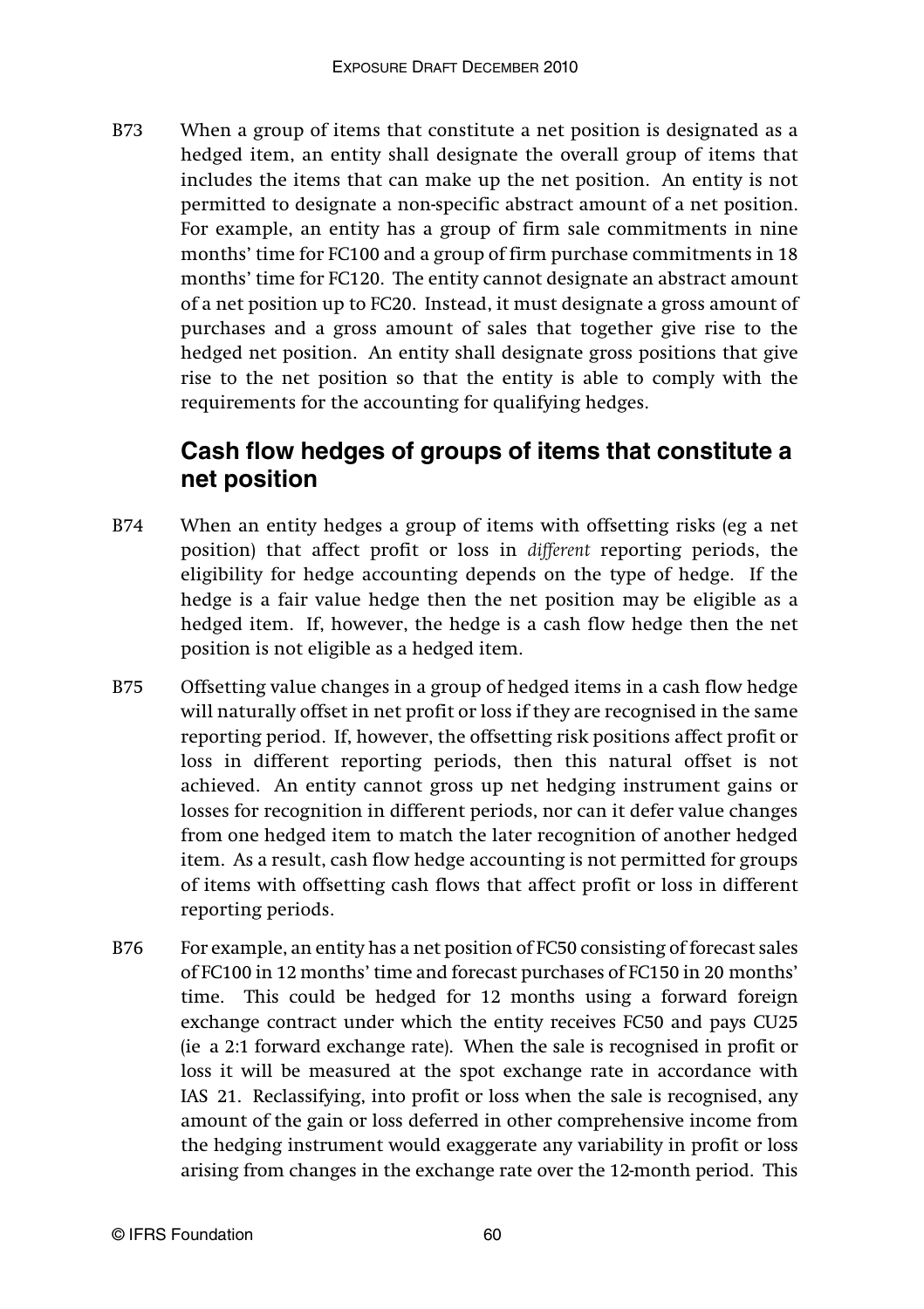is because the entity receives foreign currency in accordance with both the sale and the forward foreign exchange contract. To mitigate the variability arising in profit or loss from the sale, it would be necessary to defer some of the value change on the sale in other comprehensive income to match the later recognition of the purchase. This deferral of value changes is not permitted.

# **Layers of groups of items designated as the hedged item**

- B77 For the same reasons noted in paragraph B22, designating layer components of groups of existing items requires the specific identification of the nominal amount of the group of items from which the hedged layer component is defined.
- B78 A hedging relationship can include layers from multiple different groups of items. For example, in a net position hedge of a group of assets and a group of liabilities, the hedging relationship can comprise, in combination, a layer component of the group of assets and a layer component of the group of liabilities.

# **Presentation of hedging instrument gains or losses**

- B79 If items are hedged together as a group in a cash flow hedge, the items might affect different line items in the income statement. The presentation in the income statement of the hedging instrument gains or losses reclassified from other comprehensive income will depend on the group of items.
- B80 If the group of items does not have any offsetting hedged risk positions (eg a group of foreign currency expenses that affect different line items in the income statement, hedged for foreign currency risk) then the reclassified hedging instrument gains or losses shall be apportioned to the line items affected by the hedged items. This apportionment should be done on a rational basis and should not result in the grossing up of the net gains or losses arising from a single hedging instrument.
- B81 If the group of items does have offsetting risk positions (eg a group of sales and expenses denominated in a foreign currency hedged together for foreign currency risk) then an entity shall present the reclassified hedging instrument gains or losses in a separate line item in the income statement. For example, consider a hedge of the foreign currency risk of a net position of foreign currency sales of FC100 and foreign currency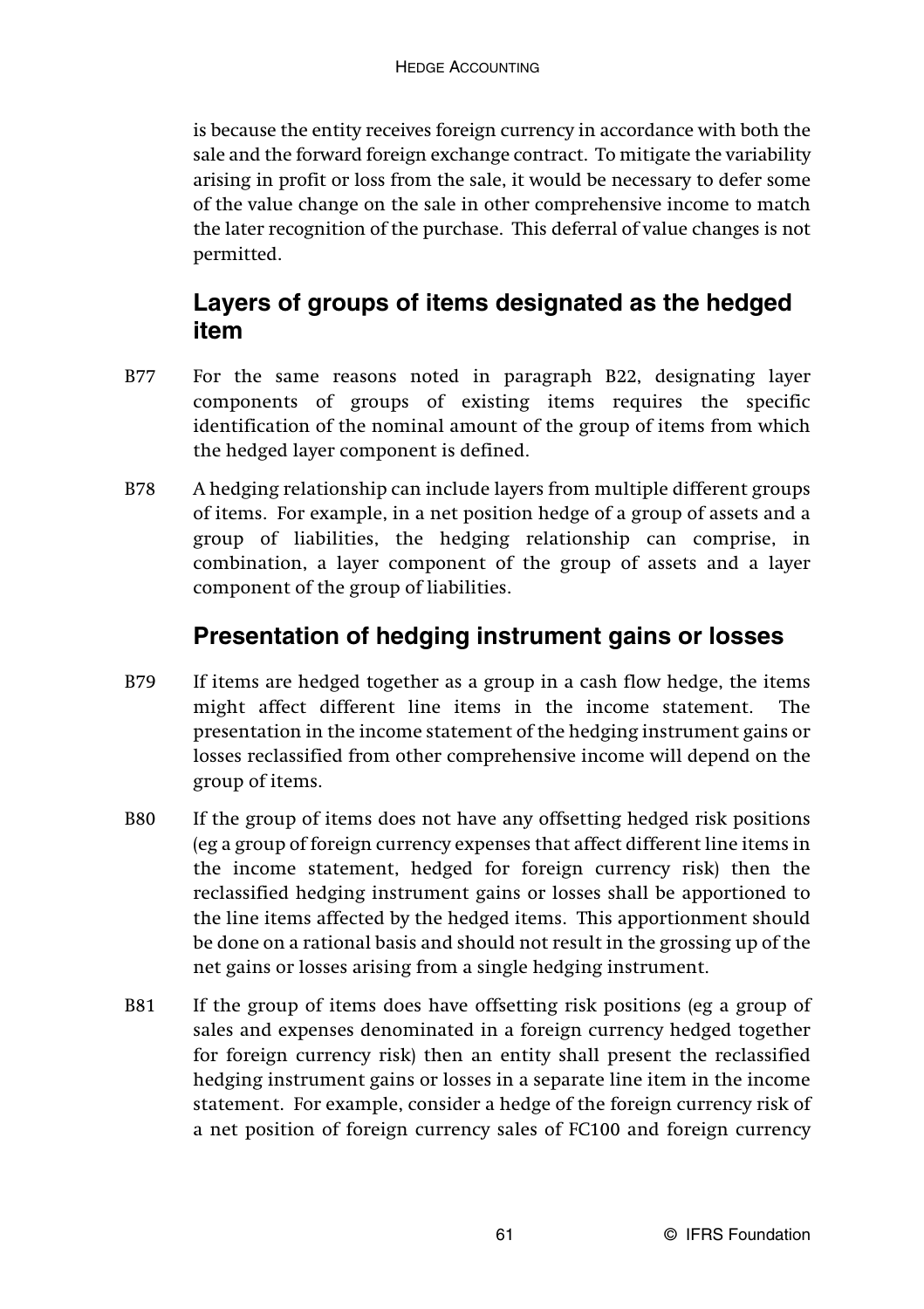expenses of FC80 using a forward exchange contract for FC20. The gain or loss reclassified from other comprehensive income to profit or loss (when the net position affects profit or loss) shall be presented in a separate line item.

B82 For some types of fair value hedges the objective of the hedge is not primarily to offset the fair value change of the hedged item but rather to transform the cash flows of the hedged item. For example, an entity hedges the fair value interest rate risk of a fixed rate debt instrument using an interest rate swap. The entity's hedge objective is to transform the fixed interest cash flows into floating interest cash flows. This objective is reflected in the accounting for the hedging relationship by accruing the net interest accrual on the interest rate swap in profit or loss. In case of a net position hedge (eg a net position of a fixed rate asset and a fixed rate liability), this net interest accrual must be presented in a separate line item in the income statement. This is to avoid the grossing up of a single instrument's net gains or losses into offsetting gross amounts and recognising them in different line items (eg this avoids grossing up a net interest receipt on a single interest rate swap into gross interest revenue and gross interest expense).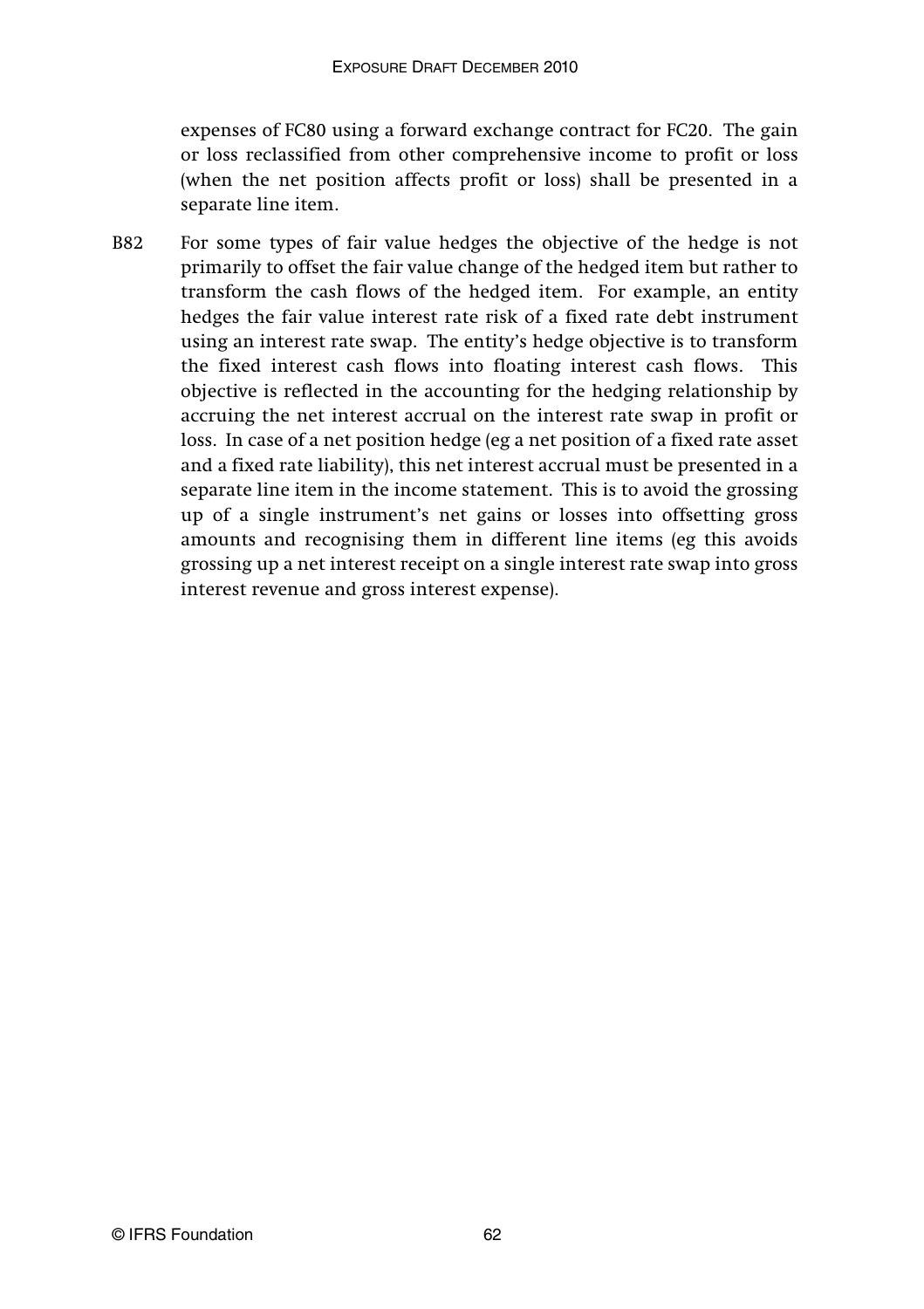# **Appendix C [Draft] Amendments to other IFRSs**

*The amendments [outlined] in this [draft] appendix shall be applied for annual periods beginning on or after January 2013. If an entity applies the [draft] amendments for an earlier period, it shall apply the amendments in this [draft] appendix for that earlier period.* 

• IAS 32 *Financial Instruments: Presentation*

#### **Standard Description of amendment**

- Amend paragraph 8 of the scope of IAS 32. The amendment would change the scope for a contract that was entered into and continues to be held for the purpose of the receipt or delivery of a non-financial item in accordance with the entity's expected purchase, sale or usage requirements. An entity would account for such a contract as a derivative financial instrument if that accounting is in accordance with the entity's underlying business model and how the contracts are managed. That would be the case for a fair value-based risk management strategy, ie the entire business is managed on a fair value basis and the net exposure is maintained close to nil.
- IAS 39 *Financial Instruments: Recognition and Measurement*
- IFRS 7 *Financial Instruments: Disclosures*
- IFRS 9 *Financial Instruments*
- Retain the hedge requirements in IAS 39 for fair value hedge accounting for a portfolio hedge of interest rate risk.
- Amend paragraph 5 of the scope of IAS 39. This would be similar to the amendment proposed for paragraph 8 of IAS 32.
- Delete the disclosure requirements in paragraphs 22, 23(a), 23(c)–(e) and 24.
	- Amend references to hedge accounting in IFRS 9 in chapters other than chapter 6 *Hedge accounting* (for example paragraph 5.4.1).